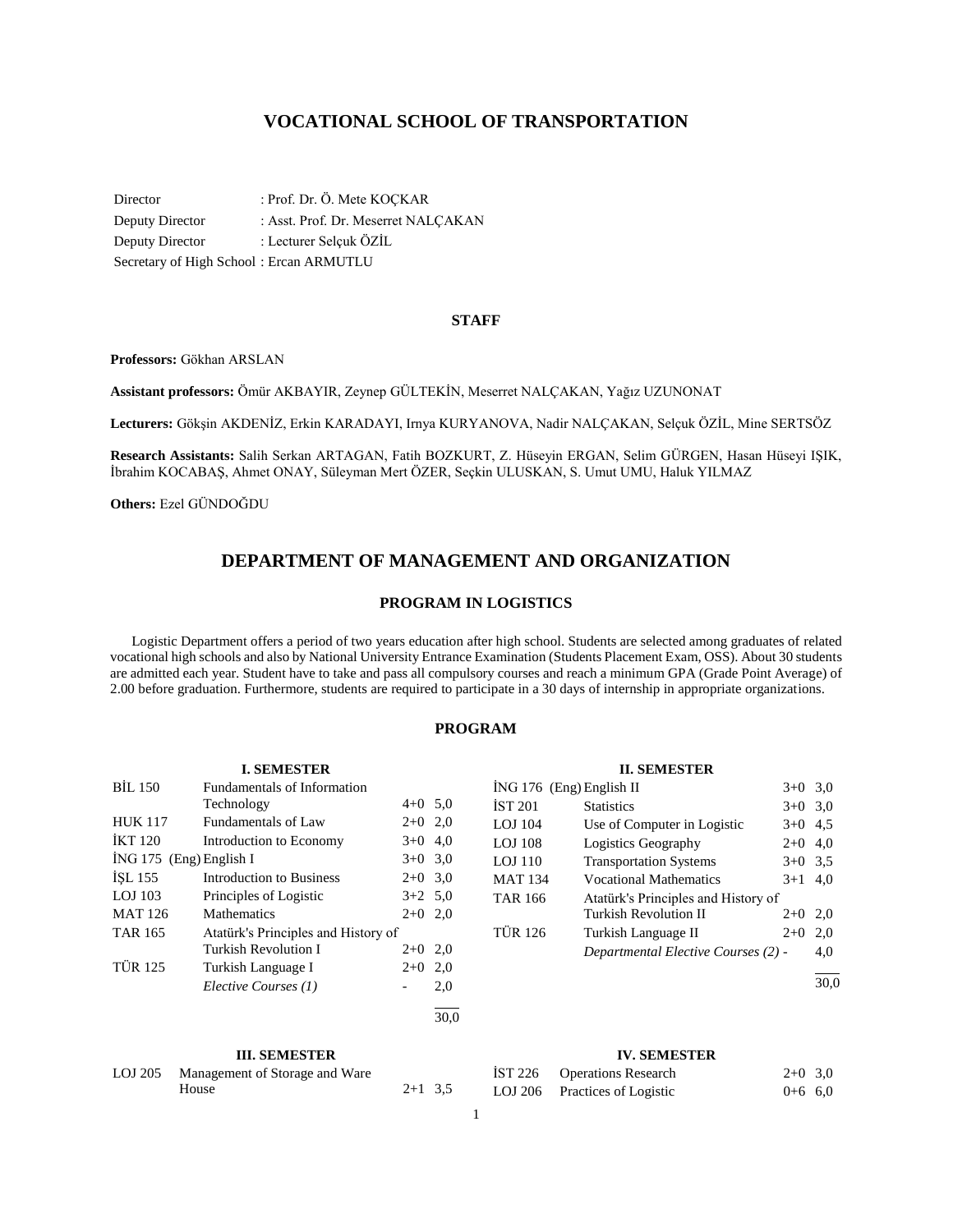| LOJ 215 | Supply Chain Management           | $3+0$ 4.5 |      |
|---------|-----------------------------------|-----------|------|
| LOJ 217 | <b>Transportation Management</b>  | $3+0$ 4.0 |      |
| LOJ 219 | Logistics Law and Documentations  | $3+0$ 4.0 |      |
|         | Departmental Elective Courses (5) |           | 12,0 |
|         | Elective Courses (1)              |           | 2.0  |
|         |                                   |           | 30.0 |

# **DEPARTMENTAL ELECTIVE COURSES**

| <b>EMY 225</b> | <b>Urbanization and Environment</b>        |       |     |
|----------------|--------------------------------------------|-------|-----|
|                | Problems                                   | $2+0$ | 2,0 |
| <b>HUK 154</b> | Commercial Law                             | $2+0$ | 3,0 |
| <b>HUK 223</b> | Labor and Social Security Law              | $2+0$ | 3,0 |
| <b>IKT 228</b> | <b>International Economy</b>               | $2+0$ | 2,0 |
| ISL 212        | <b>Inventory Management</b>                | $2+0$ | 3,5 |
| ISL 213        | Human Sources Management                   | $2+0$ | 3,0 |
| ISL 421        | Entrepreneurship                           | $2+0$ | 3,0 |
| LOJ 201        | Technology Use in Logistic                 | $2+0$ | 2,0 |
| LOJ 211        | <b>Vocational English</b>                  | $2+0$ | 3,0 |
| LOJ 214        | <b>Logistics Costs Analysis</b>            | $2+0$ | 3,0 |
| LOJ 221        | Railway Transportation                     | $3+0$ | 3,0 |
| LOJ 223        | <b>Combined Transport</b>                  | $3+0$ | 3,0 |
| LOJ 225        | Transportation Liability and Insurance 3+0 |       | 3,0 |
| <b>LOJ 227</b> | <b>Terminal Planning</b>                   | $3+0$ | 3,0 |
|                |                                            |       |     |

| LOJ 216 | <b>Transportation of Dangerous</b>     |           |     |
|---------|----------------------------------------|-----------|-----|
|         | <b>Substances</b>                      | $3+0$ 4,0 |     |
| LOJ 218 | <b>Custom and Transit Transactions</b> | $2+0$ 4.0 |     |
| LOJ 220 | <b>Integrated Logistics Management</b> | $2+0$ 4.0 |     |
|         | Departmental Elective Courses (3)      |           | 9.0 |
|         |                                        |           |     |

30,0

| LOJ 229 | International Logistics and Trade |           |  |
|---------|-----------------------------------|-----------|--|
|         | <b>Organizations</b>              | $3+0$ 3.0 |  |
| PZL 241 | Industrial Marketing              | $2+0$ 2,0 |  |
|         | TKY 204 Total Quality Management  | $2+0$ 2.0 |  |

## **ELECTIVE COURSES**

|         | BEÖ 155 Physical Education            | $2+0$ 2,0 |  |
|---------|---------------------------------------|-----------|--|
|         | KÜL 199 Cultural Activities           | $0+2$ 2,0 |  |
|         | MÜZ 151 Short History of Music        | $2+0$ 3,0 |  |
|         | MÜZ 155 Turkish Folk Music            | $2+0$ 2,0 |  |
|         | MÜZ 157 Traditional Turkish Art Music | $2+0$ 2,0 |  |
|         | SAN 155 Hall Dances                   | $0+2$ 2,0 |  |
|         | SNT 155 History of Art                | $2+0$ 2,0 |  |
|         | SOS 155 Folkdance                     | $2+0$ 2,0 |  |
| THU 201 | <b>Community Services</b>             | $0+2$ 2,0 |  |
| TİY 308 | Republic Era Turkish Theatre          | $2+0$ 3,0 |  |
| TÜR 215 | Sign Language                         | $1+1$ 3,0 |  |

# **DEPARTMENT OF MOTOR VEHICLES AND TRANSPORTATION TECHNOLOGY**

# **AIRCRAFT TECHNOLOGY PROGRAM**

# **PROGRAM**

# **I. SEMESTER** BİL 150 Fundamentals of Information Technology  $4+0$  5,0 İLT 105 General and Technical Communication 2+0 2,0  $i$ NG 175 (Eng) English I  $3+0$  3,0 MAT 121 Mathematics I  $3+1$  4,0 TAR 165 Atatürk's Principles and History of Turkish Revolution I  $2+0$  2,0 TEK 107 Scientific Principles of Technology 3+1 4,0 TRS 123 Technical Drawing  $2+2$  4,0 TÜR 125 Turkish Language I 2+0 2,0 UÇT 101 Airplane Knowledge I 2+0 2,0 *Elective Courses (1)* - 2,0 l

# **III. SEMESTER**

| UCT 201 Aircraft Maintenance, Repair and               |           |  |
|--------------------------------------------------------|-----------|--|
| Manufacturing I                                        | $3+3$ 7,0 |  |
| UCT 203 Aircraft Structures                            | $2+3$ 6,0 |  |
| UCT 205 Aviation Legislation and Regulations $2+0$ 3,0 |           |  |
| UCT 207 Human Factors                                  | $2+0$ 3.0 |  |

## **II. SEMESTER**

| ELO 108                    | Basic Electricity and Electronics   | $2+2$ 5.0 |     |
|----------------------------|-------------------------------------|-----------|-----|
| $ING 176$ (Eng) English II |                                     | $3+0$     | 3,0 |
| <b>MAT 122</b>             | Mathematics II                      | $3+1$     | 4.0 |
| <b>TAR 166</b>             | Atatürk's Principles and History of |           |     |
|                            | <b>Turkish Revolution II</b>        | $2+0$     | 2,0 |
| <b>TÜR 126</b>             | Turkish Language II                 | $2+0$     | 2,0 |
| <b>UCT 102</b>             | Airplane Knowledge II               | $2 + 1$   | 4,0 |
| <b>UCT 104</b>             | <b>Aircraft Materials</b>           | $2+1$ 4,0 |     |
| <b>UCT 106</b>             | Aircraft Hardware                   | $3+2$ 6,0 |     |
|                            |                                     |           |     |

30,0

# **IV. SEMESTER**

| HYO 306 Computer Aided Design            | $3+0$ 4.5 |  |
|------------------------------------------|-----------|--|
| UCT 202 Aircraft Maintenance, Repair and |           |  |
| Manufacturing II                         | $3+4$ 8.5 |  |
| <b>UCT 204</b> Aircraft Propellers       | $2+1$ 4.0 |  |
| UCT 210 Aircraft Engines II              | $2+2$ 5.0 |  |
|                                          |           |  |

30,0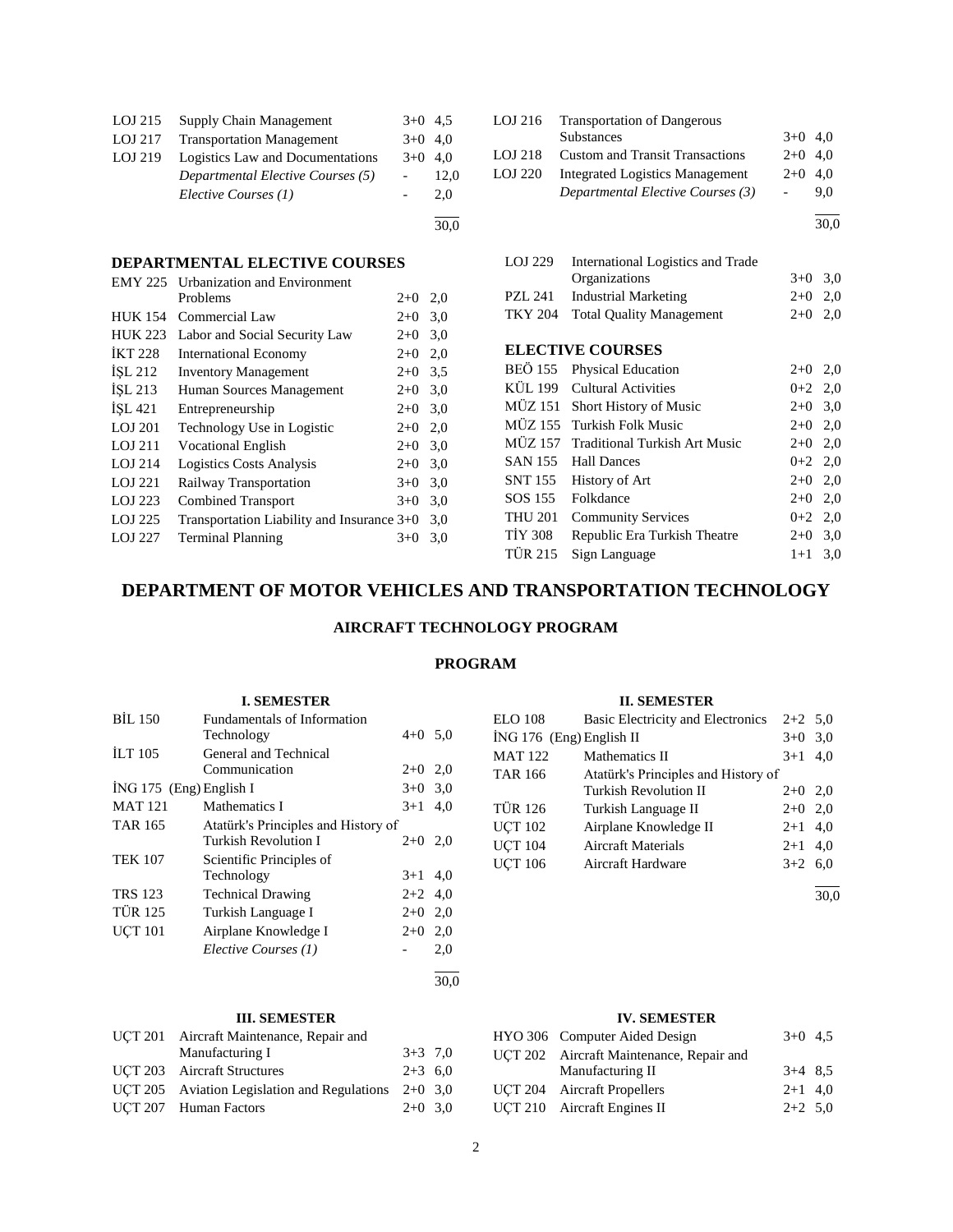| UCT 209<br>UCT 211 | Aircraft Engines I<br>Aircraft Systems I<br>Elective Courses (1) | $2+1$ 4,0<br>$2+3$ 5.0 | 2,0  |         | UCT 212 Aircraft Systems II | $3+3$ 8.0 | 30,0      |
|--------------------|------------------------------------------------------------------|------------------------|------|---------|-----------------------------|-----------|-----------|
|                    |                                                                  |                        | 30.0 |         |                             |           |           |
|                    | <b>ELECTIVE COURSES</b>                                          |                        |      |         | SAN 155 Hall Dances         |           | $0+2$ 2,0 |
|                    | BEÖ 155 Physical Education                                       | $2+0$ 2,0              |      | THU 201 | <b>Community Services</b>   |           | $0+2$ 2,0 |
|                    | KÜL 199 Cultural Activities                                      | $0+2$ 2,0              |      |         | TÜR 215 Sign Language       |           | $1+1$ 3,0 |

# **PROGRAM IN RAIL TRANSPORT MECHANIC TRAINING**

 Transportation both in local and countrywide scale is important and got complex relationships with various factors. The recent changes in daily life generated a demand for time, comfort, safety and economy. The role of railway transportation in industrial and economic growth is well understood. The new concepts in signalling and traffic administration made it easier to manage complex networks of railways. Railway has a greater role in transportation. The need of skilled labour in train driving is a growing demand. The construction of subways also generated a demand in skilled technicians. The purpose of the program is graduate the train drivers highly skilled and equipped with technical information and appliances in the industry. TCDD and Anadolu University signed a protocol, which TCDD equipment is supplied and professionals are holding lectures.

# **PROGRAM**

30,0

#### **I. SEMESTER**

| <b>BIL 150</b>            | Fundamentals of Information         |           |     |
|---------------------------|-------------------------------------|-----------|-----|
|                           | Technology                          | $4+0$ 5.0 |     |
| $ING 175$ (Eng) English I |                                     | $3+0$ 3.0 |     |
| <b>MAT 169</b>            | Mathematics I                       | $3+0$     | 3,0 |
| <b>RAY 101</b>            | Introduction to Railway             |           |     |
|                           | Transportation                      | $3+0$ 5.0 |     |
| <b>RAY 103</b>            | <b>Work Safety</b>                  | $2+0$ 3.5 |     |
| <b>RAY 115</b>            | Scientific Principles of            |           |     |
|                           | Technology I                        | $2+0$ 2.0 |     |
| <b>TAR 165</b>            | Atatürk's Principles and History of |           |     |
|                           | Turkish Revolution I                | $2+0$ 2,0 |     |
| <b>TRS 102</b>            | <b>Technical Drawing</b>            | $2+2$ 4.5 |     |
| <b>TÜR 125</b>            | Turkish Language I                  | $2+0$     | 2,0 |
|                           |                                     |           |     |

#### **III. SEMESTER**

| <b>MLZ</b> 104 | Handling                                     | $2+2$ 3.0 |      |
|----------------|----------------------------------------------|-----------|------|
|                | RAY 201 Urban Railway Transportation Systems |           |      |
|                |                                              | $3+0$ 4,0 |      |
|                | RAY 203 Basics of Engine                     | $2+2$ 4,0 |      |
|                | RAY 207 Electric Engines                     | $2+2$ 4,0 |      |
|                | RAY 249 Railway System Traffic II            | $3+0$ 4,0 |      |
|                | RAY 251 Train Mechanics I                    | $3+0$ 3.0 |      |
|                | RAY 253 Towing Vehicles                      | $2+2$ 4,0 |      |
|                | Departmental Elective Courses (1)            |           | 4.0  |
|                |                                              |           | 30.0 |

#### **II. SEMESTER**

| <b>ELE 102</b>             | <b>Basics of Electricity</b>         | $2+2$ 3.0 |     |
|----------------------------|--------------------------------------|-----------|-----|
| $ING 176$ (Eng) English II |                                      | $3+0$     | 3,0 |
| <b>MAT 170</b>             | Mathematics II                       | $3+0$     | 3,0 |
| <b>MEK 104</b>             | <b>Statics Strength of Materials</b> | $3+0$     | 4.5 |
| <b>RAY 104</b>             | Introduction to Machines             | $2+2$ 4.5 |     |
| <b>RAY 116</b>             | Scientific Principles of             |           |     |
|                            | Technology II                        | $2+0$     | 2,0 |
| <b>RAY 148</b>             | Railway System Traffic I             | $3+0$     | 4.0 |
| <b>TAR 166</b>             | Atatürk's Principles and History of  |           |     |
|                            | Turkish Revolution II                | $2+0$     | 2,0 |
| <b>TÜR 126</b>             | Turkish Language II                  | $2+0$     | 2,0 |
|                            | Elective Courses (1)                 |           | 2,0 |
|                            |                                      |           |     |

30,0

#### **IV. SEMESTER**

| <b>RAY 202</b> | Urban Railway Transportation       |           |     |
|----------------|------------------------------------|-----------|-----|
|                | Systems II                         | $3+0$     | 4,0 |
|                | RAY 234 (Eng) Technical English    | $3+0$     | 3,0 |
| <b>RAY 245</b> | <b>Telecommunication Technique</b> | $2+0$     | 2,0 |
| RAY 246        | Train Driving Signal Technique     | $2+0$     | 2,0 |
| <b>RAY 248</b> | <b>Train Drive Techniques</b>      | $2+2$ 3.0 |     |
| RAY 252        | Train Mechanics II                 | $3+0$     | 3,0 |
| RAY 256        | Railway Cars                       | $2+0$     | 3,0 |
| <b>RAY 258</b> | Railway Networks                   | $2+0$     | 2.0 |
|                | Departmental Elective Courses      |           |     |
|                | (I)                                |           | 4,0 |
|                | Elective Courses (1)               |           | 4,0 |
|                |                                    |           |     |

 $\frac{1}{30,0}$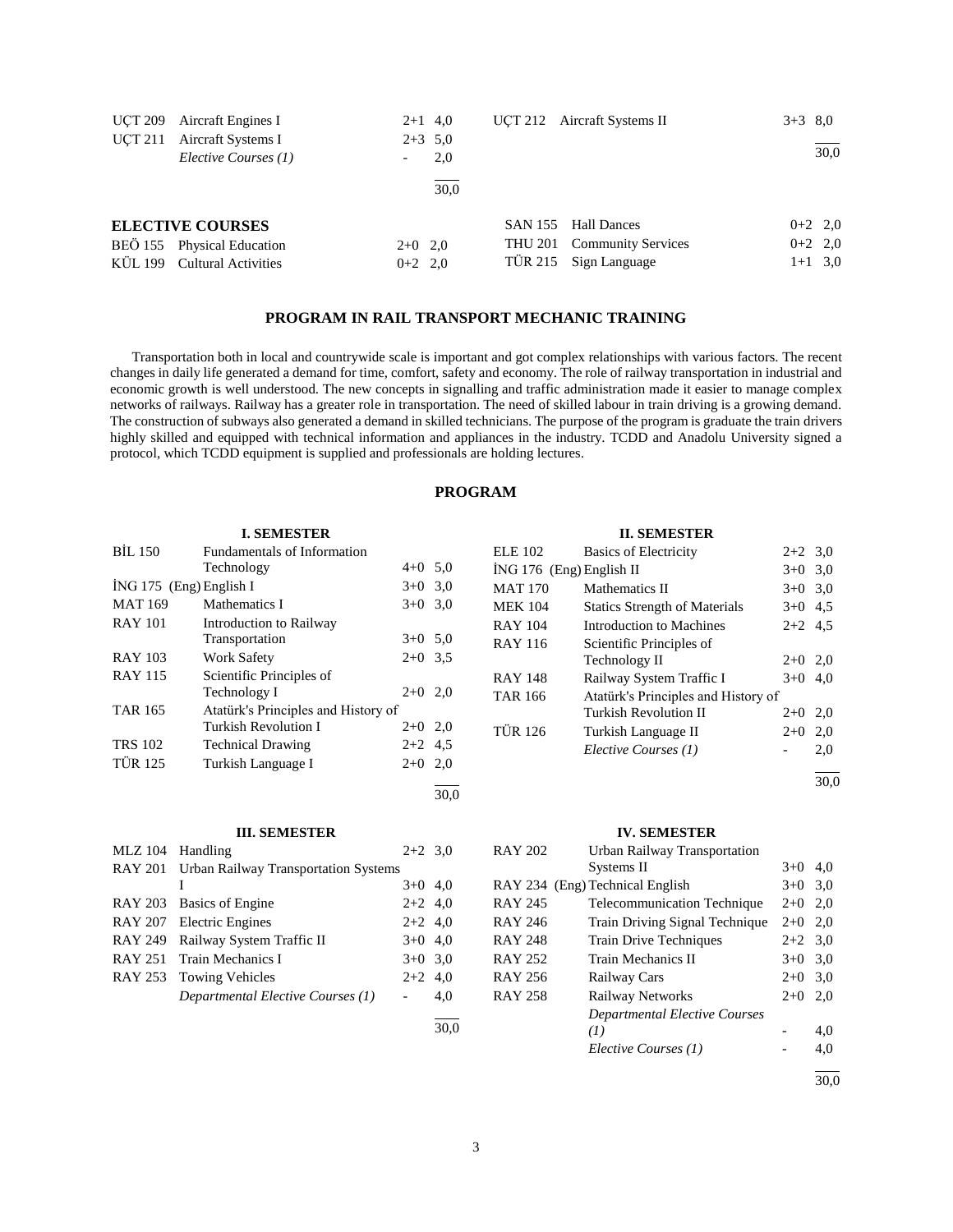# **DEPARTMENTAL ELECTIVE COURSES**

| ISL 220        | Labor Legislation                         | $2+2$ 4,0 |     |
|----------------|-------------------------------------------|-----------|-----|
| <b>RAY 107</b> | <b>Transportation of Dangerous</b>        |           |     |
|                | <b>Substances</b>                         | $3+1$     | 4,0 |
| <b>RAY 228</b> | Introduction to Human Resources           | $2+2$ 4,0 |     |
| <b>RAY 229</b> | Introduction to Electric-Electronics      | $2+2$     | 4.0 |
| <b>RAY 231</b> | Introduction to Railway System            |           |     |
|                | Administration                            | $2+2$ 4,0 |     |
| <b>RAY 237</b> | <b>Historical Development of Railways</b> | $2+2$ 4.0 |     |
| RAY 241        | Locomotive Failure and Maintenance        |           |     |
|                | Techniques                                | $3+0$ 2,0 |     |
| RAY 243        | <b>Electrical Management Plants</b>       | $3+0$ 2,0 |     |
| <b>RAY 247</b> | <b>Train Air Conditioning</b>             | $2+2$ 4.0 |     |
| RAY 254        | European Union Transportation             |           |     |
|                | Legislation                               | $2+2$ 4,0 |     |
| RAY 261        | Railway System Vehicle                    |           |     |
|                | Mechatronics I                            | $3+1$     | 4,0 |
|                |                                           |           |     |

|                | RAY 262 Railway System Vehicle             |           |  |
|----------------|--------------------------------------------|-----------|--|
|                | Mechatronics II                            | $3+1$ 4.0 |  |
|                | RAY 264 Cultural Values in Railway         |           |  |
|                | Transportation                             | $2+2$ 4.0 |  |
|                | RAY 266 New Approaches in Railroad Traffic |           |  |
|                | Management                                 | $2+2$ 4.0 |  |
|                | RAY 268 Scientific Principles in Railway   |           |  |
|                | Engineering                                | $2+2$ 4.0 |  |
| <b>TOP 102</b> | Surveying                                  | $2+2$ 4.5 |  |
|                |                                            |           |  |
|                | <b>ELECTIVE COURSES</b>                    |           |  |
| <b>BEÖ</b> 155 | <b>Physical Education</b>                  | $2+0$ 2,0 |  |
|                | KÜL 199 Cultural Activities                | $0+2$ 2,0 |  |
|                | THU 205 Community Services                 | $0+2$ 4.0 |  |
| TÜR 215        | Sign Language                              | $1+1$ 3.0 |  |
|                |                                            |           |  |

# **PROGRAM IN RAILROAD CONSTRUCTION**

 Transportation both in local and countrywide scale is important and got complex relationships with various factors. The recent changes in daily life generated a demand for time, comfort, safety and economy. The role of railway transportation in industrial and economic growth is well understood. The new concepts in signalling and traffic administration made it easier to manage complex networks of railways. Railway has a greater role in transportation. The need of skilled labour in construction and maintenance is a growing demand. The construction of subways also generated a demand in skilled technicians. The purpose of the program is graduate the technicians highly skilled and equipped with technical information and appliances in the industry. TCDD and Anadolu University signed a protocol, which TCDD equipment is supplied and professionals are holding lectures.

# **PROGRAM**

|                           | <b>L. SEMESTER</b>                  |           |     |
|---------------------------|-------------------------------------|-----------|-----|
| <b>BIL 150</b>            | <b>Fundamentals of Information</b>  |           |     |
|                           | Technology                          | $4+0$ 5.0 |     |
| $ING 175$ (Eng) English I |                                     | $3+0$ 3.0 |     |
| <b>MAT 169</b>            | Mathematics I                       | $3+0$     | 3,0 |
| <b>RAY 101</b>            | Introduction to Railway             |           |     |
|                           | Transportation                      | $3+0$ 5.0 |     |
| RAY 103                   | <b>Work Safety</b>                  | $2+0$ 3.5 |     |
| <b>RAY 115</b>            | Scientific Principles of            |           |     |
|                           | Technology I                        | $2+0$ 2,0 |     |
| TAR 165                   | Atatürk's Principles and History of |           |     |
|                           | Turkish Revolution I                | $2+0$ 2,0 |     |
| <b>TRS 102</b>            | <b>Technical Drawing</b>            | $2+2$ 4.5 |     |
| <b>TÜR 125</b>            | Turkish Language I                  | $2+0$ 2,0 |     |
|                           |                                     |           |     |

## **III. SEMESTER**

| MEK 211 Soil Mechanics                       | $3+0$ 4.0 |      |
|----------------------------------------------|-----------|------|
| RAY 201 Urban Railway Transportation Systems |           |      |
|                                              | $3+0$ 4.0 |      |
| RAY 217 Infrastructure and Maintenance       | $2+2$ 4,0 |      |
| RAY 221 Road Machines                        | $2+0$ 2.0 |      |
| TRA 203 Bridges and Tunnels                  | $3+0$ 4.0 |      |
| Departmental Elective Courses (3)            |           | 12.0 |

# **II. SEMESTER**

| $ING 176$ (Eng) English II |                                      | $3+0$     | 3,0 |
|----------------------------|--------------------------------------|-----------|-----|
| <b>MAT 170</b>             | Mathematics II                       | $3+0$     | 3,0 |
| <b>MEK 104</b>             | <b>Statics Strength of Materials</b> | $3+0$     | 4,5 |
| <b>RAY 102</b>             | Railway System Traffic               | $3+0$     | 4,0 |
| RAY 116                    | Scientific Principles of             |           |     |
|                            | Technology II                        | $2+0$     | 2,0 |
| <b>RAY 118</b>             | <b>Construction Materials</b>        | $3+0$     | 3,0 |
| <b>TAR 166</b>             | Atatürk's Principles and History of  |           |     |
|                            | Turkish Revolution II                | $2+0$     | 2,0 |
| <b>TOP 102</b>             | Surveying                            | $2+2$ 4.5 |     |
| TÜR 126                    | Turkish Language II                  | $2+0$     | 2,0 |
|                            | Elective Courses (1)                 |           | 2,0 |
|                            |                                      |           |     |

 $\frac{1}{30,0}$ 

# **IV. SEMESTER**

| <b>RAY 202</b> | Urban Railway Transportation    |           |     |
|----------------|---------------------------------|-----------|-----|
|                | Systems II                      | $3+0$ 4,0 |     |
| <b>RAY 220</b> | Superstructure Technique and    |           |     |
|                | Maintenance                     | $3+2$ 4,0 |     |
| <b>RAY 222</b> | Rail Welding                    | $2+2$ 3.0 |     |
| <b>RAY 224</b> | Railroad Project and Railroad   |           |     |
|                | Technique                       | $2+2$ 4,0 |     |
|                | RAY 234 (Eng) Technical English | $3+0$     | 3.0 |
|                |                                 |           |     |

30,0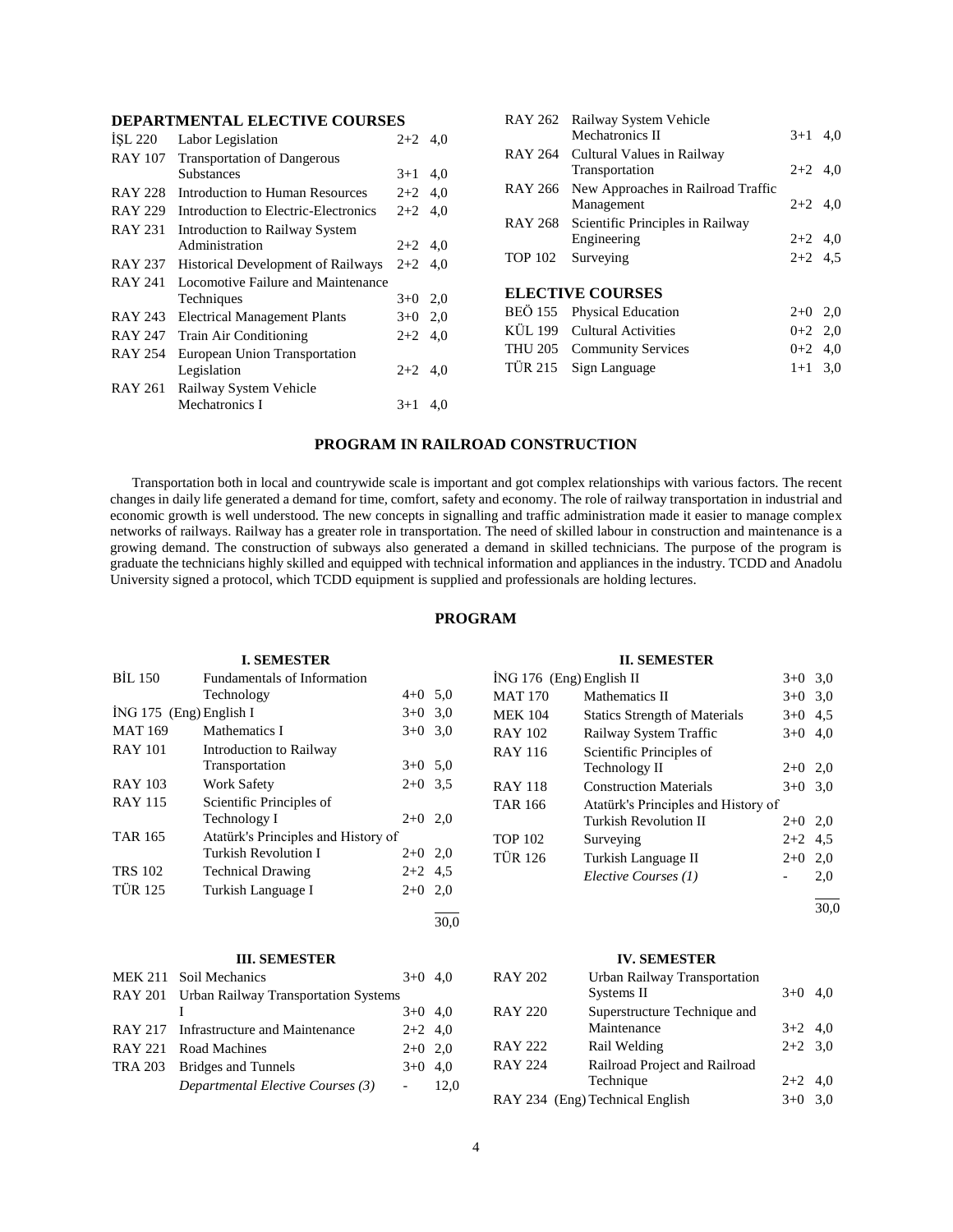| <b>Departmental Elective Courses</b> |     |
|--------------------------------------|-----|
| (2)                                  | 8.0 |
| Elective Courses (1)                 | 4.0 |
|                                      |     |

 $\frac{1}{30.0}$ 

# **DEPARTMENTAL ELECTIVE COURSES**

| ISL 220        | Labor Legislation                         | $2+2$ 4.0 |     |
|----------------|-------------------------------------------|-----------|-----|
| <b>RAY 107</b> | <b>Transportation of Dangerous</b>        |           |     |
|                | <b>Substances</b>                         | $3+1$     | 4.0 |
| <b>RAY 228</b> | Introduction to Human Resources           | $2+2$ 4.0 |     |
| <b>RAY 229</b> | Introduction to Electric-Electronics      | $2+2$     | 4,0 |
| <b>RAY 231</b> | Introduction to Railway System            |           |     |
|                | Administration                            | $2+2$ 4.0 |     |
| RAY 233        | Introduction to Machinery                 | $2+2$ 4.0 |     |
| <b>RAY 237</b> | <b>Historical Development of Railways</b> | $2 + 2$   | 4.0 |
| <b>RAY 261</b> | Railway System Vehicle                    |           |     |
|                | Mechatronics I                            | $3+1$     | 4,0 |
| RAY 262        | Railway System Vehicle                    |           |     |
|                | Mechatronics II                           | $3+1$     | 4.0 |
| <b>RAY 264</b> | Cultural Values in Railway                |           |     |
|                | Transportation                            | $2+2$     | 4.0 |
|                |                                           |           |     |

|         | RAY 266 New Approaches in Railroad Traffic<br>Management | $2+2$ 4,0 |  |
|---------|----------------------------------------------------------|-----------|--|
|         | RAY 268 Scientific Principles in Railway                 |           |  |
|         | Engineering                                              | $2+2$ 4,0 |  |
| TRA 223 | <b>Geotechnics</b> for Roads                             | $2+2$ 4,0 |  |
|         |                                                          |           |  |
|         | <b>ELECTIVE COURSES</b>                                  |           |  |
|         | BEÖ 155 Physical Education                               | $2+0$ 2,0 |  |
|         | KÜL 199 Cultural Activities                              | $0+2$ 2,0 |  |
|         | SAN 155 Hall Dances                                      | $0+2$ 2,0 |  |
|         | THU 205 Community Services                               | $0+2$ 4,0 |  |
|         | TÜR 215 Sign Language                                    | $1+1$ 3,0 |  |

#### **PROGRAM IN RAILROAD ELECTRIC AND ELECTRONICS TECHNOLOGY**

l 30,0

 Transportation both in local and countrywide scale is important and got complex relationships with various factors. The recent changes in daily life generated a demand for time, comfort, safety and economy. The role of railway transportation in industrial and economic growth is well understood. The new concepts in signalling and traffic administration made it easier to manage complex networks of railways. Railway has a greater role in transportation. The need of skilled labour in electrics and electronics is a growing demand. The construction of subways also generated a demand in skilled technicians. The purpose of the program is graduate the technicians highly skilled and equipped with technical information and appliances in the industry. TCDD and Anadolu University signed a protocol, which TCDD equipment is supplied and professionals are holding lectures.

# **PROGRAM**

|                           | <b>I. SEMESTER</b>                  |           |      |
|---------------------------|-------------------------------------|-----------|------|
| <b>BIL 150</b>            | <b>Fundamentals of Information</b>  |           |      |
|                           | Technology                          | $4+0$ 5,0 |      |
| $ING 175$ (Eng) English I |                                     | $3+0$ 3.0 |      |
| <b>MAT 169</b>            | Mathematics I                       | $3+0$ 3.0 |      |
| <b>RAY 101</b>            | Introduction to Railway             |           |      |
|                           | Transportation                      | $3+0$ 5.0 |      |
| <b>RAY 103</b>            | <b>Work Safety</b>                  | $2+0$ 3.5 |      |
| <b>RAY 115</b>            | Scientific Principles of            |           |      |
|                           | Technology I                        | $2+0$ 2.0 |      |
| <b>TAR 165</b>            | Atatürk's Principles and History of |           |      |
|                           | Turkish Revolution I                | $2+0$ 2,0 |      |
| <b>TRS 102</b>            | <b>Technical Drawing</b>            | $2+2$ 4.5 |      |
| <b>TÜR 125</b>            | Turkish Language I                  | $2+0$ 2,0 |      |
|                           |                                     |           | 30.0 |

#### **III. SEMESTER**

| RAY 201 Urban Railway Transportation Systems |           |  |
|----------------------------------------------|-----------|--|
|                                              | $3+0$ 4.0 |  |
| RAY 209 Energy Plants                        | $2+2$ 4.0 |  |

|                          | <b>II. SEMESTER</b>                 |           |      |
|--------------------------|-------------------------------------|-----------|------|
| İNG 176 (Eng) English II |                                     | $3+0$ 3.0 |      |
| <b>MAT 170</b>           | Mathematics II                      | $3+0$ 3.0 |      |
| RAY 102                  | Railway System Traffic              | $3+0$ 4.0 |      |
| <b>RAY 106</b>           | Circuit Analysis                    | $4+2$ 7.0 |      |
| <b>RAY 110</b>           | Measurement Technique               | $2+2$ 5,0 |      |
| <b>RAY 116</b>           | Scientific Principles of            |           |      |
|                          | Technology II                       | $2+0$     | -2.0 |
| <b>TAR 166</b>           | Atatürk's Principles and History of |           |      |
|                          | <b>Turkish Revolution II</b>        | $2+0$     | 2,0  |
| <b>TÜR 126</b>           | Turkish Language II                 | $2+0$     | 2,0  |
|                          | Elective Courses (1)                |           | 2,0  |
|                          |                                     |           | 30.0 |

# **IV. SEMESTER**

| <b>RAY 202</b> | Urban Railway Transportation              |           |  |
|----------------|-------------------------------------------|-----------|--|
|                | Systems II                                | $3+0$ 4.0 |  |
| <b>RAY 212</b> | Electrical Management Plants II $2+2$ 3,0 |           |  |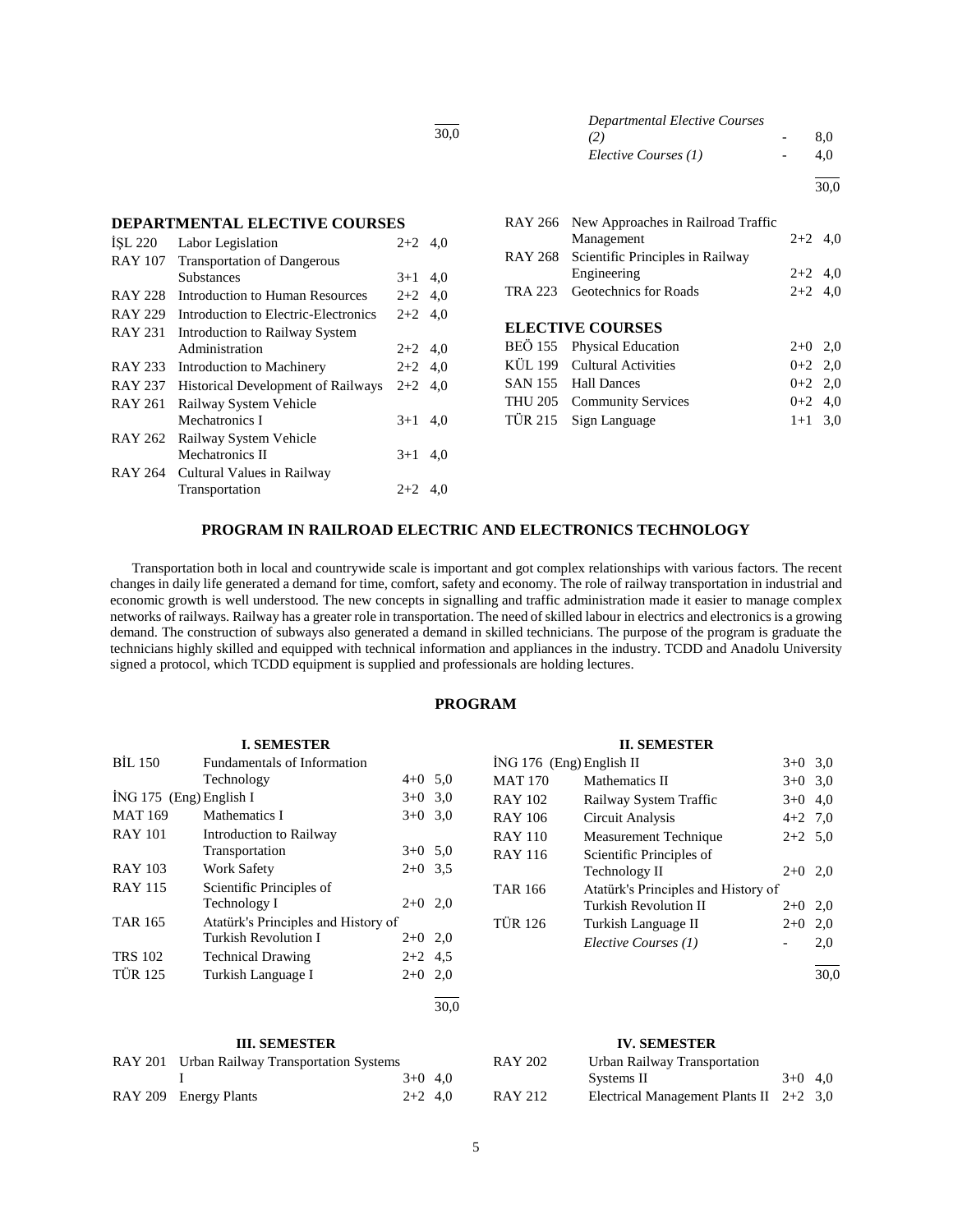| RAY 211 Electrical Management Plants I | $2+2$ 3.0  |      |
|----------------------------------------|------------|------|
| RAY 213 Communication Technology       | $2+2$ 3.0  |      |
| RAY 235 Electronics                    | $3+2$ 4.0  |      |
| Departmental Elective Courses (3)      | $\sim 100$ | 12.0 |
|                                        |            | 30,0 |

| <b>RAY 214</b> | <b>Communication Technology II</b>   | $2+2$ 3.0 |      |
|----------------|--------------------------------------|-----------|------|
| <b>RAY 218</b> | <b>Telephone Station Technology</b>  | $2+0$     | 2.0  |
|                | RAY 234 (Eng) Technical English      | $3+0$ 3.0 |      |
| <b>RAY 236</b> | Signal Technique                     | $2+2$ 3.0 |      |
|                | <b>Departmental Elective Courses</b> |           |      |
|                | (2)                                  |           | 8,0  |
|                | Elective Courses (1)                 |           | 4,0  |
|                |                                      |           | 30.0 |

| <b>DEPARTMENTAL ELECTIVE COURSES</b> |                                    |           |     |  |  |  |
|--------------------------------------|------------------------------------|-----------|-----|--|--|--|
| ISL 220                              | Labor Legislation                  | $2+2$ 4,0 |     |  |  |  |
| <b>RAY 107</b>                       | <b>Transportation of Dangerous</b> |           |     |  |  |  |
|                                      | Substances                         | $3+1$     | 4.0 |  |  |  |
| RAY 228                              | Introduction to Human Resources    | $2+2$ 4,0 |     |  |  |  |
| <b>RAY 230</b>                       | Introduction to Railway Networks   | $2+2$ 4.0 |     |  |  |  |
| RAY 231                              | Introduction to Railway System     |           |     |  |  |  |
|                                      | Administration                     | $2+2$ 4,0 |     |  |  |  |
| RAY 233                              | Introduction to Machinery          | $2+2$ 4,0 |     |  |  |  |
| <b>RAY 237</b>                       | Historical Development of Railways | $2+2$ 4.0 |     |  |  |  |
| <b>RAY 242</b>                       | Computer Aid Circuit Analysis      | $2+2$ 4,0 |     |  |  |  |
| RAY 244                              | Digital Electronic                 | $2+2$     | 4.0 |  |  |  |
| RAY 261                              | Railway System Vehicle             |           |     |  |  |  |
|                                      | Mechatronics I                     | $3+1$     | 4,0 |  |  |  |
| RAY 262                              | Railway System Vehicle             |           |     |  |  |  |
|                                      | <b>Mechatronics II</b>             | $3+1$     | 4.0 |  |  |  |
|                                      |                                    |           |     |  |  |  |

|                | RAY 264 Cultural Values in Railway<br>Transportation     | $2+2$ 4,0 |  |
|----------------|----------------------------------------------------------|-----------|--|
|                | RAY 266 New Approaches in Railroad Traffic<br>Management | $2+2$ 4,0 |  |
|                | RAY 268 Scientific Principles in Railway                 |           |  |
|                | Engineering                                              | $2+2$ 4,0 |  |
| <b>TOP 102</b> | Surveying                                                | $2+2$ 4.5 |  |
|                | <b>ELECTIVE COURSES</b>                                  |           |  |
|                | BEÖ 155 Physical Education                               | $2+0$ 2,0 |  |
|                | KÜL 199 Cultural Activities                              | $0+2$ 2,0 |  |
|                | SAN 155 Hall Dances                                      | $0+2$ 2.0 |  |

THU 205 Community Services 0+2 4,0 TÜR 215 Sign Language 1+1 3,0

## **PROGRAM IN RAILROAD MACHINE TECHNOLOGY**

 Transportation both in local and countrywide scale is important and got complex relationships with various factors. The recent changes in daily life generated a demand for time, comfort, safety and economy. The role of railway transportation in industrial and economic growth is well understood. The new concepts in signalling and traffic administration made it easier to manage complex networks of railways. Railway has a greater role in transportation. The need of skilled labour in mechanics is a growing demand. The construction of subways also generated a demand in skilled technicians. The purpose of the program is graduate the technicians highly skilled and equipped with technical information and appliances in the industry. TCDD and Anadolu University signed a protocol, which TCDD equipment is supplied and professionals are holding lectures.

# **PROGRAM**

|                         | <b>I. SEMESTER</b>                  |           |      |                | <b>II. SEMESTER</b>                  |           |      |
|-------------------------|-------------------------------------|-----------|------|----------------|--------------------------------------|-----------|------|
| BIL 150                 | Fundamentals of Information         |           |      | <b>ELE 102</b> | <b>Basics of Electricity</b>         | $2+2$ 3,0 |      |
|                         | Technology                          | $4+0$ 5.0 |      |                | $ING 176$ (Eng) English II           | $3+0$ 3,0 |      |
| İNG 175 (Eng) English I |                                     | $3+0$ 3.0 |      | <b>MAT 170</b> | Mathematics II                       | $3+0$ 3,0 |      |
| <b>MAT 169</b>          | Mathematics I                       | $3+0$ 3.0 |      | <b>MEK 104</b> | <b>Statics Strength of Materials</b> | $3+0$ 4.5 |      |
| <b>RAY 101</b>          | Introduction to Railway             |           |      | <b>RAY 102</b> | Railway System Traffic               | $3+0$ 4,0 |      |
|                         | Transportation                      | $3+0$ 5.0 |      | <b>RAY 104</b> | Introduction to Machines             | $2+2$ 4.5 |      |
| <b>RAY 103</b>          | <b>Work Safety</b>                  | $2+0$ 3.5 |      | <b>RAY 116</b> | Scientific Principles of             |           |      |
| <b>RAY 115</b>          | Scientific Principles of            |           |      |                | Technology II                        | $2+0$ 2,0 |      |
|                         | Technology I                        | $2+0$ 2,0 |      | <b>TAR 166</b> | Atatürk's Principles and History of  |           |      |
| <b>TAR 165</b>          | Atatürk's Principles and History of |           |      |                | <b>Turkish Revolution II</b>         | $2+0$ 2,0 |      |
|                         | Turkish Revolution I                | $2+0$ 2,0 |      | <b>TÜR 126</b> | Turkish Language II                  | $2+0$ 2,0 |      |
| <b>TRS 102</b>          | <b>Technical Drawing</b>            | $2+2$ 4.5 |      |                | Elective Courses (1)                 |           | 2,0  |
| <b>TÜR 125</b>          | Turkish Language I                  | $2+0$ 2,0 |      |                |                                      |           |      |
|                         |                                     |           |      |                |                                      |           | 30,0 |
|                         |                                     |           | 30.0 |                |                                      |           |      |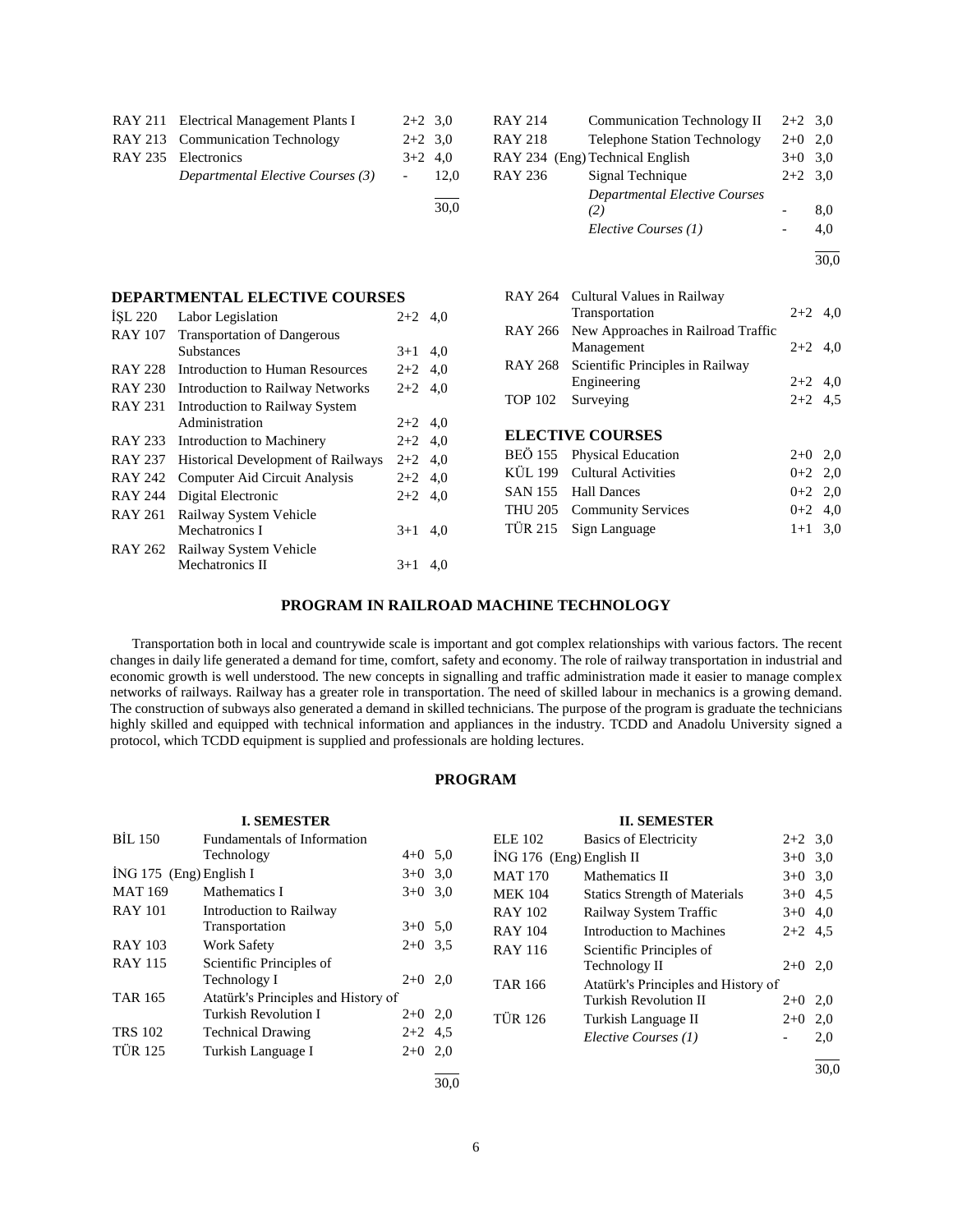# **III. SEMESTER**

| <b>MLZ</b> 104 | Handling                                     | $2+2$ 3.0 |     |
|----------------|----------------------------------------------|-----------|-----|
|                | RAY 120 Train Mechanics                      | $2+2$ 3.0 |     |
|                | RAY 201 Urban Railway Transportation Systems |           |     |
|                |                                              | $3+0$ 4,0 |     |
|                | RAY 203 Basics of Engine                     | $2+2$ 4,0 |     |
|                | RAY 207 Electric Engines                     | $2+2$ 4,0 |     |
|                | RAY 239 Towing Vehicles I                    | $2+2$ 4,0 |     |
|                | Departmental Elective Courses (2)            |           | 8,0 |
|                |                                              |           |     |

# **IV. SEMESTER**

| <b>RAY 202</b> | Urban Railway Transportation    |           |     |
|----------------|---------------------------------|-----------|-----|
|                | Systems II                      | $3+0$     | 4,0 |
| <b>RAY 204</b> | <b>Railway Cars</b>             | $2+2$ 4,0 |     |
| <b>RAY 206</b> | Trains and Roundhouses          | $2+2$ 4,0 |     |
| <b>RAY 208</b> | <b>Basics of Brake</b>          | $2+2$ 4.0 |     |
|                | RAY 234 (Eng) Technical English | $3+0$ 3.0 |     |
| <b>RAY 240</b> | Towing Vehicles II              | $2+2$ 3.0 |     |
|                | Departmental Elective Courses   |           |     |
|                | (I)                             |           | 4,0 |
|                | Elective Courses (1)            |           | 4.0 |
|                |                                 |           |     |

30,0

|  | RAY 264 Cultural Values in Railway<br>Transportation     | $2+2$ 4,0 |  |
|--|----------------------------------------------------------|-----------|--|
|  | RAY 266 New Approaches in Railroad Traffic<br>Management | $2+2$ 4,0 |  |
|  | RAY 268 Scientific Principles in Railway<br>Engineering  | $2+2$ 4,0 |  |
|  | TOP 102 Surveying                                        | $2+2$ 4.5 |  |
|  | <b>ELECTIVE COURSES</b>                                  |           |  |
|  | BEÖ 155 Physical Education                               | $2+0$ 2,0 |  |
|  | KÜL 199 Cultural Activities                              | $0+2$ 2,0 |  |
|  | SAN 155 Hall Dances                                      | $0+2$ 2,0 |  |
|  | THU 205 Community Services                               | $0+2$ 4.0 |  |

TÜR 215 Sign Language 1+1 3,0

# **DEPARTMENTAL ELECTIVE COURSES**<br> **ISL 220** Labor Legislation 2+2 4,0<br> **PAN 105** İŞL 220 Labor Legislation

| <b>RAY 105</b> | Introduction to Locomotive Electrical     |           |     |
|----------------|-------------------------------------------|-----------|-----|
|                | <b>Systems</b>                            | $3+1$     | 4.0 |
| <b>RAY 107</b> | <b>Transportation of Dangerous</b>        |           |     |
|                | <b>Substances</b>                         | $3+1$     | 4.0 |
| <b>RAY 228</b> | Introduction to Human Resources           | $2+2$ 4,0 |     |
| <b>RAY 229</b> | Introduction to Electric-Electronics      | $2+2$ 4.0 |     |
| <b>RAY 230</b> | <b>Introduction to Railway Networks</b>   | $2+2$ 4.0 |     |
| <b>RAY 231</b> | Introduction to Railway System            |           |     |
|                | Administration                            | $2+2$ 4.0 |     |
| <b>RAY 237</b> | <b>Historical Development of Railways</b> | $2+2$ 4.0 |     |
| RAY 261        | Railway System Vehicle                    |           |     |
|                | Mechatronics I                            | $3+1$     | 4.0 |
| <b>RAY 262</b> | Railway System Vehicle                    |           |     |
|                | Mechatronics II                           | $3+1$     | 4.0 |
|                |                                           |           |     |

# **DEPARTMENT OF TRANSPORTATION SERVICES**

# **PROGRAM IN CIVIL AVIATION CABIN SERVICES**

 Civil Aviation Cabin Services Programme offers a period of two years education after high school. Students are selected among graduates of relateel vocational high schools and also by National University Entrance Examination (Students Placement Exam, OSS). About 100 students are admitted each year. Students have to take and pass all compulsory courses and reach a minimum GPA (Grade Point Average) of 2.00 before graduation Furthermore, students are required to participate in a 30 days of internship in approprıate organizations.

# **PROGRAM**

#### **I. SEMESTER** ANT 310 Swimming 1+2 3,0 BİL 150 Fundamentals of Information Technology  $4+0$  5,0  $HYO 111$  Introduction to Civil Aviation  $1+1$  2,0 İLT 201 Interpersonal Communication 3+0 4,5  $i$ NG 115 (Eng) English Speaking Skills I 1+1 2,5 SHK 101 Knowledge of Basic Flight and Aircraft  $1+1$  2,0 TAR 165 Atatürk's Principles and History of Turkish Revolution I 2+0 2,0 TÜR 125 Turkish Language I 2+0 2,0 **II. SEMESTER**  $\overline{ING}$  116 (Eng) English Speaking Skills II 1+1 2,5 SAĞ 116 Health Information and First Aid in the Cabin  $1+2$  3.0 SHK 102 Meteorology 2+0 3,0 SHK 106 Introduction to Cabin Attendant  $1+2$  3,0 TAR 166 Atatürk's Principles and History of<br>Turkish Revolution II 2+0 2,0 Turkish Revolution II TÜR 126 Turkish Language II 2+0 2,0 *Departmental Elective Courses (2)* - 8,5 *Elective Courses (1)* - 2,0 *Foreign Language Courses (1)* - 4,0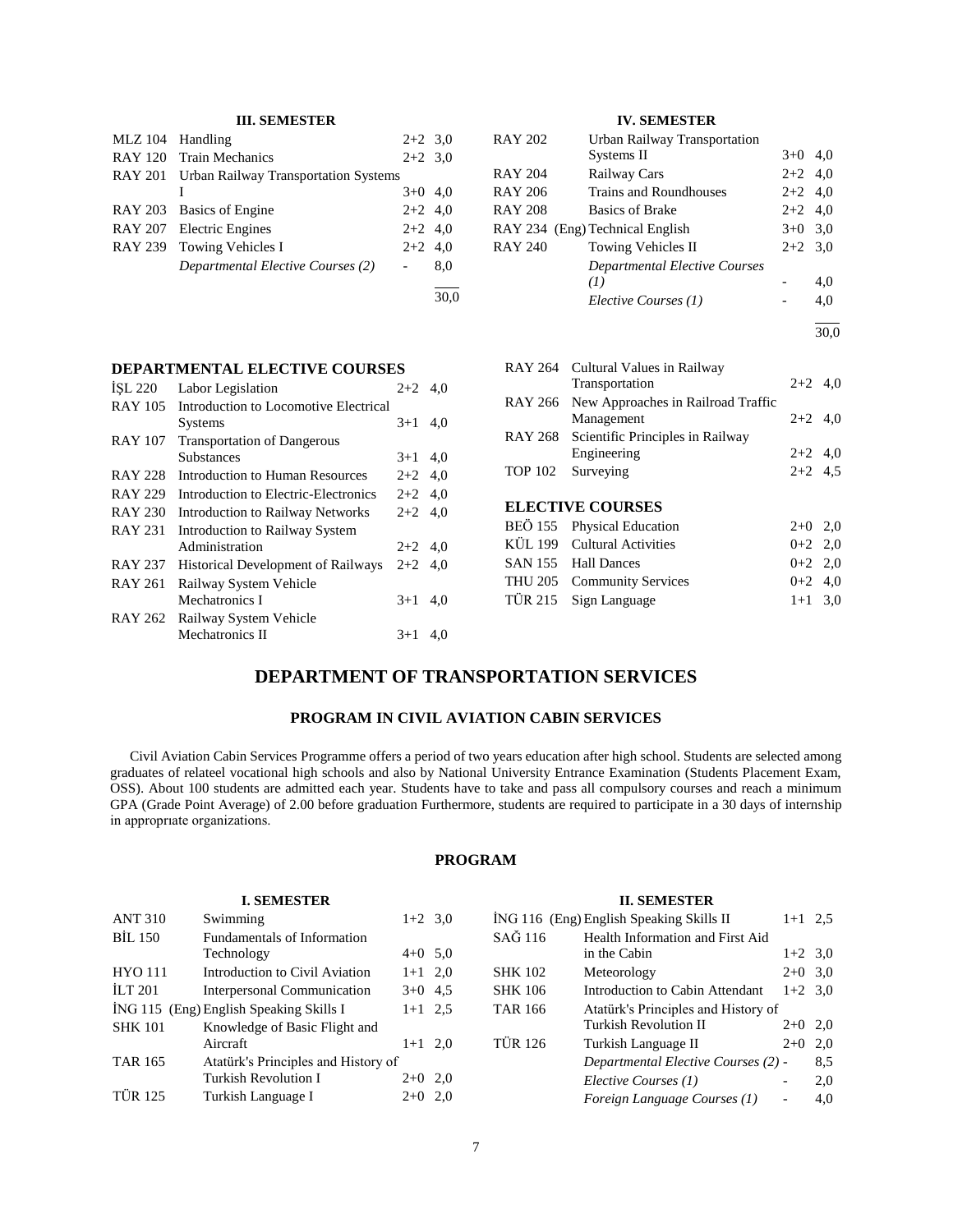| Departmental Elective Courses (1) - | 3,0 |
|-------------------------------------|-----|
| Foreign Language Courses (1)        | 4,0 |

l  $\frac{1}{30.0}$ 

| <b>HYO 227</b> | Airport and Flight Security               | $3+0$     | 3.0 |
|----------------|-------------------------------------------|-----------|-----|
|                | ING 217 (Eng) English Speaking Skills III | $3+4$ 7.0 |     |
| <b>SHK 201</b> | <b>Normal Safety Procedures</b>           | $1+3$ 3.5 |     |
| <b>SHK 205</b> | <b>In-Flight Customer Services</b>        | $1+2$ 3.0 |     |
| <b>SHK 207</b> | Passenger Service                         | $1+1$     | 2.0 |
|                | Departmental Elective Courses (2) -       |           | 7.5 |
|                | Foreign Language Courses (1)              |           | 4.0 |
|                |                                           |           |     |

**DEPARTMENTAL ELECTIVE COURSES**

| <b>HTK 406</b> | <b>Aviation Psychology</b>            | $3+0$   | 4,5 |
|----------------|---------------------------------------|---------|-----|
| <b>HYO 303</b> | <b>Model Aircraft Constmetion</b>     | $1+2$   | 3,0 |
| <b>HYO 308</b> | Organizational Behavior               | $3+0$   | 3,0 |
| <b>HYO 451</b> | <b>General Aviation</b>               | $3+0$   | 3,5 |
| <b>ILT 303</b> | Communication and Persuasion          | $3+0$   | 4,5 |
| <b>ILT 356</b> | Non-Verbal Communication              | $3+0$   | 3,5 |
| <b>ILT 363</b> | Verbal Communication                  | $3+0$   | 4,5 |
| İŞL 102        | Management and Organization           | $3+0$   | 4,0 |
| İŞL 213        | Human Sources Management              | $2+0$   | 3,0 |
| ISL 352        | Organizational Communication          | $2+0$   | 3,0 |
| <b>SHK 103</b> | Professional English I                | $2 + 1$ | 3,0 |
|                | SHK 104 (Eng) Professional English II | $2+1$   | 4,0 |
|                | SHK 107 (Eng) English in Real Life I  | $3+0$   | 4,0 |
|                | SHK 108 (Eng) English in Real Life II | $3+0$   | 4,0 |
| <b>SHK 203</b> | <b>Basic Service Knowledge</b>        | $1+1$   | 2,0 |
| <b>SHK 204</b> | In-Flight Services                    | $1+1$   | 2,0 |
| <b>SHK 206</b> | <b>CRS</b> Application                | $1 + 3$ | 3,5 |
| <b>SHK 212</b> | Ground Handling and Operation         | $1+1$   | 2,0 |
| <b>TÜR 215</b> | Sign Language                         | $1+1$   | 3,0 |
|                |                                       |         |     |
|                | <b>ELECTIVE COURSES</b>               |         |     |
| BEÖ 155        | Physical Education                    | $2+0$   | 2,0 |
| KÜL 199        | <b>Cultural Activities</b>            | $0 + 2$ | 2,0 |

MÜZ 151 Short History of Music 2+0 3,0 MÜZ 155 Turkish Folk Music 2+0 2,0 MÜZ 157 Traditional Turkish Art Music 2+0 2,0 SAN 155 Hall Dances  $0+2$  2,0 SNT 155 History of Art 2+0 2,0

# **III. SEMESTER**

| <b>Emergency Procedures</b>   |                                          |                                                                                         |
|-------------------------------|------------------------------------------|-----------------------------------------------------------------------------------------|
| Dangerous Goods               |                                          |                                                                                         |
| In-Flight Resource Management |                                          |                                                                                         |
|                               |                                          | 12,0                                                                                    |
| Foreign Language Courses (1)  |                                          | 4,0                                                                                     |
|                               |                                          | 30.0                                                                                    |
|                               | ING 218 (Eng) English Speaking Skills IV | $2+3$ 5.5<br>$1+3$ 3.5<br>$1+1$ 2.0<br>$1+2$ 3.0<br>Departmental Elective Courses (3) - |

30,0

# SOS 155 Folkdance 2+0 2,0 THU 201 Community Services 0+2 2,0 TİY 308 Republic Era Turkish Theatre 2+0 3,0

#### **FOREIGN LANGUAGE COURSES**

| $\binom{1}{1}$ 255 ()      | Chinese I   | $3+0$     | 4,0 |
|----------------------------|-------------|-----------|-----|
| $\overline{C}$ IN 256 ()   | Chinese II  | $3+0$     | 4,0 |
| $\binom{1}{1}$ 357 ()      | Chinese III | $3+0$ 4,0 |     |
| CIN 358()                  | Chinese IV  | $3+0$     | 4,0 |
| FRA 255 (Fra) French I     |             | $3+0$ 4,0 |     |
| FRA 256 (Fra) French II    |             | $3+0$ 4,0 |     |
| FRA 357 (Fra) French III   |             | $3+0$ 4,0 |     |
| FRA 358 (Fra) French IV    |             | $3+0$ 4,0 |     |
| ISP $154$ (Spa)            | Spanish I   | $3+0$     | 4,0 |
| $ISP 255$ (Spa) Spanish II |             | $3+0$ 4,0 |     |
| ISP 257 (Spa) Spanish III  |             | $3+0$ 4,0 |     |
| ISP 358 (Spa) Spanish IV   |             | $3+0$ 4,0 |     |
| İTA 255 (İta) Italian I    |             | $3+0$ 4,0 |     |
| ITA 256 (Ita)              | Italian II  | $3+0$ 4,0 |     |
| ITA 357 (Ita)              | Italian III | $3+0$ 4,0 |     |
| ITA 358 (Ita)              | Italian IV  | $3+0$ 4,0 |     |
| JAP 301 (Jap) Japanese I   |             | $4+0$ 4,0 |     |
| JAP 302 (Jap) Japanese II  |             | $4 + 0$   | 4,0 |
| JAP 403 (Jap) Japanese III |             | $4 + 0$   | 4,0 |
| JAP 404 (Jap) Japanese IV  |             | $4 + 0$   | 4,0 |
| RUS 115 (Rus) Russian I    |             | $3+0$     | 4,0 |
| RUS 116 (Rus) Russian II   |             | $3+0$ 4,0 |     |
| RUS 217 (Rus) Russian III  |             | $3+0$ 4,0 |     |
| RUS 218 (Rus) Russian IV   |             | $3+0$ 4,0 |     |
|                            |             |           |     |

# **PROGRAM IN RAILROAD TRANSPORTATION MANAGEMENT**

 Transportation both in local and countrywide scale is important and got complex relationships with various factors. The recent changes in daily life generated a demand for time, comfort, safety and economy. The role of railway transportation in industrial and economic growth is well understood. The new concepts in signalling and traffic administration made it easier to manage complex networks of railways. Railway has a greater role in transportation. The need of skilled labour in management is a growing demand. The construction of subways also generated a demand in skilled technicians. The purpose of the program is graduate the technicians highly skilled and equipped with technical information and appliances in the industry. TCDD and Anadolu University signed a protocol, which TCDD equipment is supplied and professionals are holding lectures.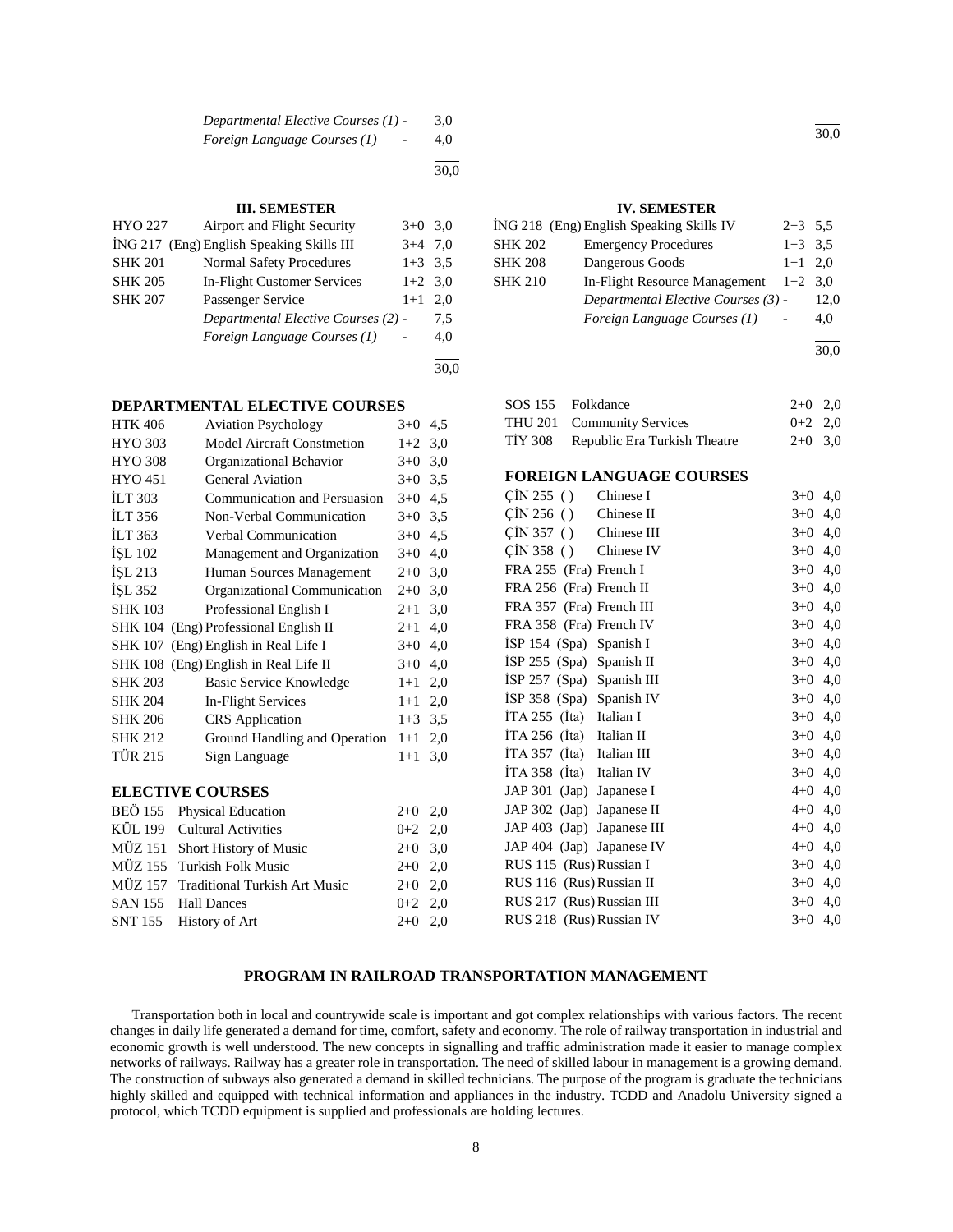# **PROGRAM**

30,0

30,0

# **I. SEMESTER**

| <b>BIL 150</b>          | Fundamentals of Information         |           |     |
|-------------------------|-------------------------------------|-----------|-----|
|                         | Technology                          | $4+0$ 5.0 |     |
| ING 175 (Eng) English I |                                     | $3+0$ 3,0 |     |
| <b>MAT 169</b>          | Mathematics I                       | $3+0$     | 3,0 |
| <b>RAY 101</b>          | Introduction to Railway             |           |     |
|                         | Transportation                      | $3+0$ 5.0 |     |
| <b>RAY 103</b>          | <b>Work Safety</b>                  | $2+0$ 3.5 |     |
| <b>RAY 115</b>          | Scientific Principles of            |           |     |
|                         | Technology I                        | $2+0$ 2.0 |     |
| <b>TAR 165</b>          | Atatürk's Principles and History of |           |     |
|                         | Turkish Revolution I                | $2+0$ 2,0 |     |
| <b>TRS 102</b>          | <b>Technical Drawing</b>            | $2+2$ 4.5 |     |
| <b>TÜR 125</b>          | Turkish Language I                  | $2+0$ 2,0 |     |
|                         |                                     |           |     |

# **III. SEMESTER**

| <b>HUK 154</b> | Commercial Law                              | $2+0$ 3.0 |     |
|----------------|---------------------------------------------|-----------|-----|
| <b>IKT 214</b> | <b>Transportational Economics</b>           | $2+0$     | 2,0 |
| <b>PZL 401</b> | Marketing                                   | $2+0$ 3,0 |     |
| <b>RAY 201</b> | <b>Urban Railway Transportation Systems</b> |           |     |
|                |                                             | $3+0$ 4,0 |     |
|                | RAY 223 Railway System Management           | $2+2$ 3.0 |     |
|                | RAY 225 Train and Wagon Planning            | $3+2$ 4,0 |     |
|                | RAY 227 Railway Transportation I            | $3+0$ 3.0 |     |
|                | Departmental Elective Courses (2)           |           | 8,0 |
|                |                                             |           |     |

# **DEPARTMENTAL ELECTIVE COURSES**

| ISL 220        | Labor Legislation                         | $2+2$     | 4,0 |
|----------------|-------------------------------------------|-----------|-----|
| LOJ 212        | Logistics Management                      | $2+2$ 4,0 |     |
| <b>PZL 456</b> | Services Marketing                        | $3+0$     | 4,5 |
| <b>RAY 107</b> | <b>Transportation of Dangerous</b>        |           |     |
|                | <b>Substances</b>                         | $3+1$     | 4,0 |
| <b>RAY 228</b> | Introduction to Human Resources           | $2+2$ 4,0 |     |
| <b>RAY 229</b> | Introduction to Electric-Electronics      | $2+2$ 4,0 |     |
| <b>RAY 230</b> | <b>Introduction to Railway Networks</b>   | $2+2$ 4.0 |     |
| <b>RAY 233</b> | Introduction to Machinery                 | $2 + 2$   | 4,0 |
| <b>RAY 237</b> | <b>Historical Development of Railways</b> | $2+2$ 4.0 |     |
| RAY 260        | <b>Transportation Management</b>          | $2 + 2$   | 4,0 |
| <b>RAY 261</b> | Railway System Vehicle                    |           |     |
|                | Mechatronics I                            | $3+1$     | 4,0 |
| RAY 262        | Railway System Vehicle                    |           |     |
|                | Mechatronics II                           | $3+1$     | 4.0 |
|                |                                           |           |     |

## **II. SEMESTER**

|                                     | $3+0$ 3,0                  |      |
|-------------------------------------|----------------------------|------|
| Introduction to Business            | $3+0$ 4.5                  |      |
| Mathematics II                      | $3+0$ 3.0                  |      |
| Introduction to Accounting          | $3+0$ 4.5                  |      |
| Railway System Traffic              | $3+0$ 4,0                  |      |
| Scientific Principles of            |                            |      |
| Technology II                       | $2+0$ 2,0                  |      |
| <b>Train Mechanics</b>              | $2+2$ 3.0                  |      |
| Atatürk's Principles and History of |                            |      |
| Turkish Revolution II               | $2+0$                      | 2,0  |
| Turkish Language II                 | $2+0$                      | 2,0  |
| Elective Courses (1)                |                            | 2,0  |
|                                     |                            | 30.0 |
|                                     | $ING 176$ (Eng) English II |      |

#### **IV. SEMESTER**

| ÍSN 102 | <b>Public Relations</b>         | $3+0$ | 3,0 |
|---------|---------------------------------|-------|-----|
| İST 201 | <b>Statistics</b>               | $3+0$ | 3,0 |
| RAY 202 | Urban Railway Transportation    |       |     |
|         | Systems II                      | $3+0$ | 4,0 |
| RAY 226 | <b>International Railway</b>    |       |     |
|         | Transportation                  | $3+0$ | 3,0 |
|         | RAY 234 (Eng) Technical English | $3+0$ | 3,0 |
| RAY 238 | Railway Systems Cost Analysis   | $2+0$ | 2,0 |
|         | Departmental Elective Courses   |       |     |
|         | (2)                             |       | 8,0 |
|         | Elective Courses (1)            |       | 4,0 |
|         |                                 |       |     |

30,0

| RAY 264 Cultural Values in Railway         |           |  |
|--------------------------------------------|-----------|--|
| Transportation                             | $2+2$ 4,0 |  |
| RAY 266 New Approaches in Railroad Traffic |           |  |
| Management                                 | $2+2$ 4,0 |  |
| RAY 268 Scientific Principles in Railway   |           |  |
| Engineering                                | $2+2$ 4,0 |  |
| TOP 102 Surveying                          | $2+2$ 4,5 |  |
| <b>ELECTIVE COURSES</b>                    |           |  |
| BEÖ 155 Physical Education                 | $2+0$ 2.0 |  |

| $DLO$ 199 $\sigma$ 1 Hysical Equivation | $\sim$ $\sim$ $\sim$ $\sim$ $\sim$ |  |
|-----------------------------------------|------------------------------------|--|
| KÜL 199 Cultural Activities             | $0+2$ 2,0                          |  |
| SAN 155 Hall Dances                     | $0+2$ 2,0                          |  |
| THU 205 Community Services              | $0+2$ 4.0                          |  |
| TÜR 215 Sign Language                   | $1+1$ 3,0                          |  |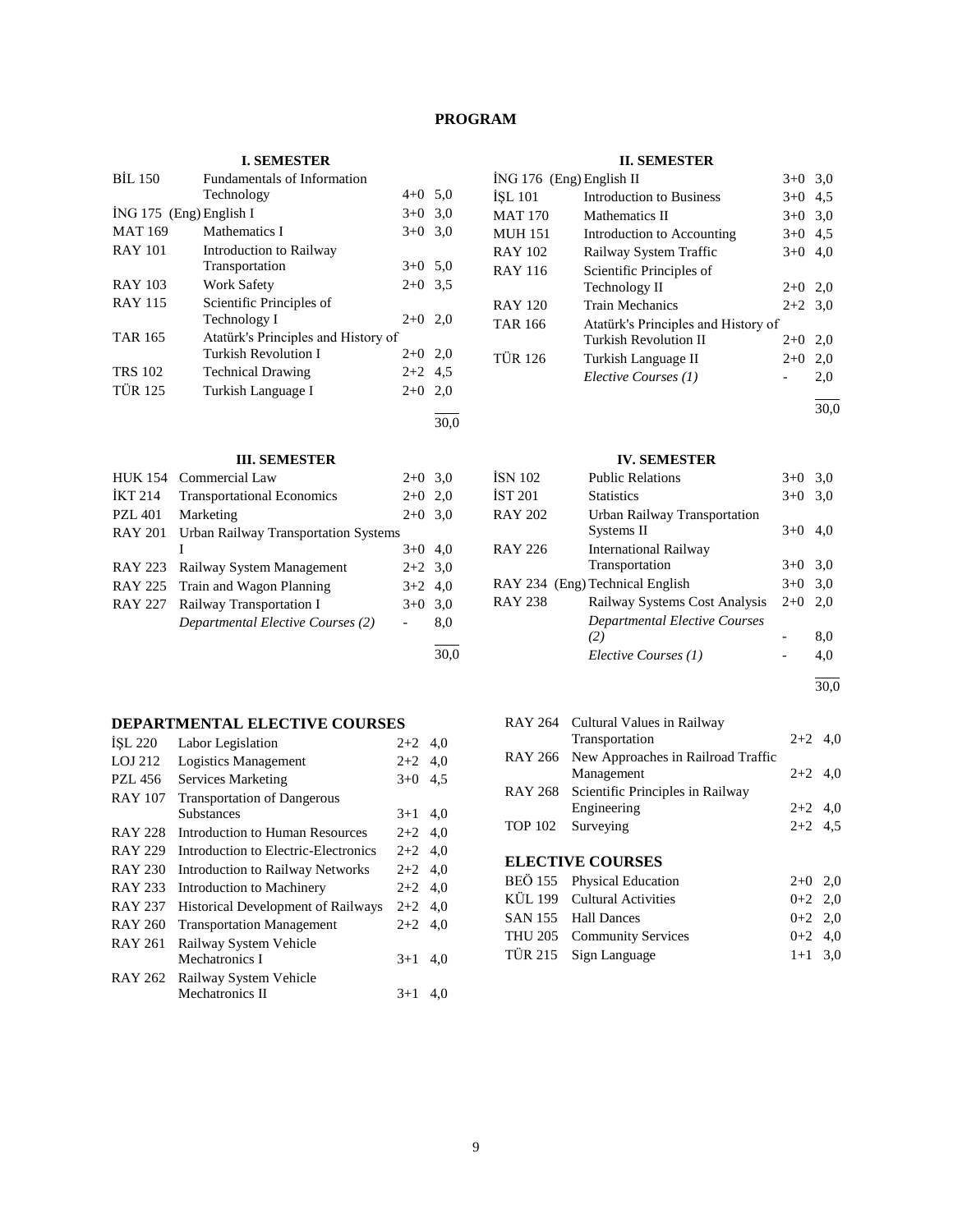# **PROGRAM IN TRANSPORTATION AND TRAFFIC SERVICES**

 Scientific and technological improvements of our times have effected society and human life in many ways and increased life standards with new technology and equipments. Transportation vehicles; have positive effects in economic, social and cultural improvements. The fact that the number of vehicles and drivers has increased has created the concept of "Traffic Safety". Traffic safety concept includes deaths, injuries, physical disabilities, social-economical losses, relatives of dead and wounded, and psychological, social effects, environmental pollution. Traffic accidents occured without concern of time, person and location effect all people in society and therefore interest public opinion. In developed countries; there are many projects about traffic safety, and there are institutions educating people about traffic, and highway transportation,also educating experts and producing various research. Depending on the results of these researchs, new plans and social campaigns are being held. Besides the increase in number of motor vehicles and drivers, improvements in the country, the increase in population, unsystematic city planning increase the possibility of traffic accidents and causes difficulties for the solution of the traffic safety problem. Traffic safety; can be solved by the improvements in infrastructure and training of more people about traffic.Highway Transportation and Traffic Program held by Porsuk Vocational School aims at supplying the labor force necessary for highway transportation and traffic.

#### **PROGRAM**

| <b>I. SEMESTER</b> |                                     |                          |      | <b>II. SEMESTER</b>      |                                         |           |      |
|--------------------|-------------------------------------|--------------------------|------|--------------------------|-----------------------------------------|-----------|------|
| <b>BIL 150</b>     | <b>Fundamentals of Information</b>  |                          |      | İNG 176 (Eng) English II |                                         | $3+0$ 3.0 |      |
|                    | Technology                          | $4+0$ 5,0                |      | <b>MAT 170</b>           | Mathematics II                          | $3+0$ 3.0 |      |
|                    | İNG 175 (Eng) English I             | $3+0$ 3,0                |      | <b>MEK 104</b>           | <b>Statics Strength of Materials</b>    | $3+0$ 4.5 |      |
| <b>İST 201</b>     | <b>Statistics</b>                   | $3+0$                    | 3,0  | <b>RAY 116</b>           | Scientific Principles of                |           |      |
| <b>MAT 169</b>     | Mathematics I                       | $3+0$ 3.0                |      |                          | Technology II                           | $2+0$ 2,0 |      |
| <b>MEK 103</b>     | <b>Vehicle Mechanics</b>            | $3+2$ 5.0                |      | <b>TOP 102</b>           | Surveying                               | $2+2$ 4.5 |      |
| <b>RAY 115</b>     | Scientific Principles of            |                          |      | <b>TRA 104</b>           | Traffic Regulations and Law             | $2+0$ 2.5 |      |
|                    | Technology I                        | $2+0$ 2,0                |      | <b>TRA 106</b>           | <b>Transportation Politics and</b>      |           |      |
| <b>TRA 101</b>     | Introduction to Transportation and  |                          |      |                          | Planning                                | $3+0$ 4,0 |      |
|                    | <b>Traffic Technique</b>            | $3+0$ 5.0                |      | <b>TRS 102</b>           | <b>Technical Drawing</b>                | $2+2$     | 4,5  |
| <b>TÜR 125</b>     | Turkish Language I                  | $2+0$                    | 2,0  | <b>TÜR 126</b>           | Turkish Language II                     | $2+0$     | 2,0  |
|                    | Elective Courses (1)                |                          | 2,0  |                          |                                         |           |      |
|                    |                                     |                          | 30.0 |                          |                                         |           | 30.0 |
|                    |                                     |                          |      |                          |                                         |           |      |
|                    | <b>III. SEMESTER</b>                |                          |      |                          | <b>IV. SEMESTER</b>                     |           |      |
| <b>HUK 153</b>     | Fundamentals Concepts of Law        | $2+0$ 3.0                |      | IKT214                   | <b>Transportational Economics</b>       | $2+0$ 2,0 |      |
| <b>MEK 211</b>     | Soil Mechanics                      | $3+0$ 4,0                |      | <b>TAR 166</b>           | Atatürk's Principles and History        |           |      |
| PSİ 203            | <b>Traffic Psychology</b>           | $2+0$ 2,0                |      |                          | of Turkish Revolution II                | $2+0$ 2.0 |      |
| SAĞ 102            | <b>First Aid</b>                    | $2+0$ 2.5                |      | <b>TRA 202</b>           | Traffic Planning and Application        |           |      |
| <b>TAR 165</b>     | Atatürk's Principles and History of |                          |      |                          | $\mathbf{H}$                            | $2+2$ 3,0 |      |
|                    | <b>Turkish Revolution I</b>         | $2+0$ 2,0                |      | <b>TRA 203</b>           | <b>Bridges and Tunnels</b>              | $3+0$ 4,0 |      |
| <b>TRA 201</b>     | Traffic Planning and Application I  | $2+2$ 4,5                |      | <b>TRA 204</b>           | Road Superstructure                     | $2+0$ 2,0 |      |
| <b>TRA 217</b>     | Road Projects and Highway           |                          |      | <b>TRA 210</b>           | <b>Accident Location, Investigation</b> |           |      |
|                    | Techniques                          | $2+2$ 4,0                |      |                          | and Consultative Authority              | $2+2$ 3,0 |      |
|                    | Departmental Elective Courses (2)   | $\overline{\phantom{a}}$ | 8,0  |                          | TRA 212 (Eng) Technical English         | $3+0$ 3,0 |      |
|                    |                                     |                          |      | <b>TRA 214</b>           | Computer Applications in Traffic        |           |      |
|                    |                                     |                          | 30.0 |                          | Planning                                | $2+2$ 3,0 |      |

#### l  $\frac{1}{30.0}$

# **DEPARTMENTAL ELECTIVE COURSES**

| ISN 102 Public Relations               | $3+0$ 3.0 |  |
|----------------------------------------|-----------|--|
| PSİ 208 Conflict and Stress Management | $3+0$ 5.0 |  |
| TRA 206 International Traffic Law      |           |  |
| Enforcement                            | $3+0$ 4.0 |  |
|                                        |           |  |

| TRA 209 Traffic Documentation Operations | $3+0$ 4,0 |  |
|------------------------------------------|-----------|--|
| TRA 211 Traffic Education                | $3+0$ 4.0 |  |
| TRA 213 Highway Services and Maintenance | $3+0$ 4.0 |  |
| TRA 215 Motorized Vehicle Technology     | $3+0$ 4.0 |  |
| TRA 216 Highway Traffic Safety Control   | $3+0$ 4.0 |  |
|                                          |           |  |

*Departmental Elective Courses* 

*(1)* - 4,0 *Elective Courses (1)* - 4,0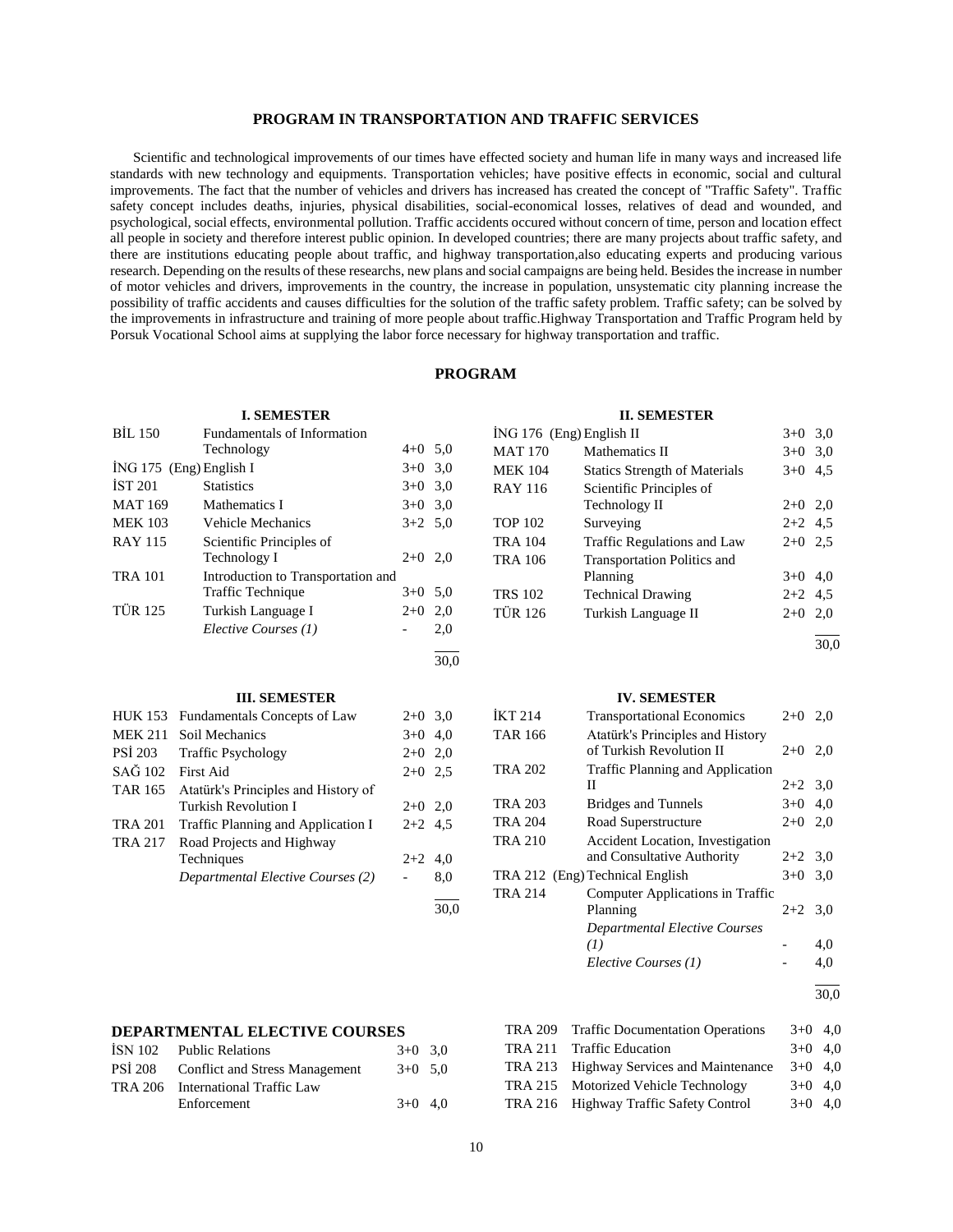| TRA 219 Traffic Audits and Regulations     | $3+0$ 4.0 |  |
|--------------------------------------------|-----------|--|
| TRA 221 Geographic Information Systems and |           |  |
| Road Modeling                              | $3+0$ 4.0 |  |
| TRA 223 Geotechnics for Roads              | $2+2$ 4.0 |  |
| TRA 225 Vehicle and Driving Safety         | $3+1$ 4.0 |  |
|                                            |           |  |

## **ELECTIVE COURSES**

| BEÖ 155 Physical Education  | $2+0$ 2,0 |  |
|-----------------------------|-----------|--|
| KÜL 199 Cultural Activities | $0+2$ 2.0 |  |
| SAN 155 Hall Dances         | $0+2$ 2.0 |  |
| THU 205 Community Services  | $0+2$ 4.0 |  |
| TÜR 215 Sign Language       | $1+1$ 3.0 |  |

### **COURSE CONTENTS**

**ANT 310 Swimming 1+2 3,0**

Teaching Phases in Swimming: Adaptation to Water, Respiration, Adaptation of Eyes, Floating, Advancing in water; Swimming Techniques and Analyses: Freestyle, Backstroke, Butterfly, Breaststroke; Rules of Competitions and officiating; Triathlon; Organization in Swimming; FINA; Dimensions of Swimming Pools; Biomechanics of Swimming.

**BEÖ 155 Physical Education 2+0 2,0** Definition of Physical Education and Sports; Aims, Disadvantages of Inactive Life; Various Activities for Physical Education; Recreation; Human Physiology; First Aid; Sports Branches: Definition, Rules and Application; Keep Fit Programs.

#### **BİL 150 Fundamentals of Information Technology 4+0 5,0**

Introduction to Computer: History of Computer; Operating Systems: Introduction to operating systems; Office Software-Word Processors and Document Systems: General Characteristics of the Office Software; Office-Software-Spreadsheets Programs: Spreadsheets Programs; Office Software-Presentation Programs: Presentation Programs; E Mail-Personal Communication Management: General Characteristics of the E Mailing System; Effective use of the Internet and Internet Security; Network Technologies. Computer Hardware and Error Detection: Types of Computers; Social Networks and Social Media: Social Media and Introduction to Social Media; Special Application Software: Multimedia; Law and Ethics of Informatics: Intellectual Property and Informatics Law; E-Learning: Developments in E-Learning; E-Government Applications; Computer and Network Security; Latest Strategic Technologies of Informatics: Factors Affecting Technological Developments.

#### **ÇİN 255 Chinese I 3+0 4,0**

Functions; Greetings, how do you do? Making an acquaintance; What is your name? Making an inquiry; When is your birthday? Where do you live? Phonetics; Phonetic alphabet, Initials, Finals, Tones, Spelling; Grammar; Affirmative and negative questions; Questions with interrogative pronouns?Sentences with adjectival predicate?with a verbal predicate?with a nominal predicate & with verbal constructions in series; The attributive genitive; The shi sentence?Ways to show the year, The month, The day and the days of the week; The question tag Haoma; You sentences; Prepositional constructions; Grammatical functions of time words; Adverbial adjuncts; Words of location.

**ÇİN 256 Chinese II 3+0 4,0**

Functions; Needs: I want to buy something, Making an appointment: Have you ever seen Turkey? Going to some places, Welcome; Reception; Let's have a toast! Grammar; Modal particle le Reduplication of verbs; Sentences with a subject-predicate; Modal verbs; Sentences with a ditransitive verb; The modal verb hui; Numeral-measure compounds; Pivotal sentences; shi sentences; Complement of result; Preposition gei, Aspect particle guo, Sentences without a subject; Expression hai mei you ne, Alternative questions; Directional complement; Expressions yao le, shi de, Objects of cong and zai with zher & nar, Frequency degrees; Verb phrase or subject-predicate phrase.

### **ÇİN 357 Chinese III 3+0 4,0**

Functions; Intation: Will you join us? Declination: I can't go; Apology: Regret: I haven't seen him; Praise: Great; Congratulation: Persuasion: Don't smoke, Comparison: It is colder today, Hobby: I like walking; Language: Speak slowly, Grammar; Continuous actions; Durational words or phrases; Aspect particle & verb le, Adjective hao, Adverbs jiu &cai Complements of Direction, Potential, Quantity & Duration, Pivotal sentence with rang Affirmative questions with shibushi, expressions of you you, yaoshi jiu & chu le yi wai kai & xia; youdianr as an adverbial adjunct; Sentences expressing existence; Use of duo, bi you & meiyou for comparison; Questions with ba.

#### **ÇİN 358 Chinese IV 3+0 4,0**

Functions; Travelling: Is the park beautiful! Are there any books? To see a doctor; I have a flu; To pay a visit; Are you better now? Departure; I'll return home, To give a farewell: We are sorry to let you go, Shipment; Is this the place for checking? To see someone off; Have a pleasant journey; Grammar: rhetoric questions with bushima, Duration of an action; Jian as a complement of result; Reduplication of adjectives & structural particle di ba sentences; Expressions yi jiu , youde youde & le jiu; Complex sentences with suiran, danshi &budan; Passive sentences; Verb dong as potential complement; Continuation & progression of an action; Use of buru for comparison.

## **ELE 102 Basics of Electricity 2+2 3,0**

Formation and Properties of Electricity; Basic Electrical Laws; Direct Current and Alternative Current Sources; Electricity-Work and Electricity-Power Relations;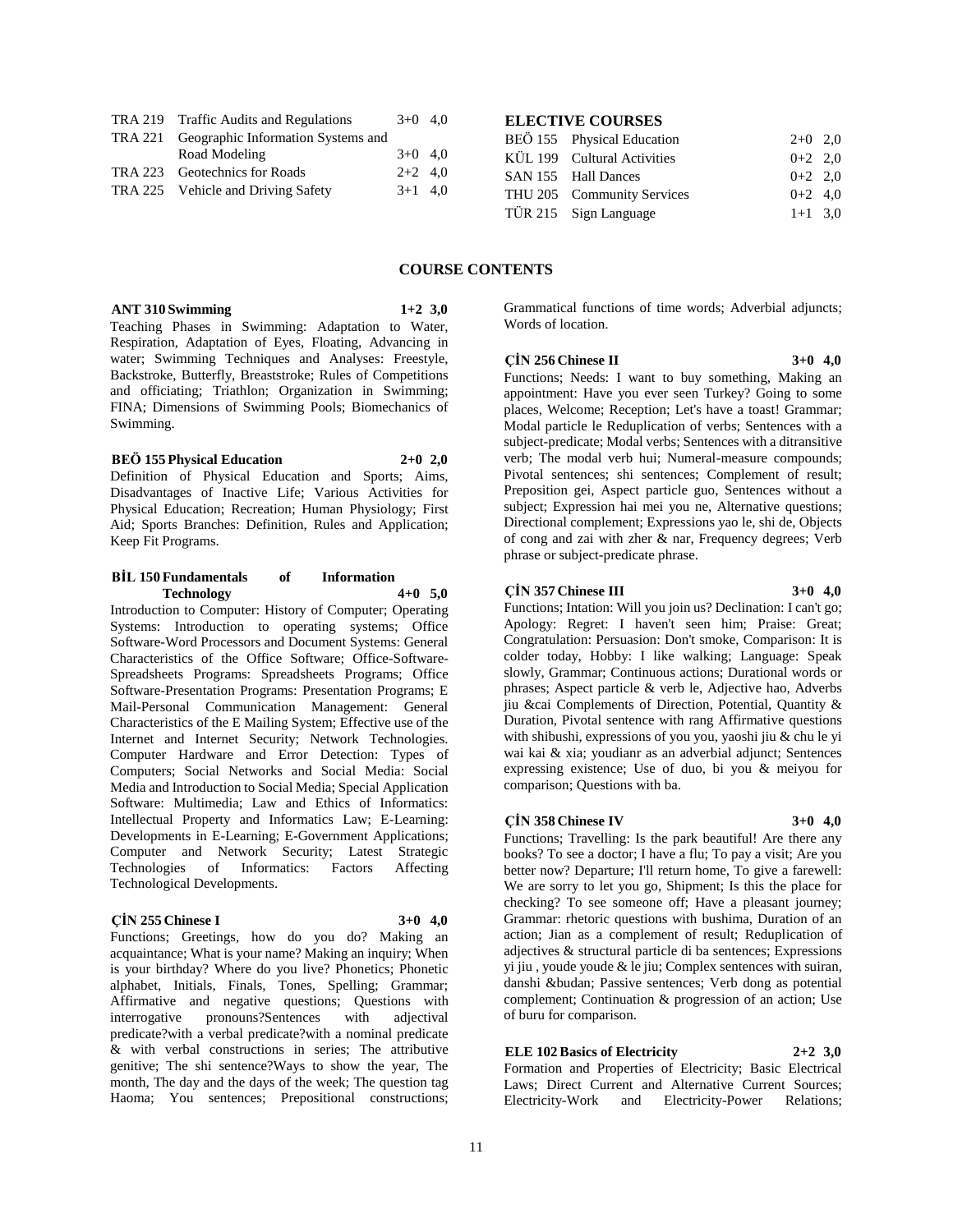Transformers and Electrical Installation Schemes; Operations and Connections of Electric Motors; Equipments Used in Electrical Installations; Stable Electrical Plants; Energy Sources.

**ELO 108 Basic Electricity and Electronics 2+2 5,0** Electron Theory: Structure Of The Electric Charges and Atoms, Molecules, Distribution in Ions, Conductors, Molecular Structure Of Semiconductors and insulators; Static Electricity and Transmission: Static Electricity and Electrostatic Loads Distribution, Coulomb?s Law, Electricity Solids, Liquids, Gases and İn Vacuum Transmission; Electrical Terminology: Electromotor Force, Voltage, Current, Resistance, Conductivity, Conventional Current, Elektron Flow, Electricity Production Methods; Direct Current Supplies, Batteries and Types, Serial and Parallel Batteries , Internal Resistance and Its Effects, Thermocouples, Photocells Study; Alternating Current Theory: Sinüsoidal Waves, Phase, Period, Frequency, Voltage, Current and Power; Triangle / Square Waves; Principles Of Single Phase and Three Phase, Electronic Equipment: Electronic Equipment İn Aircraft, Flight Computers: Basic Computer Structures; Electrostatic Sensitive Devices, Protection Against Electric Shock.

#### **EMY 225 Urbanization and Environment Problems 2+0 2,0**

Urbanization; Causes of Urbanization; City Planning; Residence Policy: Slum House, Metropolitan territories planning; Metropolitan Management and Public Utilities; Metropolitan Management in Turkey; Environmental Urbanization; Environment and Envorinmental Problems; Envorinmental Pollution and Protecting.

#### **FRA 255 French I 3+0 4,0**

Language Functions: Greetings, Invitations, accepting or refusing invitations; Vocabulary Knowledge: Nourishment, Accommodation, Clothing and colors, Bairams and activities; Grammar: Expressions showing quantity, Demonstrative and possessive adjectives, Prepositions and time indicators, Stressed personal pronouns, Imperatives, Verbs with double pronouns; Learning About French Culture: An area in France: La Baurgogne; Pronunciation, Semi-vowels, Gliding.

# **FRA 256 French II 3+0 4,0**

Language functions: Imperatives and wishes; Evaluation, Proving and Thanking; Vocabulary: Nourishment, Accommodation, Clothing and colors, Bairams and activities; Ordinal Numbers; Grammar: Expressions showing quantity, Demonstrative and Possessive Adjectives, Prepositions and Time indicators, Stressed personal pronouns: Imperative moods, Verbs with double pronouns; Learning about Target Culture: An Area in France: La Bourgogne; Pronunciation: Intonation, Semi-Vowels, Gliding.

# **FRA 357 French III 3+0 4,0**

Language Functions: Expressing One's Opinion, Asking for Somebody's Opinion, Giving Negative Reaction, Confirmation, Asking for Explanation, Making Suggestions;

Vocabulary: Education, Transportation, Communication, Family, Health; Grammar: Pronouns, Indirect Speech, Futur Proche and Future Tense, Passé Composé, Imparfait, Negation; Pronunciation: Intonation, Gliding, Vowels; Learning about French Culture: Regions and Social Life in France.

# **FRA 358 French IV 3+0 4,0**

Language Functions: Expressing Wishes, Prohibition and Acceptance, Expressing Opinions and Debating, Expressing Regrets; Vocabulary: Press and Media, Weather Forecast and Seasons, Means of Communication; Grammar: Compound Pronouns, Comparatives, Futur, Imperatives, Passé Recent - Présent Continu, Conditionnel, Impersonnel Verbs, Group III Verbs, Conditional Clauses; Pronunciation: Intonation, Complex Sounds; Learning about French Culture: Regional Life, Economical and Ecological Problems, Traditions and Modern Life.

# **HTK 406 Aviation Psychology 3+0 4,5**

Definition of Aviation Psychology and History; Human Information Processing; Vigilance and Attention; Senses and Perception; Definition of Attention: Main factors affecting person's attention level, Attention in working group; Perception: Senses and functions of perception; Memory and Learning: Basic forms and types of memory; Definition of Motivation: Relationship between motivation and learning, Performance and attention; Personality: Definition, Developing stages, Personality disorders; Human Error and Decision Making; Communication: Various levels of communication, Communication practice in regard to preventing or solving conflicts; Stress Management Techniques.

# **HUK 117 Fundamentals of Law 2+0 2,0**

Systems of Law: The Turkish law system; Branchs and Sources of Law; The Turkish Judgement System; Judgement System and Types of Lawsuit; Legal Actions: Relationships and treatments; Personality Concept; Classified of Persons: Real and legal Persons; Efficiencies of Persons: Right efficiency, Action efficiency; Relationship, Residence; Inheritance Concept and Legal Inheritors; Rights, Examined of The Private Rights; Acquiring of Rights and Goodwill Rules: Losing and Protection of Rights and Proof Responsibility; Ownership Right, Purview and Types of Ownership Right; Obligation Concept and Types of Contract; Laws of Independent Accountancy and Financial Adviser.

**HUK 153 Fundamentals Concepts of Law 2+0 3,0** Social Rules and Law; Concept of Law and Legal Sanctions; Characteristics of Legal Rules; Sources of Law; Branchs of Law; Definition and Types of Legal Rights; Legal Capacity: As subject of rights, Capacity to act; Kinship; Domicile; Protection of Personality; Possession; Ownership; Obligation and Responsibility; Judiciary Systems.

# **HUK 154 Commercial Law 2+0 3,0**

Commercial Law Concept and Commercial Enterprise; Merchant; Commercial Name; Commercial Register; Unfair Competition; Commercial Reports; Merchant Assistant;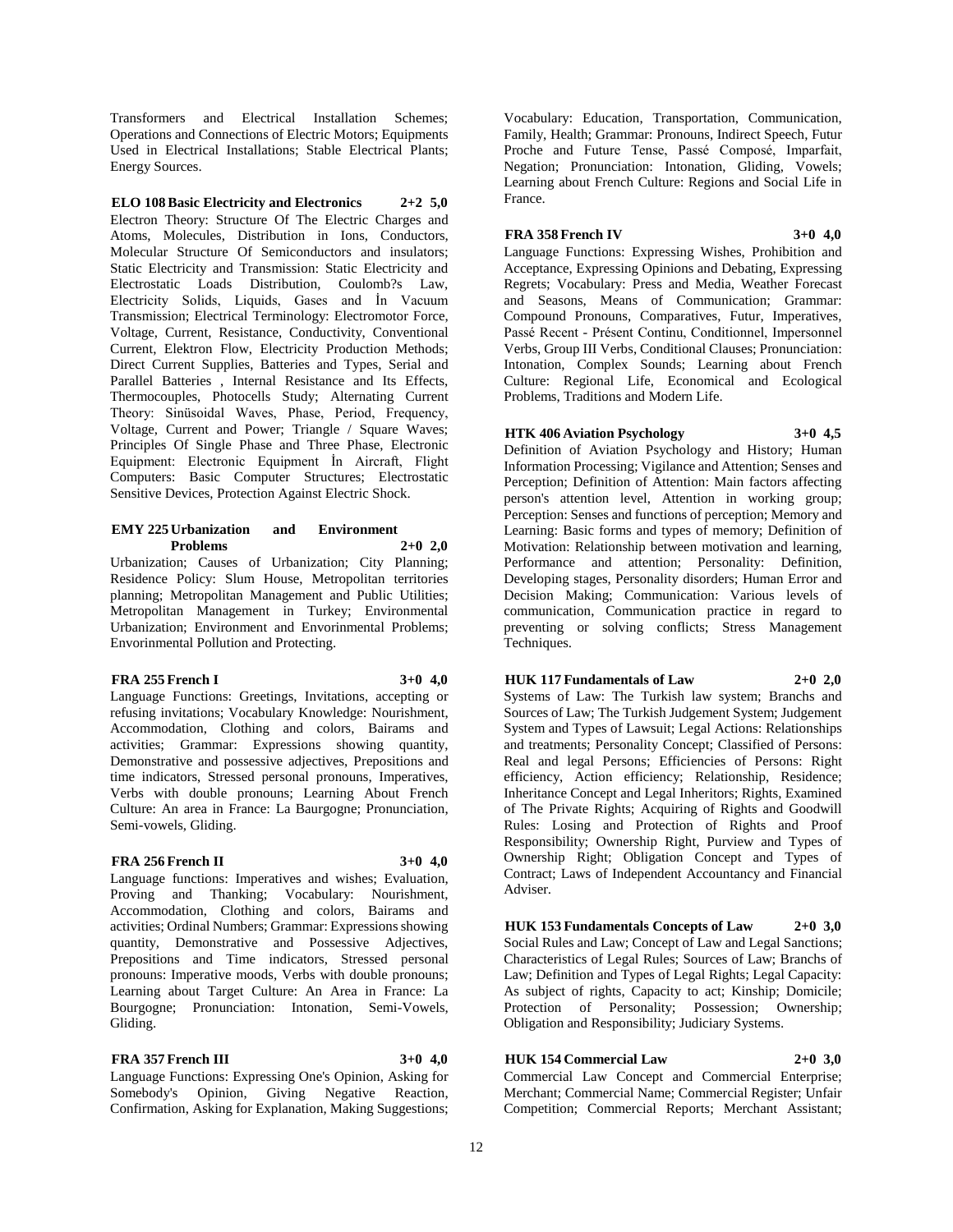Current Account; Partnership Concept; Definition and Elements of Partnership; Collective Partnerships: Establishment, Operation, Ending; Commanded Partnership: Establishment, Operation, Ending; Joint Stock Corporation: Establishment, Operation, Ending; Limited Company: Establishment, Operation, Ending.

**HUK 223 Labor and Social Security Law 2+0 3,0** Individual Labor ;Law Labor Law; General Information and Characteristics of Labor Law; Historical Background of Labor Law in the World and Turkey, Explaining Basic Principles; Legal Regulations; Basics of Labor Law: Employers, Apprentice and trainees, Deputy employee, Secondary employees; Work Place and Organization; Definition of Contracts; Types of Contracts and Contract Obligations; Case Studies in Contract Services; Arrangements at Work Place; Periods of Work, Breaks, Paid Holidays and Inspection of Work; Collective Labor Law Regulating Formation of Unions, Collective Labor Contracts; Strike and Lockout; Collective Labor Agreements; Institutions Acting on Behalf of Employee and Employers; Labor Conflicts and Solutions, Social Security Law;, Universal Dimensions and Contemporary Trends in Social Security; Institutions of Obligatory Social Security in Turkey, Management of Institutions of Social Insurance, Social Insurance Institutions; Liabilities, Responsibilities of Social Insur

**HYO 111 Introduction to Civil Aviation 1+1 2,0** Terms/ Aviation terminology: Aviation Alphabet, Basic concepts, Codes of airport an airlines, Abbreviations, National and International Regulations, National and International Civil Aviation Authorities; Air Transportation Sectors: The general structure of the sector, Airlines, airports, Ground Handlings; Audits of Civil Aviation and Audit Procedures; travel Geography, Countries, Cultural diversity.

**HYO 227 Airport and Flight Security 3+0 3,0** Security Related Definitions; International and National Legislation on Aviation Security; Airport Security; Security areas and security measures; Passenger Terminal Security: Security systems; Human Factor in Aviation Security; Role of Cabin Attendants in Aviation Security: Cabin crew collaboration; Unlawful Acts: Bomb threats in aircraft, Detection of suspicious substances, Hijacking, Disruptive passengers, Sabotage and suicide attack; Aircraft Security: Preflight security check; Cockpit Security; Transport of Weapons and Explosives.

**HYO 303 Model Aircraft Constmetion 1+2 3,0** Introduction to Building Model Aircraft; Flight Principles of Model Aircraft; Major Parts of Model Aircraft: Wing, Structure, Landing gear, Tail, Flight controls, Engines; Types of Model Aircraft: Free flight models, Radio controlled models; Plans and Building Materials; Building Techniques; Flying Techniques.

**HYO 306 Computer Aided Design 3+0 4,5** Basic Concepts: Introduction, User Interfaces, Workspaces, Description of The Menus; Wired Geometry and Surface Modeling: Basic Geometric Elements, 3D Wired Geometry and Advantages, Construction Techniques of Basic and Advanced Surface Elements; Part Design: Profile Drawing, Line, Plane and 3D Operations, Part Analysis; Assembly Design: Adding, Modifying and Constraining Assembly Components , Assembly Analysis; Drafting for Manufacturing: Basic and Auxiliary Views, Sectioning Techniques, Drawing Standards, Dimensioning and Pivoting.

**HYO 308 Organizational Behavior 3+0 3,0** Introduction to Organizational Behavior and Scientific Foundations of Organizational Behavior; Historical Development of Organizational Behavior; An Individual and Personality in Organization; Attitudes and Job Satisfaction; Foundations of Personal Differences, Biographical Characteristics; Abilities and Learning; Organizational Culture; Groups and Group Dynamics in Organizations; Working with Group Techniques and Participant Management; Motivation Process and Theories of Motivation; Leadership and Theories of Leadership; Conflict; Stress and Stress Management; Organizational Environment and Technology; Organizational Change;

## **HYO 451 General Aviation 3+0 3,5**

Concept and Content of General Aviation; Development of General Aviation; Regulations in General Aviation; Practices of General Aviation in the World; General Aviation in Turkey: Training facilities, Air taxi operations, Aircraft rent, Corporate aviation, Personal and private purposes in general aviation, Sport, Demonstrational and promotional purposes in general aviation; Types of Aircraft Used in General Aviation; Future of General Aviation.

#### **İKT 120 Introduction to Economy 3+0 4,0**

Organizational Improvement.

Economics Science and Main Concepts of Economics; Generation and Historical Evolution of Economics Science; Relations with Other Sciences and Importance in Everyday Life; Economic Organization and Basic Economic Systems; Supply and Demand Concepts in Macroeconomics; Factors Effecting Supply and Demand; Elasticity of Supply and Demand; Market Concept: Components, Types and competitive market; Utility; Consumer Equity; Identity Curve Analysis and Budget Line; Production Factors; Production Function Analysis and Cost Analysis; Pricing of Production Factors from Production Interest and Income Distribution; National Income from Macroeconomics Approach: calculating national iIncome; Money and Characteristics: Money types, Functions and policies of money; Economic Instabilities; Inflation; Unemployment and Cyclical Fluctuations; Growing and Development of an Economy; Panel Decisions and Applications.

**İKT 214 Transportational Economics 2+0 2,0** Basic Concepts: Demand, Asset-service; Production costs: Total, Variable, Constant, Marginal cost; Transportation Economy: Economical, social and political functions of transportation economy; Approach to Micro and Macro Economy: Demand and equilibrium in transportation; Properties of Transportation; Transportation subsystems;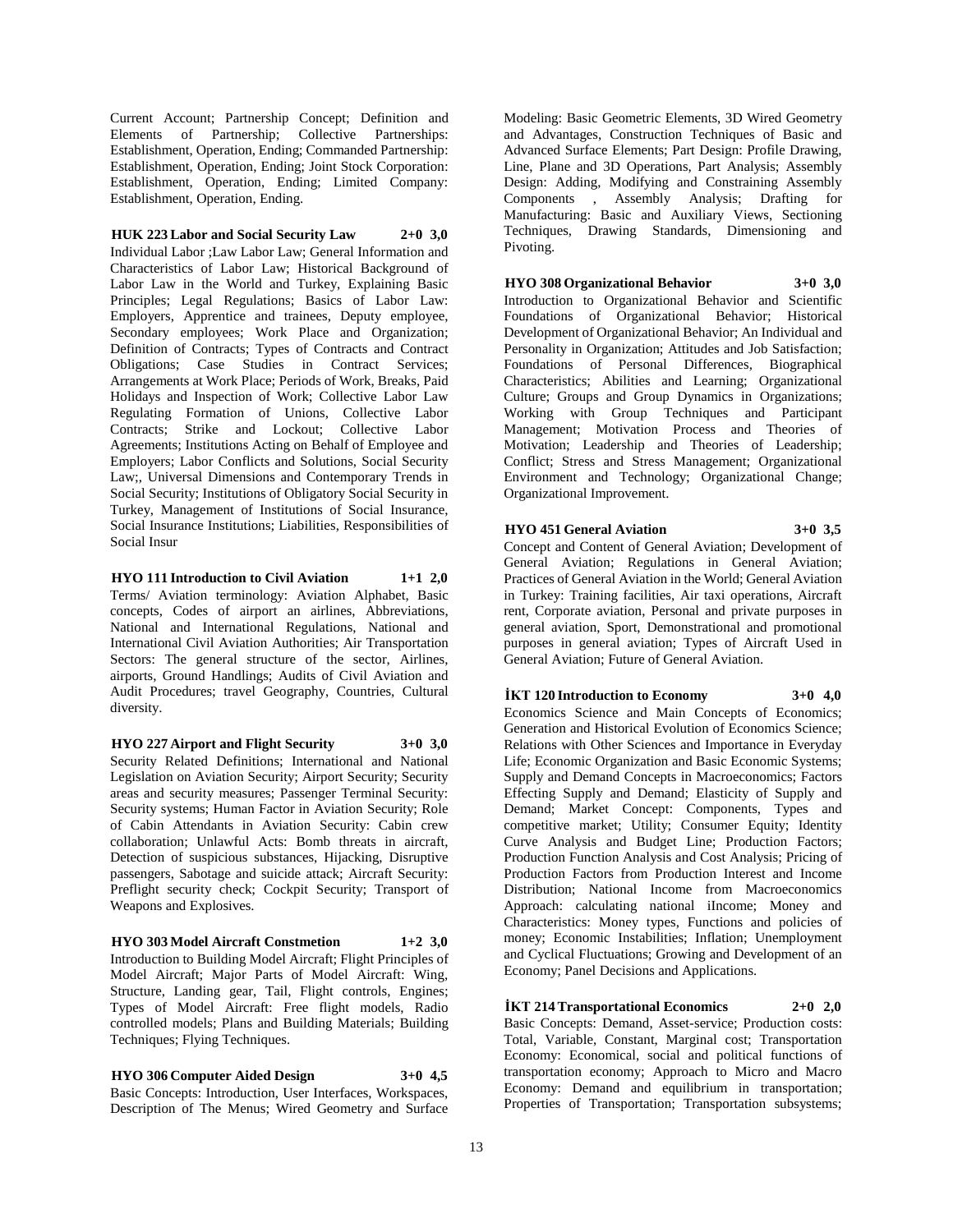Transportation and Politics in Developed Countries, Benefit-Cost Analysis of Consistency of Transportation System Choosing; Interaction Between Transportation System and Environment; Traffic Accidents and Economical Losts; Economical Analysis of Transportation System in Turkey.

**İKT 228 International Economy 2+0 2,0** Economic Growth and International Trade: Globalization in World Economy; International Economic Integration; International Economic Policies; Trade Restrictions; Dumping; Export Subsidies; Foreign Exchange Markets; Balance of Payments; International Monetary Systems; International Credit Markets; International Monetary Fund and Turkey; International Investment Analysis.

# **İLT 105 General and Technical Communication 2+0 2,0**

Definition and Type of Communication: Communication and it's basic concepts, Types of communication; Oral Communication: Techniques, Principles and necessity of oral communication, It's effects on daily life; Written Communication; examples of written language, The kinds of written text used for institutional communication at business Life; Applying Communication Techniques at Business Life; Graphics Communication; Purpose of using Graphic and Schemes Communication; Communication via Technological Devices; Convenience provided by Technologic Equipments.

**İLT 201 Interpersonal Communication 3+0 4,5** Verbal Communication; Speaking Skills As Dimension of Interpersonal Communication; Listening Capabilities As Dimension of Interpersonal Communication; Non-Verbal Communication; Signs And Meanings; Stress And Stress Management; Group; Group Dynamics; Small Group Characteristics; Persuasion; Speaking And Listening; Time And Time Management; Interpersonal Communication; History of Communication Research.

**İLT 303 Communication and Persuasion 3+0 4,5** Communication in organizations; Group Communication; Concept of persuasion, historical perspective of persuasion and theories of persuasion; Sources of persuasion in organizations, persuasion for organizational goals, management in organizations and persuasion, motivation in organizations and persuasion; Conflicts in organizations and persuasion, decision making in organizations and persuasion, leadership and persuasion, personality and persuasion; Persuasion tactics in organizations and persuasion, classification of persuasion tactics, types of persuaders and persuaded, bottom-up and top-down persuasion; Resistance to persuasion; Instruments and media used for persuasion in organizations; Barriers to persuasive process.

# **İLT 356 Non-Verbal Communication 3+0 3,5**

The concept of non-verbal communication; Importance of non-verbal communication in daily life; Communication environment; Effects of environment in human communication; The use of personal field in communication; Cultural differences in non-verbal communication; Effects of physical characteristics in human communication; Emotional

expressions in non-verbal communication; Non-verbal speech and listening; Mimics, gestures, positioning, appearance, touching, facial expressions, eye movements and control of voice in non-verbal communication; Nonverbal communication skills in various contexts.

# **İLT 363 Verbal Communication 3+0 4,5**

Importance of speech in effective communication process; Meaning and definition of speaking: Speaking and the components of communication process; Types of speech; Elements of speech; Appropriate use of vocabulary, style, and language; Deciding on topics, goals, and argumentative styles; Public Speech: Perceiving the self and the others, benefiting from feedback, self-esteem and fear of stage; Listening activity: Listening for understanding; Types of listening and effective listening; Using materials during speech; Nonverbal communication and speaking; Speaking mistakes; Pronunciation errors, behavioral control; Analysis of effective and ineffective speeches.

## **İNG 115 English Speaking Skills I 1+1 2,5**

Required phrases for everyday English; Greeetings, Introducing, Asking for and giving directions. Social Life: giving an order and paying the bill at restaurants, pubs and bars, Making reservations, shopping. Improvement of listening skills, Pronunciation: improvement of pronunciation and understanding.

#### **İNG 116 English Speaking Skills II 1+1 2,5**

Daily life and social expressions at advanced level. Asking for information about transportation. Various expressions for various situations. Expressions for formal/official situations. Asking for an appointment, job applications/interview, form filling. Formal and informal telephone conversations. Dealing with various accents and register, exercises to improve speaking skills, exercises on problematic sounds and words.

# **İNG 175 English I 3+0 3,0**

Using the Verb 'to be'; Saying Name, Phone Number and email Address; Describing Things and Places in a Classroom; Asking for Help While Studying; Using the Verb 'to be' in Questions, Describing Favourite Celebrities, Friends and Family; Using Simple Present Statements, Yes-No Questions and Short Answers; Talking about Daily and Weekly Routines; Saying How Often You Do Things; Talking about Free-time Activities and TV shows; Using 'there is, there are'; Using 'some, no, a lot of, and a couple of'; Describing Neighbourhood and Local Events; Asking for and Telling the Time.

# **İNG 176 English II 3+0 3,0**

Using the Present Continuous; Talking About the Weather and Sports; Using 'like to', 'want to', 'need to' and 'have to' with Other Verbs; Using 'this', 'that', 'these', 'those'; Asking Questions with 'How much'; Talking about Clothes, Colours, Shopping and Prices; Using can; Talking about Countries, Languages, and Nationalities; Talking about International Foods; Using the Simple Past of Regular and Irregular Verbs; Using the Past of be; Asking Simple Past Information Questions; Describing Past Experiences; Using Many and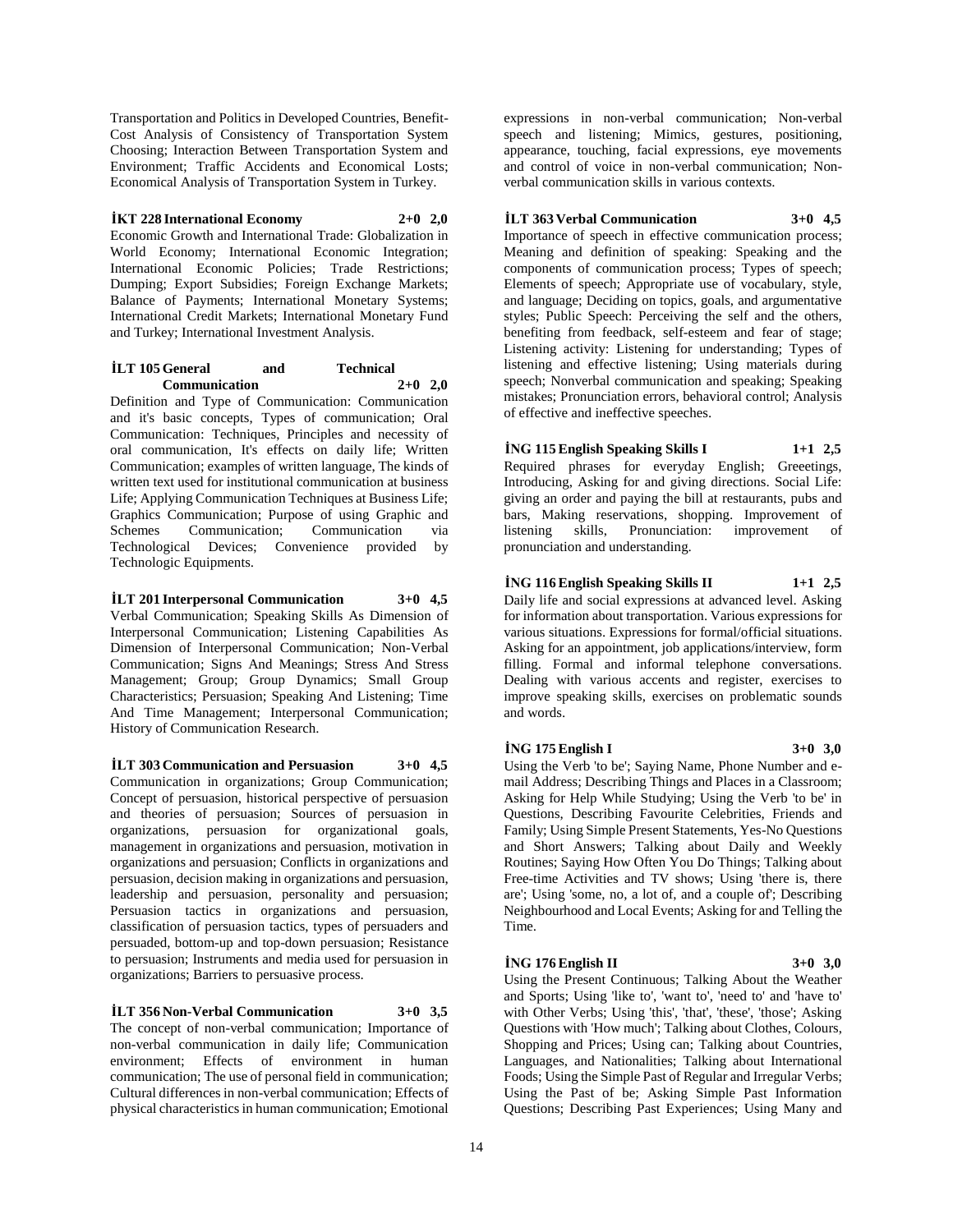Much; Using Some and Any; Using Would Like; Describing Favourite Foods and Eating Habits; Using 'or something' and 'or anything'.

**İNG 217 English Speaking Skills III 3+4 7,0** Improvement of listening skills, the importance of pronunciation in oral communication, presentation of communication skills and use of them effectively, utilizing effective tone of voice and body language, teaching vocabulary for, word formation and phrases required by cabin attendants.

# **İNG 218 English Speaking Skills IV 2+3 5,5**

Improvement of listening skills, importance of pronunciation in oral communication, communication skills required in the professional area, improvement of English pronunciation, increasing the level of comprehensibility; words, phrases, and sentences required by flight crew in case of emergency.

#### **İSN 102 Public Relations 3+0 3,0**

Fundamentals of Public Relations; Historical Development of Public Relations in Turkey and in the World; Development of Public Relations in Private and Public Sector; Career Development in Public Relations; Place of Public Relations Department in an Organization; Interdepartmental Public Relations; Research in Public Relations; Planning a Public Relations Campaign: Identifying problems, Determining objectives, Application and evaluation; Materials Used in Public Relations: Written, Audio-visual and other materials.

#### **İSP 154 Spanish I 3+0 4,0**

Saying hello, Introduction, Spanish Alphabet, Pronunciation exercises, Numbers in Spanish, Country names, Nationalities, Personal pronouns, Verb conjugations in Present tense, Use of Ser-Estar and Haber verbs, Demonstrative Pronouns, Grammatical Gender in Spanish, Asking for directions, Giving directions, Asking for time and telling time, Describing people and objects, Comparatives, Shopping, Imperative sentences in Spanish, Use of Poder, Gustar, Querer and Tener verbs, Vocabulary building: Objects in the classroom, Objects at home, Occupations, Food and description of clothes.

# **İSP 255 Spanish II 3+0 4,0**

Polite requests, Asking for permission, Present Perfect tense, Past Perfect tense, Reqular conjugation of verbs, Irregular conjugation of verbs, Asking for opinions, Description of event and people in past tense, Talking about past habits, Future tense, Talking about future plans, Vocabulary building: Parts of body, Colors, Fruits and vegetables, Talking about health, Use of Ser and Estar verbs in Present Perfect and Past Tense, Use of past tense forms.

#### **İSP 257 Spanish III 3+0 4,0**

Regular and Irregular Verbs in Imperatives, Negative Forms of Imperatives, Verb Conjugations, Present Perfect Tense, Simple Past Tense, Past Continuous Tense, Past Perfect Continuous Tense, Verb Conjugations in all Tenses, The Use and Comparison of Past Tenses, Future Tense, Future Tense with 'ir+a infinitive', The terms of Traveling, Talking about

Climate and Geography, Use of Gustar - Encantar - Odiar ? Preferir Verbs, Tambien - Tampoco, Ordering at a Restaurant, Conjunctions, Vocabulary Building.

#### **İSP 358 Spanish IV 3+0 4,0**

Introduction to Subjunctives; Verb Forms of Subjunctives; Verb Forms of Future Tense; Use of Future Tense; Making Suggestions; Accepting and Rejecting Suggestions; Analyzing Various Past Tenses; Verb Forms and Use of Perfect Subjunctives; Verb forms and Use of Present Perfect Tense; Verb Forms and Use of Perfect Modals; Vocabulary Building; Pair and Group Work for Spoken Spanish; Introducing Simple Reading Passages.

## **İST 201 Statistics 3+0 3,0**

Definition of Statistics: Data collection; Data presentation techniques, Distribution theory; Sampling: errors, Estimation of population parameters; Hypothesis Testing: Hypothesis testing for two populations, Comparisons of ratios, Hypothesis testing for large and small samples; The Chi-Square Distribution and Chi-Square Testing; Correlation: Simple linear correlation coefficient, Regression coefficient, Forecasting, Determination coefficient.

#### **İST 226 Operations Research 2+0 3,0**

Introduction to Operations Research, Model Concept and Model Building, Optimization with Linear Programming: Graphic Method, Solution with Lindo, Transportation and Appointment Problems, PERT/CPM Network Models, Travelling Salesman Problems: Shortest path problem - Maximum flow problem, Queuing Models.

# **İŞL 101 Introduction to Business 3+0 4,5**

Concept of business: Economic systems, Production factors, Needs and wants, Demand, Goods and services, Consumption and consumer; Success criterion: Efficiency and related concepts; Characteristics of Businesses: Goals and functions of businesses, Relationships with the environment and responsibilities of businesses, Grouping of businesses; Foundation of businesses: Foundation decision, Determining plant location; Extending Businesses; Business ethics and social responsibility ( Ethical and moral rules); Concept of management; Functions of management; Human resources management; Functions of human resources management; Principles of marketing.

# **İŞL 102 Management and Organization 3+0 4,0**

Management: Definition, Significance of Management for Business Enterprises; Development of Management Science: Classical, Behavioral and Modern Theories; Management Systems; Decision Making and Planning; Concepts of Authority and Power: Characteristics of Authority and Power, Delegation of Authority; Organization: Characteristics and Principles; Comparison of Organization and Planning Processes; Departmentalization; Staffing: Fundamentals, Staffing Process; Leading: Fundamentals, Leading Process; Organizational Structures: Development and Varieties of Organizational Structures; Controlling: Fundamentals and Controlling Process.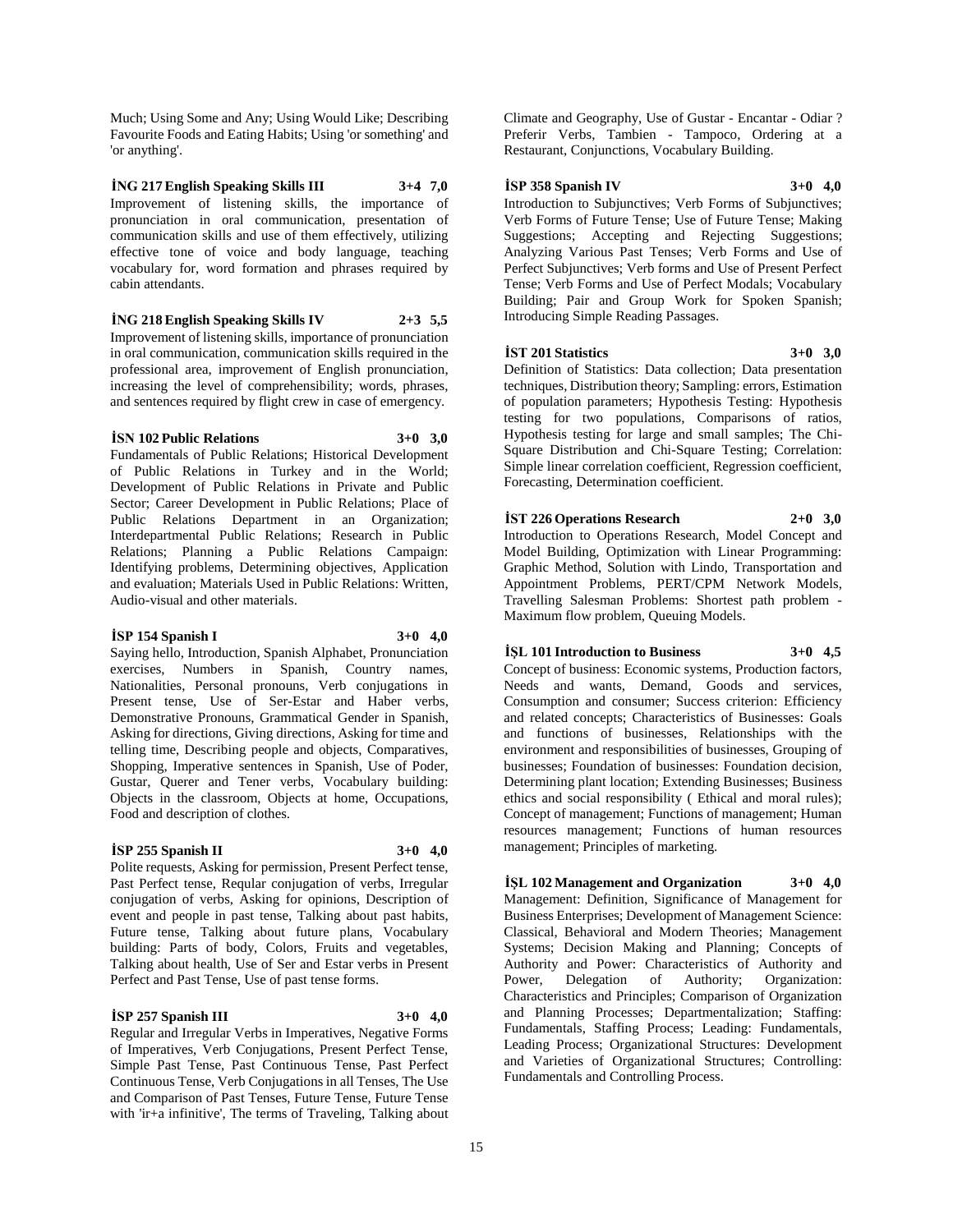# **İŞL 155 Introduction to Business 2+0 3,0**

Introduction to Business: Basic concepts, External environment of business enterprises; Structure of Business Enterprises; Foundations of Business Enterprises: Stages, Feasibility decisions; Functions of Business Enterprises: Management, Marketing, Production and financing; Cost Concept: Variable and fixed costs, Unit and total costs, Job order costing system, Process costing, Case studies.

#### **İŞL 212 Inventory Management 2+0 3,5**

Inventory; Content; Inventory Management; Importance for Companies; Functions of Inventory; Inventory Control; The Purpose of Inventory Control; Inventory Systems; Inventory Costs; ABC Approach; Inventory Models; Effects of Discounts on the Costs of Inventory; Determining where to Order.

**İŞL 213 Human Sources Management 2+0 3,0** Introduction To Staff Management; Basic Functions; Organizing; Planning of Work Force; Methods; Planning Means; Work Analysis; Work Definitions; Work Necessities; Hiring: Finding; Selecting; Training; Staff Training; Methods; Principles; Evaluating; Staff Evaluating; Methods; Evaluation Mistakes; Discipline; Types; Forming The System; Punishment Application; Salary Management; Salary Methods; Staff services.

#### **İŞL 220 Labor Legislation 2+2 4,0**

Constitution, Law, Covenant and Regulation Concepts; Labor Laws in History; The Aim and Scope of Labor Law No. 4857; Labor Agreement Types and Regulations Related to The Annulment of Labor Agreements; Wages in Labor Laws; Organization of Occupation; Regulations Related to Occupational Health and Occupational Safety; Social Insurance and Universal Health Insurance Law No. 5510; The Trade Unions Act No. 2821; Strike and Lockout Law No. 2822; Legislation Related to Civil Servants; Working Principles for Civil Servants.

**İŞL 352 Organizational Communication 2+0 3,0** Definition and Significance of Organizational Communication; Functions of Organizational Communication; Organizational Communication Process; Channels of Organizational Communication; Communication Methods and Tools in Organizations: Organizational Communication and Managerial Function; Organizational Culture and Communication; Barriers to Organizational Communication; Developing Methods of Organizational Communication.

# **İŞL 421 Entrepreneurship 2+0 3,0**

Importance and Evolution of Entrepreneurship: Entrepreneurship within the framework of Manager, Concepts of Entrepreneur, Employer, Boss and Investor; Leadership in Entrepreneurship and Importance of Management Characteristics; Characteristics of Entrepreneurship; Changing Views of Entrepreneurship; General Evaluation of Entrepreneurship in Turkey: Change and Entrepreneurship; Entrepreneurship before and after the Republic; Female Entrepreneurs.

#### **İTA 255 Italian I 3+0 4,0**

Sounds in Italian; Masculine and Feminine Definite Articles; Personal and Demonstrative Pronouns; Use and Conjugation of Verbs 'Essere? and 'Avere?; Introducing Oneself; Improving Reading Comprehension by means of Dialogs ; Describing People ; Days ; Months ; Years ; Asking the Time ; Ordinal and Cardinal Numbers.

#### **İTA 256 Italian II 3+0 4,0**

Simple and Compound Prepositions; Past Tense and Conjugation of Verbs in this Tense; Transitive and Intransitive Verbs in Past Tense; Improving Reading Skills; Analyzing Paragraphs and Texts; Interrogatives: Asking Questions; Introduction to Italian Culture and Daily Language.

#### **İTA 357 Italian III 3+0 4,0**

Imperfect Tense and Conjugation of Verbs in this Tense; Prepositions; Double Object Pronouns; Possessive Pronouns; The Use of Partitives 'Ci? and 'Ne?; Construction of Passive with 'Si!?.

#### **İTA 358 Italian IV 3+0 4,0**

Future Tense; Future Perfect Tense and the Conjugation of Verbs in this Tense; Demonstrative Pronouns; Adverbs; Past Perfect Tense and the Conjugation of Verbs in this Tense.

#### **JAP 301 Japanese I 4+0 4,0**

Basic Verbs; Words and Sentence Structures Used In Daily Speech; Greetings; Meeting Someone new; Introducing Oneself; Asking For Price; Time Concept; Numbers; Verbs And Words About Traveling By Train And By Bus; Likes And Dislikes; Apologizing.

#### **JAP 302 Japanese II 4+0 4,0**

Introducing Oneself And One's Family; Ordering Food And Beverages In A Restaurant Or Cafe; Asking for the Bill; Meals And Expressions Used for Ordering Meals; Making A Reservation; Talking On The Phone; Asking For Information; Quantifiers; Demonstrative Adjectives; Talking About Past And Future.

#### **JAP 403 Japanese III 4+0 4,0**

Requests and orders for something, giving directions to a taxi driver, asking permission, refusal situations, family terms, giving advice, negative positions of like and dislike at simple present tense and past tense, desire-preference-like and dislike at adjectives and verbs, verbs used for public transportation.

#### **JAP 404 Japanese IV 4+0 4,0**

Guessing, expressing feeling about something, writing letter, situations at traffic, talking about business trip; direct and indirect verbs, modal of ability, basic conjunctions, negative positions at simple present tense, differences of -niwa and dewa, -ta form at verbs, -te/de and -ku/ni form at adjectives.

# **KÜL 199 Cultural Activities 0+2 2,0**

Participating Actively or as a Spectator in Sports Activities; Participating in Activities Arranged by the Counseling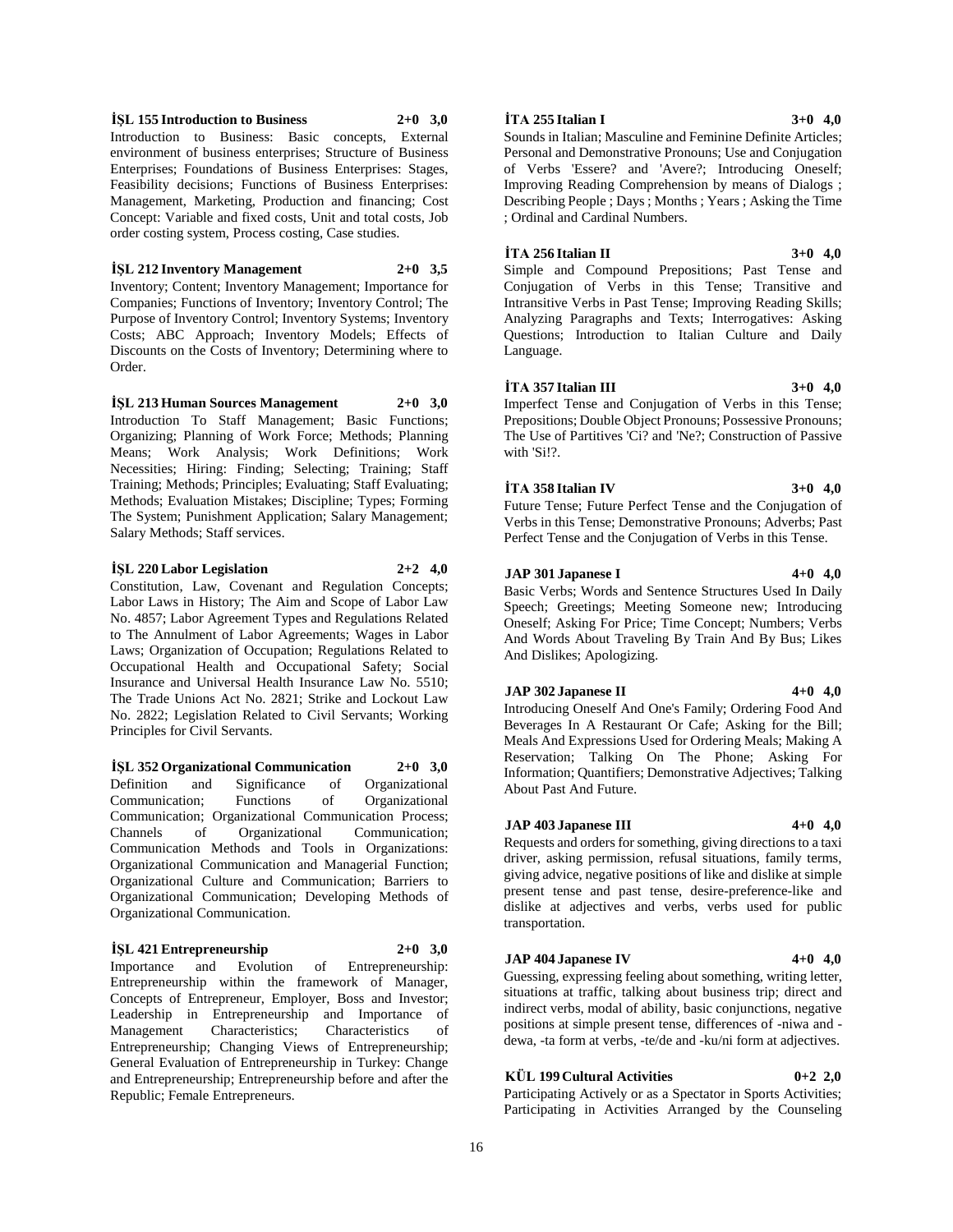Center; Participating in Workshops in Art; Education on Museums; Participating in Art Trips; Participating in Cultural Trips; Participating in and Taking Duty in activities such as Cinema, theatre, scientific Meeting etc.; Taking duty in Clubs; Being a Student Representative and Participating in Environmental Activities.

#### **LOJ 103 Principles of Logistic 3+2 5,0**

Logistic: Basic concepts, Significance; Supply Chain: Relationships, Management, Field of application, Movement and Stocking up the products in supply chain; Explaining Logistics within Networks of Physical Distribution and Supply Chain; Components of Logistic System; Outsourcing; Customer Satisfaction; Logistic Systems; Order Management and Customer Services; Protective Packaging and Material Handling; Stock Management: Principles of Stock Management: Distribution Centers and Stocking Up; Infrastructure and Management of Transportation: Delivering Products to Consumers from Production Line: Carrying Raw Materials to the Production Line: Efficiency: Cost Management.

## **LOJ 104 Use of Computer in Logistic 3+0 4,5**

Terminology; Local Area Network: Application and its Cost; Wide Area Network: Application Fields and its Cost; Internet, Transportation and Logistic Software: Application and its Cost; Softtrans: Application; Ulaşnet Project: Application; Custom-Edi Project: Application, Systems of Vehicle Follow up: Application in Turkey and the World.

#### **LOJ 108 Logistics Geography 2+0 4,0**

What is Logistics Geography?; Impact of Geographic Factors on Logistics; Historical Development of Logistics on Geography; Logistics Geography of Turkey; Logistics Geography and Transportation; Logistics Geography and Location Selection: Market, Climatic conditions, Labor force, Incentives and infrastructure, Raw materials, Water, Land topography, Transportation, Energy.

# **LOJ 110 Transportation Systems 3+0 3,5**

Importance of Transport; Transport Sector and Its Development; Features of the Transport Sector; Transportation Costs; Transport Systems: Road, Rail, Sea, Air and pipelines; Definitions of Multi-mode, Intermodal, and Combined Transport; Main Functions of Intermodal Transport Chain: Load merge, Connections between transportation modes, Transmission and Distribution; SWOT Analysis of Transportation Modes; Specialization Competition Cooperation on Transportation and Factors Affecting the Selection of Transportation Mode; Transportation Vehicles; Ro-Ro, Piggyback Applications; Transportation with Towing, Transportation without Towing, Accompanied and Unaccompanied Transportation; Intermodal Transport Potential and Applications in Europe and Turkey; Rail and Road Connections of Our Ports in Terms of Intermodal Freight.

**LOJ 201 Technology Use in Logistic 2+0 2,0** New Trends in Logistic; RFID Technology; RFID Labels: Passive: Semi-passive, Semi-active or Active; RFID

Arrangements; Map Systems; Use of GPS; Routing with the help of GPS.

## **LOJ 205 Management of Storage and Ware House 2+1 3,5**

Storage Management; Logistic and Storage Management; Factors Affecting Effective Storage Management; Activities of Storage; Arrangements of Storage Placement; Identifying Dimensions of Storage; Use of Volume and Accessibility; Types of Pallets and their Configurations; Place of Pallets; Methods of Stocking; Measurement of Storage Performance; Productivity of Labor; Ratio of Space Use; Determining the Number of Workers; Cross Shipping; Physical Control and Security; Auditing Stock Records.

## **LOJ 206 Practices of Logistic 0+6 6,0**

Planning and Preparation Related to the Practicing Areas; Studies on Writing and Verbal Expressing; Practicing the Theoretical Logistic Knowledge; Practicing the Theoretical Purchasing Knowledge; Practicing the Theoretical Knowledge of Insurance Trade; Operating Logistic Firms; Reporting; Comparing the Logistic Practices of Different Companies.

# **LOJ 211 Vocational English 2+0 3,0**

Concept of Vocational English and its Importance in Practice; Terminology Used in Logistic; Practicing on Manuals by use of Translation; Practicing the Principles of Writing in Technical Reports; Writing a CV; Letters of Order and Formal Letters; Translation Practice with Vocational Texts; Preparing Documents; Writing Basic Formal Letters.

# **LOJ 212 Logistics Management 2+2 4,0**

Logistics Management Definition; Basic Logistics operations; Stock Management; Warehouse Management; Transportation Management and Mode of Transportation; Support Logistics Operations; Packaging; Customer Services; Other Operations; Order Processing; Handling; Information Management; Demand Forecasting/ Planning; Services Support After Buy; Factory and Warehouse Facilities; Buying; Clearance; Waste Item Management; Marketing; Distribution Channels; Supply Chain Concept; Supply Chain Management; Unified Supply Chain Management Practices; Outsourcing; Third Party Logistics; Fourth Party Logistics; Inverse Logistics; Information Technologies and Logistics.

# **LOJ 214 Logistics Costs Analysis 2+0 3,0**

Logistics and Cost Accounting, Logistics Activities and Activity Based Costing System: Stock ? Facility - Transfer Costing, Classification of Costs, Break Even Analysis, Variable-Standart-Order Costing Systems, Budgeting, Cost Analysis and Pricing Decisions, Supply Chain Costing, Win-Win Strategies, Data Requirement for Logistics Costing.

**LOJ 215 Supply Chain Management 3+0 4,5** The Concept of Supply Chain, Supply Chain Structure, Supply Chain Decisions; Supply Chain Management; Objectives of Supply Chain; Determination of Customer Needs; Understanding of Purchasing in Supply Chain Management; Contract Management; Supplier Selection and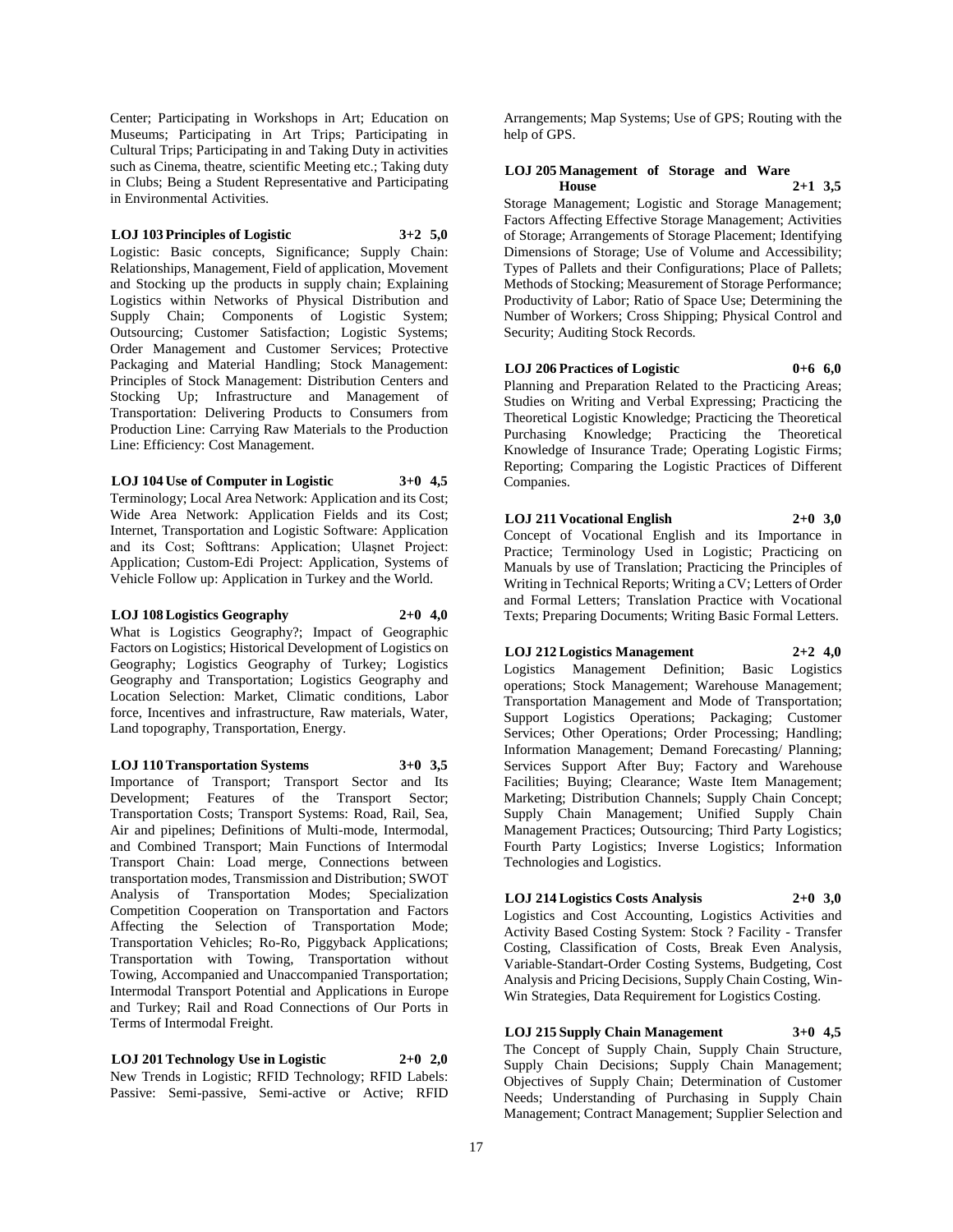Performance Evaluation and Supplier Relations; Supply Strategy Determination in Supply Chain Management; Supply Chain Design, Planning, Operation and Control; Benefits of Supply Chain Management.

#### **LOJ 216 Transportation of Dangerous Substances 3+0 4,0**

Definition of Dangerous Substances; Need for Transportation of Dangerous Substances; Major Types of Danger; Inspection and Environmental Protection in Dangerous Substances Transplantation; Importance of Dangerous Substances Related to Logistic Process; Packaging of Dangerous Substances; Marking of Dangerous Substances; Labeling of Dangerous Substances; Storage of Dangerous Substances; Freighting of Dangerous Substances; Transport of Dangerous Goods; Documentation of Dangerous Substances; Emergency Procedures about Dangerous Substances; Regulations Related to the Transport of Dangerous Substances by Seaway, Airline, Railroad; Transport Methods and Principles of Combined Transport of Dangerous Substances; Classification of Dangerous Substances; Parties in the Transportation of Dangerous Substances and Responsibilities of the Parties.

**LOJ 217 Transportation Management 3+0 4,0**

Transportation and Logistics; Determination of Customer Needs; Passenger-Load Transportation; Modes of Transportation: Airway transportation, Land transportation, Railway transportation; Sea Route Transportation; Transportation Management, Organization and Planning; Sender and receiver parties, Evaluation of vehicle-loadroute, Time-cost analyses, Performance, Pricing, Human resource management, R&D, Quality management systems; Legal Charges and Legal Frame; The European Union Legislation: Legislations Regarding Highway-Airway-Sea Route and Railway Transportation; Arrangements about Transportation;

**LOJ 218 Custom and Transit Transactions 2+0 4,0** Basic Concepts of Customs; Customs Duties; Funds; Definition of Summary Declaration; Filling out a Summary Declaration: Document, Responsible department, Transportation department, Reference department; Summary Declaration Registration and Approval; Computerized Customs Activities and Electronic Data Interchange System; E-Customs and Foreign Trade in Turkey; Computerized Customs Activities System, Customs (Import) and Output (Export) Operations; Electronic Data Interchange (Electronic Data Interchange) EDI; Customs Operations Related to Goods, Customs Declaration, Points to Consider in Filling out a Declaration; Customs Declaration in Import and Transit Trade and Documentation to be Added; Modifications on the Declaration; Registration and Approval Process of the Declaration;, Physical Examination Procedures for Goods.

**LOJ 219 Logistics Law and Documentations 3+0 4,0** Concept, Content, and Resources of Logistics Law; Settlement of Legal Disputes in Logistics; Harmonisation of Legal Regulations with the European Union; International Logistics Legislation; Obligations of Logistics Enterprises; Rules for Enterprises; Closing of Logistics Enterprises;

Global Economy Process and Its Reflections on Customs; Vehicles' Entrance into and Exit from Customs Territory of Turkey; Turkey Customs Document; Compulsory Route; Customs Surveillance; Customs Controlling; Entry of Vehicles and Goods into the Customs Territory of Turkey; Submission of Goods to Customs; Summary Statement of Operations; Empty Vehicles; Unloading Vehicles; Temporary Storage and Storage Areas; Customs Tariff; Prohibitions and Restrictions; Customs Regimes; Free Zones; Re-exportation, Destruction and Abandonment; Specific Operations in Customs.

**LOJ 220 Integrated Logistics Management 2+0 4,0** Basic Concepts; Retail Logistics; Food Logistics; Textile and Apparel Logistics; Logistics for Electronic Products; Automotive Logistics; Project and Construction Logistics; Tourism Logistics; Hazardous Material Logistics; Exhibition and Event Logistics; Pharmaceutical and Hospital Logistics; Waste and Recycling Logistics; Transport of Live Animals; Humanitarian Logistics; Multi-mode, Intermodal, and Combined Transport Concepts; Main Functions of Intermodal Transport Chain: Load merge, Connections between transportation modes, Transmission and Distribution.

**LOJ 221 Railway Transportation 3+0 3,0** Passenger Transportation; Mainline Passenger Transportation; Arrangement of All Tickets Used in Railway Transportation; International Passenger, Railway Organizations That Regulate the Legal Regime on Luggage and Freight Transportation; Contract Related to International Railway Transport and General Terms of Passenger Transport; Transport Agreement; Tickets Used in International Railway Transport; Definition and Regulation Cards; Relations between International Passenger Luggage Transport and Railway; General Terms of International Luggage Transport: Fulfillment of administrative procedures related to the recognition and issuance of transport documents; International Tariffs; Pricing in Freight Transport via Railway and Freight Payment.

# **LOJ 223 Combined Transport 3+0 3,0**

Basic Concepts; Combined Transport in the World and in Turkey; Railway Goods Transport: Definitions, Structure and operating modes, Intermodal transportation; Performance Criteria in Railway Transportation of Goods; International Delivery Methods; Parties in Railway Transportation; Railway Transportation of Goods in International Organizations; International Documents, Pricing and Freight Payment in International Goods Transportation; Insurance and Liability; Railway Cars: Types, Characteristics and Marking; Types of Goods and Principles of Loading; Railway Car Wafering; Integration of Seaway and Railway; Projects Related to the Integration of Combined Transport in Turkey; Regulatory Rules in the UN and EU.

# **LOJ 225 Transportation Liability and Insurance 3+0 3,0**

Risks of Institutions in Logistics and Supply Chain; Safety Requirements for Goods in All Modes of Transport and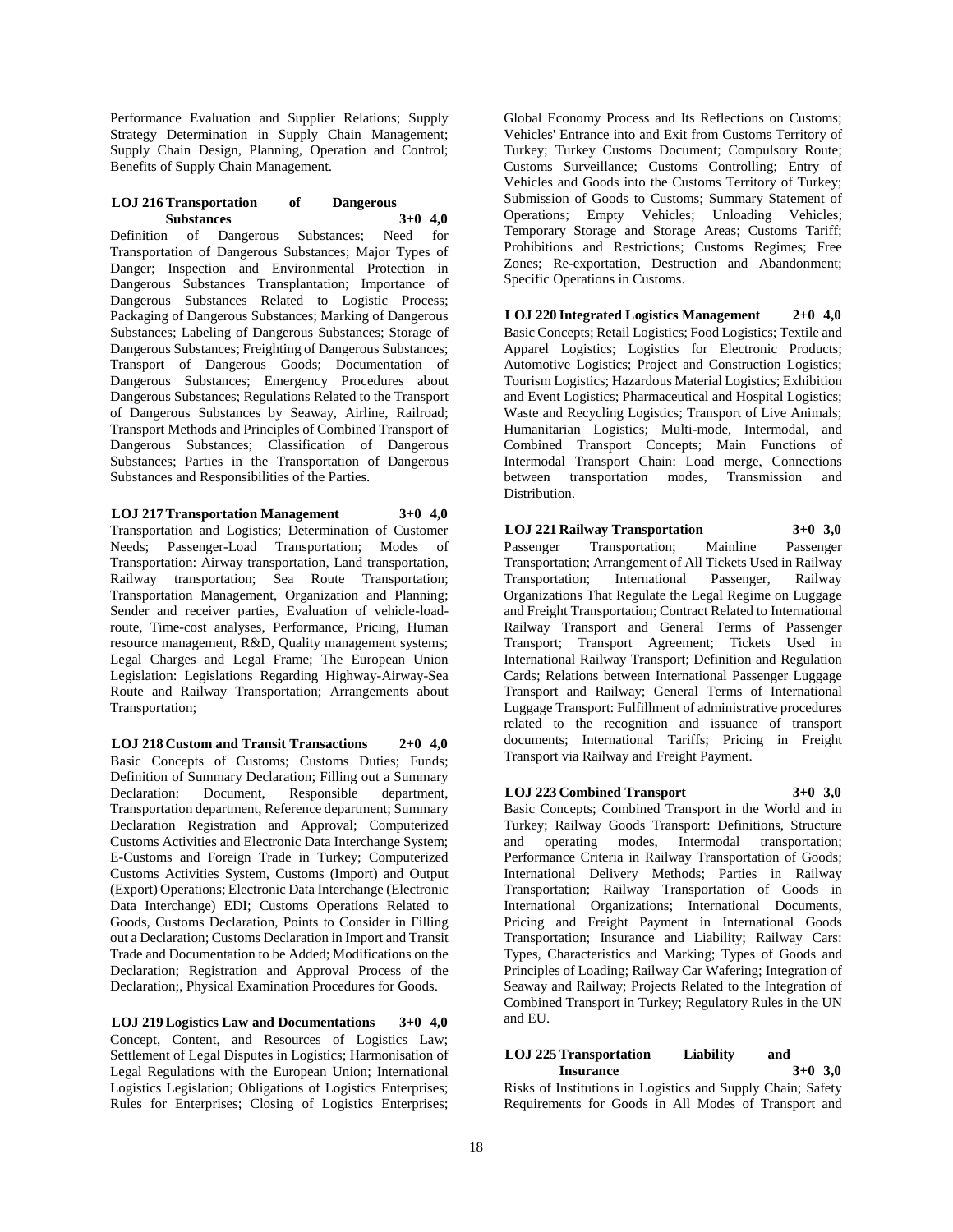Storage Areas;; Sharing Risk by Insurance; Requirements for Elimination of Liability against Third Parties; Requirements for Transportation Insurance of Annual Subscription; Investigation of the Aspect of Insurance in Legal Restrictions Related to International Transport.

**LOJ 227 Terminal Planning 3+0 3,0**

Introduction to General Functioning of Terminals; Port Ownership; Railway Terminals Maneuver Areas; Transfer Terminals; Marine Terminals: Ports and Docks; Container Ports and Terminal Operations; Port Management in Container Dock; Storage Area Management in Container Ports; Air Terminals; Overview of Air Terminal Management; Key Actors in Airline Terminal Management; Relationship between Airline Authority/Operators/Regulators and Airline Companies; Changing Trends in Airline Terminal Management; Pipeline Terminals; Terminal Management Decisions; Location of Terminal Facilities; Equipment Selection and Development; Terminals in Turkey and around the World.

## **LOJ 229 International Logistics and Trade Organizations 3+0 3,0**

Introduction to International Logistics; Differences Between National and International Logistics; International Logistics Network; Role of Logistics in the Global Strategy Development; International Market Entry Strategies; International Logistics Operations and Services; International Logistics Transportation, Storage, Distribution Centers, Ports, Customs; International Outsourcing of Logistics; International Logistics Support Organisations; Documentation in International Logistics Operations; Global Supply Chain Strategy; Transportation Performance Analysis; Shipment and Shipment Planning, Transportation Management and Information Systems; International Logistics Activities Affecting International Trade Organizations.

**MAT 121 Mathematics I 3+1 4,0**

Numbers: Aritmetical Operations, Power and root calculation, Binary, Octal and Hexadecimal systems; Algebra: Algebric operations, Formulas, Transformation of formulas, Factorization, Simplificaion of rational expressions, Equation and Unequalities: Equation systems and their solution; Functions: Derivation of values, Graphic plotting; Logarithm: Exponentional functions, Operation with powers; Trigonometry: Transformation of angles, Trigonometric ratios, Function skipping; Geometry: Area and volume calculations, Pythagoras and Ochlides Equations.

# **MAT 122 Mathematics II 3+1 4,0**

Linear Equation Systems and Matrix: Solution of linear equation systems, Calculation of Determinant, Reverse matrix finding; Limits: Continuity, Diagnosis of limit, Rules of limit, Continuity of functions; Derivative: Definition of derivative; Integration and Applications: Integration, Gravity center calculation with area and volume; Differential Equations: Basic differential equations, Boundary conditions, Solutions of differential equations; Statistic:

Fundamental terms, Frequency dissipation, Graphic representation of data.

# **MAT 126 Mathematics 2+0 2,0**

Numbers: Arithmetic operations, Using a calculator, Power and root account; Algebra: Algebraic operations, Using formulas, Simplification procedures; Equations and Inequalities: Linear and quadratic functions; Logarithms: Compound interest, Economic growth, Growth calculations related to population increase; Systems of Linear Equations and Matrices: The slope of a line, Solving systems of linear equations, Matrices and Determinants; Derivatives: Using derivatives in the profession; Integral: Using integral in the profession.

# **MAT 134 Vocational Mathematics 3+1 4,0**

Concepts of Percentage and Permille; Concepts of Ratio and Proportion; Cost and Sales Calculations: Calculating the profit based on the rate of cost value, Calculating the loss, Calculating the profit based on the rate of sales price, , Calculating the total amount of loss; Calculation of Cost and Sales Prices; Interest Calculations: Simple and compound interest calculations; Discount Calculations: Simple and compound discount calculations; Concepts of Mixing and Composition; Calculations of Proportional Division.

# **MAT 169 Mathematics I 3+0 3,0**

Basic Concepts: Sets, Number systems, Expressions with whole and rational powers, Identities; Equations: First and second degree equations, Equations reducible to second degree equations; Inequalities: Solutions of first and second degree inequalities; Relations: Definition, Equivalence relation; Functions: Definition, One to one function and subjective functions, Definition of inverse and composite functions, Graphs of some special functions; Limit and Continuity: Definition of limit, Principles of limit, Definition of continuity.

# **MAT 170 Mathematics II 3+0 3,0**

Derivation: Definition of derivative, Rules of differentiation, Geometric meaning of derivative and equation of tangent line, Derivation of some special functions; Applications of Derivation: Extremum problems, Curve sketching; Integral: Definite integral, Indefinite integral; Techniques of Integration; Applications of Definite Integral: Computation of area and volume; Matrix: Definition, Operations on matrix; Determinants: Definition, Properties.

# **MEK 103 Vehicle Mechanics 3+2 5,0**

Technological Revolution of Vehicles; Motorized Vehicles; Specifications of Motorized Vehicles; Resistance Forces Affecting Vehicle; Relationship of Air Resistance and Speed; Motorized Vehicle Systems; Linear Control of Vehicles; Mobility of Vehicles; Vehicle Types; Safe Brake Distance of Vehicles; Curve Balance; Forces Affecting Vehicle in Curves; Brake Mechanics; Adhesion Concept and Road-Tire Adhesion; Characteristic and Critical Speeds; Differences Between Blocking Types.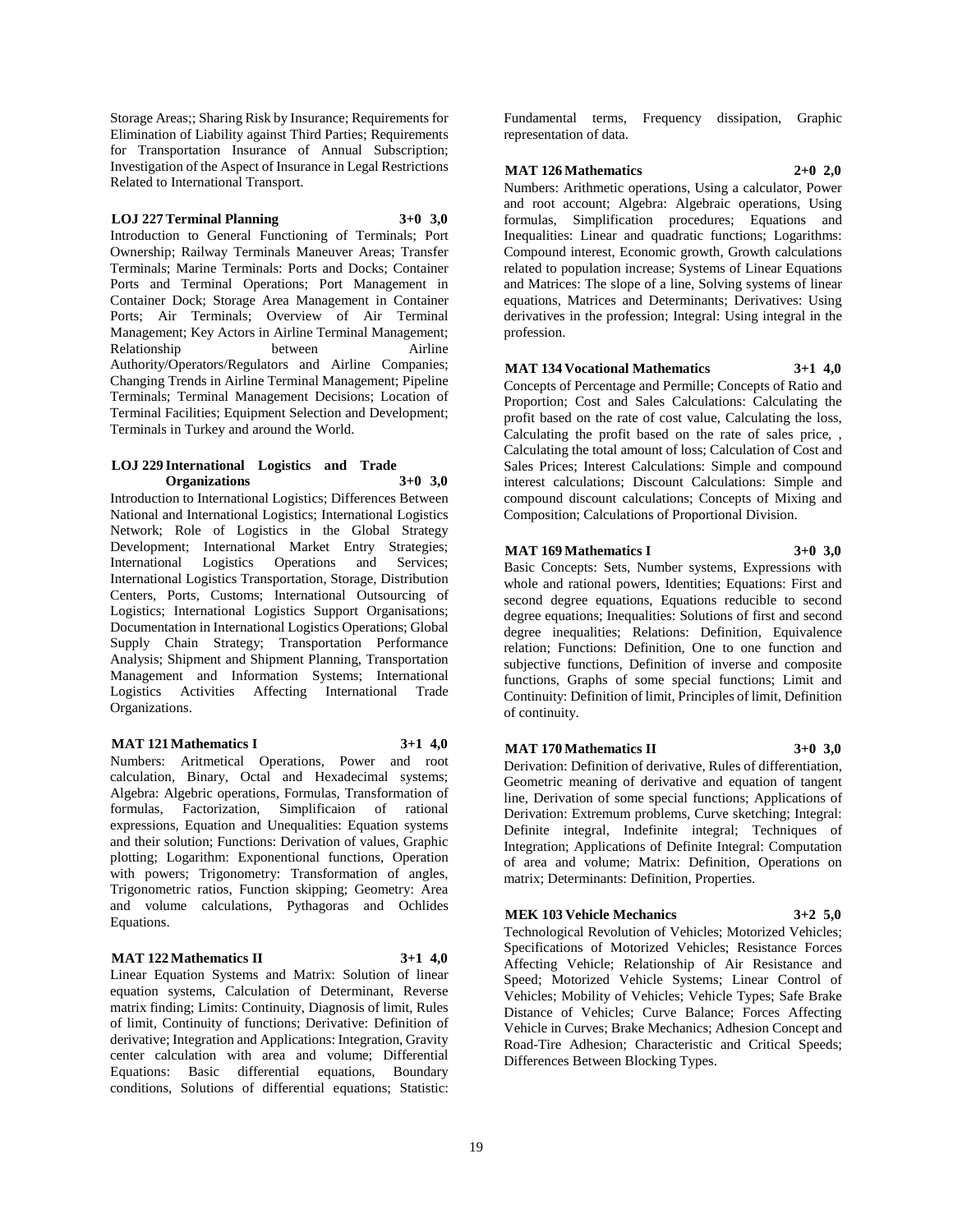**MEK 104 Statics Strength of Materials 3+0 4,5** Introduction to Mechanics; Static of Rigid Materials; Truss Systems; Distributed Forces; Center of Gravity; Analysis of Structures; Forces in Beams and Cables; Method of Virtual Work; Friction; Mechanical Properties of Materials; Linear Elasticity; Hooke's law; Moments of Inertia; Bending Moment.

#### **MEK 211 Soil Mechanics 3+0 4,0**

Physical and Index Properties of Soil: Gravity-volume relations, Viscosity limits; Classification of Soil; Water Currents on Soil: Permeability and leakage; Stress-Deformation Relation in Soil Block; Compaction; Squeezed Soil: Consolidation settling and sudden settling; Gliding Resistance of Soil; Ground Pressure; Soil Carrying Capacity for Superficial Foundation.

#### **MLZ 104 Handling 2+2 3,0**

Atomic Construction; Composition and Properties of Atoms; Handling Concept; Construction Errors in Handling; Tests on Handling; Mechanical Tests and Characteristics; Deformation; Metallography; Preparing Samples and Microscopic Examination; Operations to Increase Handling Resistance; Thermal Processes; Steels; Cast Iron; Alloys: Aluminium, Titanium and copper alloys.

#### **MUH 151 Introduction to Accounting 3+0 4,5**

Concepts of Business and Accounting; Financial Transactions; Balance of Assets-Liabilities; Balance Sheet and Income Statement; Accounts: Concept of account, Types of accounts, Account chart; Document and Books; Accounting Process; Follow up Goods Transactions: Inventories and transactions of the purchase and sale of goods, Periodic inventory system, Perpetual inventory system; Liquid Assets: Cash, Banks, Checkups; Marketable Securities: Share certificates, Bonds; Receivables: Trade receivable, Other receivable; Long Term Assets; Liabilities; Shareholders Equity; Transactions of Income and Expenses; End of Period Transactions; Preparing Financial Statements and Closing Transactions.

#### **MÜZ 151 Short History of Music 2+0 3,0**

Mile Stones in the History of Music; Music of the Antique Period; Music of Far East; Music of Anatolia; Music of the Middle Ages: Gregorian Chants; Music of Renaissance: Bach and Handel; Music of the Classical Age; Pianoforte in the Classical Age; Romantic Age; Nationalist Movement; Contemporary Music; Nationalism and Universality.

# **MÜZ 155 Turkish Folk Music 2+0 2,0**

Folk songs from different Regions of Turkey are Taught; Aegean Region Zeybek Folk Songs: Eklemedir koca konak, Ah bir ateş ver, Çökertme, Kütahya'nın pınarları, Çemberinde gül oya; Kars Region Azerbaijani Folk Songs: Bu gala daşlı gala, Yollarına baka baka, Dağlar gızı Reyhan, Ayrılık, Dut ağacı boyunca; Central Anatolian Region Folk Songs: Seherde bir bağa girdim, Uzun ince bir yoldayım, Güzelliğin on para etmez, Mihriban ve Acem kızı; Southeastern Anatolian Region; Urfa and Diyarbakır Folk Songs: Allı turnam, Urfanın etrafı, Mardin kapısından atlayamadım, Fırat türküsü, Evlerinin önü kuyu; Blacksea

Region; Trabzon, Rize, Artvin Folk Songs: Maçka yolları taşlı, Ben giderim Batuma, Dere geliyor dere.

**MÜZ 157 Traditional Turkish Art Music 2+0 2,0** Description of Traditional Art Music: Basic concepts, Characteristics, Types, Notes, Instruments; The Mode System of Traditional Turkish Art Music; The Rhythmic Pattern of Traditional Turkish Art Music; Samples from Different Modes; Samples from Different Rhythmic Patterns.

**PSİ 203 Traffic Psychology 2+0 2,0** Basic Behavior and Learning Concepts in Psychology; Behavior Concept; Learning Concept; Test of Learning a Concept; New Behavior Learning; Classical Conditioning; Control-Punishment Relationship; Importance of Psychological Education in Traffic; Control and Application Techniques in Traffic.

**PSİ 208 Conflict and Stress Management 3+0 5,0** Stress Concept and Effects on Human Body; Psychosomatic Stress Model; Stress and Personality; Different Types of Behaviors; Stress Symptoms and Effects; Attitude Stress Symptoms; Psychological Stress Symptoms, Stress Resources; Personal Strategies in Stress Management; Managers' Duties in Decreasing Organizational Stress.

# **PZL 241 Industrial Marketing 2+0 2,0**

Industrial Marketing; Industrial Markets and Products; Nature of Industrial Markets; Examining Industrial Market Opportunities; Industrial Market Segmentation; Models of Industrial Buying Behavior and Factors Affecting Purchasing; Designing and Managing Industrial Marketing Mix; Planning and Developing Industrial Products; Industrial Pricing, Marketing Channel and Promotion Strategies; Gaining Customers and Establishing Long-term Relationship with Buyers; Case Study.

# **PZL 401 Marketing 2+0 3,0**

Marketing Concept and Understanding of Modern Marketing; Environmental Conditions in Marketing; Marketing Information System; Consumption and Purchasing Behavior in Industrial Markets; Market Division and Choice of Market; Product: Product concept, Classification of products, Product groups, New product concept, New product development alternatives, Product life curve, Product properties; Distribution Channel and Physical Distribution; Effort to Increase Price and Sale; International Marketing.

# **PZL 456 Services Marketing 3+0 4,5**

Distinctive Aspects of Services: Characteristics of services, Classification of services; Services and Environment; Marketing Mix for Services: Service as a product; Distribution of Services and Services Intermediaries; Pricing Services and Yield Management; Promoting Services; Human Factor in Service Sector: Importance of personnel, Human resource management, Role of customer in service Production Process; Management of Demand and Capacity in Service Sector; Service Quality: Dimensions of Quality, Measurement of Quality, Gap Model of Quality, Approaches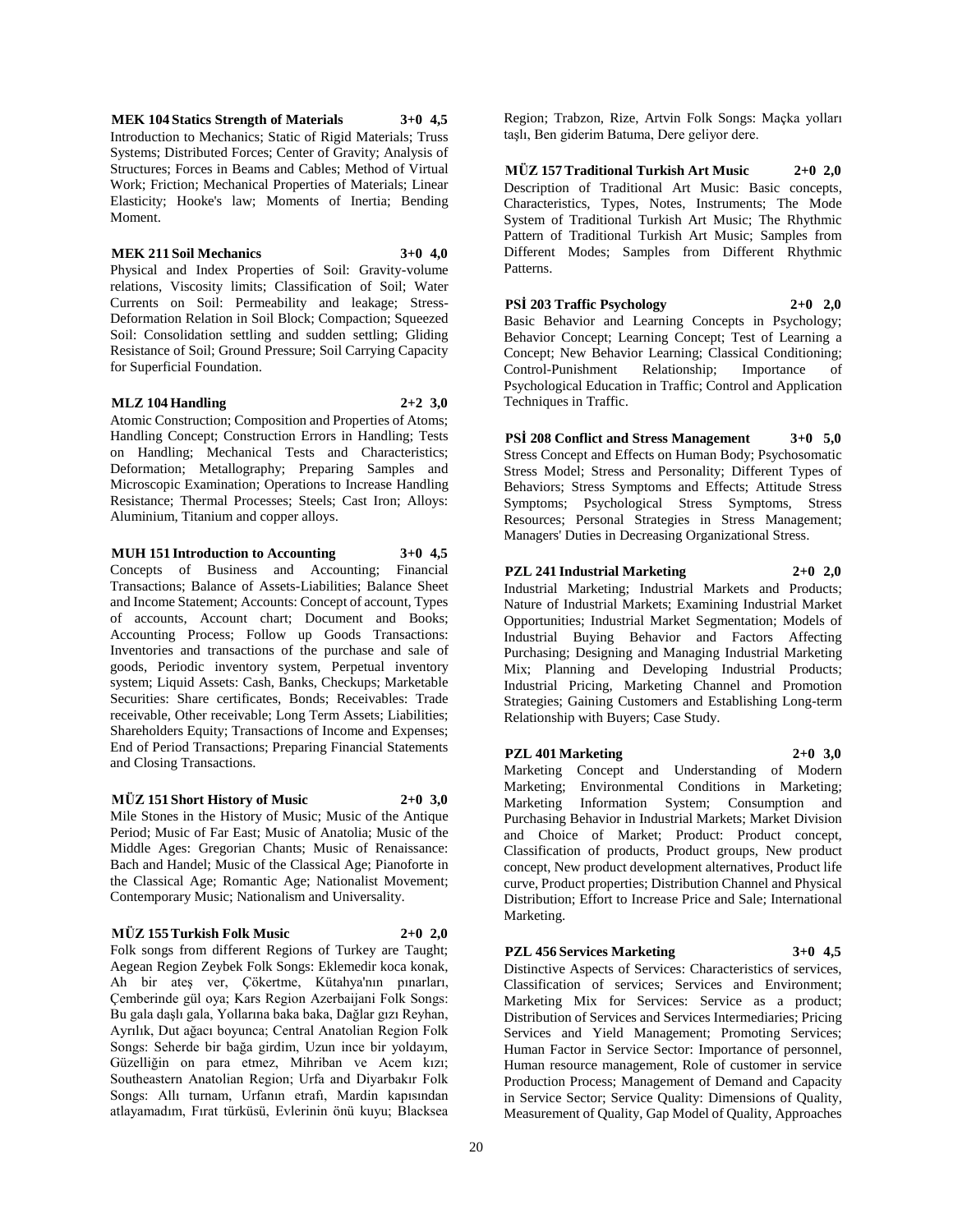for Quality Improvement, Relationship Marketing: Strategies for Retaining Customers; Internationalization of Services.

#### **RAY 101 Introduction to Railway Transportation 3+0 5,0**

Importance and Role of Railroad Transportation; Classification and Features of Trains; Stations and Switches; Signs; Train Traffic Administration Systems; Passenger and Goods Transportation Operations; Safety Systems; Communications Systems; Electric Power Transmission Systems; Signs and Facilities on the Way; Classification and Features of Locomotives and Cars; Classification of Railways; Infrastructure and Superstructure on Railways; Switches; Basics of Railroad Projects and Track Maintenance.

**RAY 102 Railway System Traffic 3+0 4,0**

Information about Trains and Other Railway Vehicles; Signs and Signals in Railways; Importance of Signs and Signals in Railway Transportation; Regulations and Crisis Management in Breakdowns and Disorders; Classification of Railway Vehicles; Preparation of Trains for Departures; Regulations for Railway Traffic.

# **RAY 103 Work Safety 2+0 3,5**

Basics of Work Safety; Environmental Threats; Biological Threats; Chemical Threats; Physical Threats; Concepts for Safety at Work Places; Proactive Safety Regulations; Analysis and Classification of Accidents; Injuries and First Aid; Reports of Accidents; Fire; Work Safety Regulations

#### **RAY 104 Introduction to Machines 2+2 4,5**

Definitions and Classification; Connection Elements; Demountable Connection Elements; Surmountable Connection Elements; Mobilized Connections; Lubrication, Transmission Systems; Brakes; Lifting and Moving; Hydraulics; Pneumatics; Flux Transmission Elements: Pipes, Hoses and Joints; Transforming Linear Motion to Angular Motion and Angular Motion to Linear Motion.

#### **RAY 105 Introduction to Locomotive Electrical Systems 3+1 4,0**

Electromechanical Systems: Definition, Block diagram, System components; Switching Elements: Structure, Symbols, Working principles; Package Type Switches; Buttons; Sensors; Limit Switches; Electromechanical Switching Elements: Relays, Contactors; Common Locomotive Equipment; Diesel Electric Locomotives: Electrical diagram, Electrical equipment and its components, Control and safety systems; Starting and Charging Systems of Diesel Engines and Their Failures; Electric Locomotives: Electrical diagram, Power transfer, Electrical equipment and its components, Control and safety systems; Electrical Diagram of Diesel Electric Rolling Stock; Electrical Principles of Rolling Stock Used in Urban Transport.

# **RAY 106 Circuit Analysis 4+2 7,0**

Concepts of Circuit Analysis; Electric Current; DC Circuit Elements; Voltage; Energy, Power; Resistance; Capacitance; Inductance; DC Circuit Analysis; Alternating Current;

Frequency; Phase; Impedance; AC Circuits Analysis; Relay Systems; Transformers; Principles of Electric Engines; Generators; Engines.

## **RAY 107 Transportation of Dangerous Substances 3+1 4,0**

Definition of Hazardous Substances; Necessity of Transportation of Hazardous Substances; Classification of Hazardous Substances; Major Types of Hazards; Inspection of Hazardous Substance Transportation and Environmental Protection; Packaging of Hazardous Substances; Marking and Labeling of Hazardous Substances; Storage of Hazardous Substances; Freighting of Hazardous Substances; Transport of Hazardous Goods; Documentation of Hazardous Substances; Emergency Procedures about Hazardous Substances; Regulations Related to Transportation of Hazardous Substances by Sea, Airline, Railroad; Methods and Principles Related to the Combined Transport of Hazardous Substances; Parties in the Transportation of Hazardous Substances and Responsibilities of Parties.

**RAY 110 Measurement Technique 2+2 5,0** Measurement Techniques; Measurement Errors and Tolerances; Analog and Digital Measurement Equipment; Current, Voltage, Power and Frequency Measurement; Mechanical, Pneumatic and Hydraulic Measurement; Measuring Speed, Velocity, Heat and Gravity; Quantitative Measurement in Transmission Systems and Determining Failures; Safety Regulations of Electrical Measurement.

**RAY 115 Scientific Principles of Technology I 2+0 2,0** Measurement and Unit Systems; Scaler and Vectoral Quantities; Kinematics: Velocity, acceleration; Dynamic: Work, power and energy; Friction Between Surfaces; Momentum and Collision; Stress and Strain Forces; Equilibrium and Center of Gravity; Electric Fields; Electric Potential; Capacitor, Electric Current; Magnetic Field and Sources; Electromagnetic Induction; Chemical Effects of Electric; Characteristics of Light.

**RAY 116 Scientific Principles of Technology II 2+0 2,0** Fluid Mechanics; Fluid Characteristics: Types of fluids, Density, Pressure, Monometers, Viscosity, Properties of fluid flow, Continuity principle of flow, Equality of energy and friction losses; Heat: Thermometer and temperature scales; Heat and Thermal Energy; Heat Capacity and Specific Heat; Heat Transfer Concept and Heat Transfer Mechanisms: Conduction, Convexion, Radiation; Heat Transfer Equipments and Principles of Studying; Energy Sources: Fossil sources, Fresh energy sources.

# **RAY 118 Construction Materials 3+0 3,0**

Definition of Materials, History; Natural Stone as an Element of Construction Materials; Aggregate: Classification, Screen Analysis, Granulometry, Properties of Aggregates Used in Foundation Construction; Properties of Bitumen Aggregate; Experiments Applied to Aggregate; Plaster; Lime; Cement, Properties of Cement; Mortar and Properties; Concrete and Properties of Concrete; Mixture Ratios for Concrete Materials; Metals, Woods, Glass, Plastic Materials.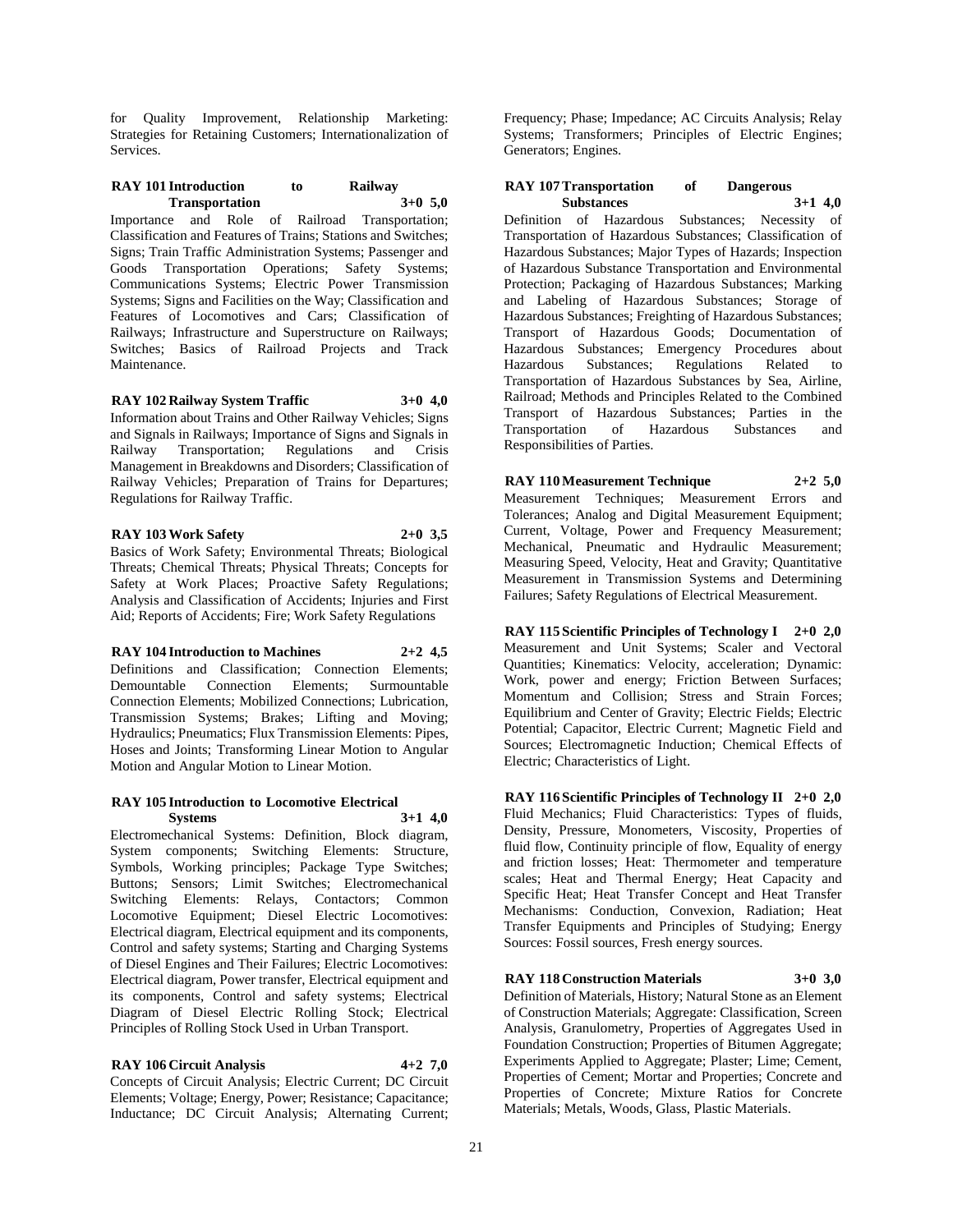#### **RAY 120 Train Mechanics 2+2 3,0**

Properties of Locomotives and Cars; Determining Speed For Trains with Load Types and Amounts; Determining Trip Time; Introduction of Equipment Used in Cars: Strings; Strength of Power Required for Cars? Strings in Straight and Hooked Areas; Harness Equipment and Location of Rantor Locomotive According to the Earth Surface; Types of Brakes: Electric and pneumatic brakes, Stopping distance; Relation of Locomotive?s Power and Load; Pulling Power and Junction Points.

#### **RAY 148 Railway System Traffic I 3+0 4,0**

Enumeration, Denomination and Classification of Trains and Related Plants; Train Speed; Preparation of Trains; Passenger Cars and Cold Locomotives in Trains; The Number, Length, Weight and Testing of Axles of Trains; Locomotives and Supporting Operations in Trains; Number of Personnel Working in Trains and Required Equipments; Brake Types, Need for Braking, Brake Calculation; Brake Testing of Trains.

#### **RAY 201 Urban Railway Transportation Systems I 3+0 4,0**

General Definitions and Concepts about Urban Railway Transportation Systems; Importance and Kinds of Urban Railway Transportation Systems and Planning of These Systems; Defining the Vehicles Used in These Systems, Features and Repair of These Vehicles; Data Processing Systems in Urban Railway Transportation; Working Principles; Signs and Signals for the Information Processing System.

#### **RAY 202 Urban Railway Transportation Systems II 3+0 4,0**

Type, Class and Speed of Trains Used in Urban Railway Transportation Systems; Planning of Traffic and Rules of the Regulation; Checking Vehicle Navigation; Facilities Providing the Safety of Control Systems; Maintenance and Repair of these Facilities Preparing All Vehicles for Traffic; Rules for Urban Railway Transportation Systems.

#### **RAY 203 Basics of Engine 2+2 4,0**

Transformation of Alternating Linear Motion to Circular Motion; Compressing Proportion Concept; Valve Setup Diagrams and Engine Diagrams; Diesel Engines and Gasoline Engine Components; Operating Principles; Compound Proportions; Fuel Systems; Stroking and Reasons; Power and Efficiency; High pressure Pipes and Injectors; Lubrication Systems; Cooling Systems; Supplementary Parts of Engines.

## **RAY 204 Railway Cars 2+2 4,0**

Position of Passenger and Load Cars in National and International Transportation and Regulations; Passenger Cars, Load Cars, Types of Cars; Loading and Unloading Methods; Measurements and Interpretation; Types of Loading; Conditions of Passenger cars; Teaching Signs and Numbers of Trains and Rolling Stock; Parts of Cars and Their Functions; Containers.

# **RAY 206 Trains and Roundhouses 2+2 4,0**

Calculations About Rolling Stocks and Hauled Vehicles: Calculations for passengers carried on railways, Calculations for passengers on urban railway transportation system, Load calculations on railways; Revision and Maintenance Programs of Rolling Stocks; Calculation Planning of Rolling Stock Drivers; Evaluation of Rolling Stocks; Planning of Periodic Maintenance of Rolling Stock Depots, Round House Plan, Organization and Process of Rolling Stock Maintenance; Economy of Passenger and Load Transportation: Development of passenger and load transportation for GSMH increase and determination of needs, Intervention of round houses to railway accidents and taking steps.

**RAY 207 Electric Engines 2+2 4,0**

Operation Principles of Direct Current Machines; Structure; Elements; Their Operation As an Engine And A Generator; Maintenance; Driver Circuits; Monophase and Triphase Induction Machines; Synchroneous Machines; Synchronic Induction Machines; Step Machines and Their Operational Principles, Structure, Elements, Operation, Maintenance; Driver Circuits.

**RAY 208 Basics of Brake 2+2 4,0**

Production and Use of Compressed Air; Brake Types; Brake Influence; Brake Hardware; Perception System; Supplementary Brakes and Elements; Determining Failures in System and Repair; Differences Between Basic Line Railway Engines and Maneuver Railway Engines Brakes Hardware; Testing Brake Hardware in Railway Cars and Engine Line.

**RAY 209 Energy Plants 2+2 4,0**

Diesel and Electrical Locomotives; Diesel Engines; Operating Principles: Maintenance and operating; Electrical and Engines and Generators: Types, Operating principles, Running and maintenance; DC, AC Current Sources; Accumulators, Structure, Running, Maintenance; Invertors and Converters; Tests and Measurements in Energy Plants.

**RAY 211 Electrical Management Plants I 2+2 3,0** Establishing Stationary Electrical Management Plants, Maintenance and Repairs; Necessary Road Plans and Data for Electrical Management Plant Projects; Route and Station Plants Tunnel and Over-Crossing Plants; Speed, Pantograph, Width, Determining and Planning electrical management plant feeding System; Posts and Foundations; Railway Electrification.

**RAY 212 Electrical Management Plants II 2+2 3,0** Preperation and Interpretation of Installation Report Cards; Protection and Grounding; Interpretation of Grounding Plan; Transformer; Characteristics of Machines; Energy Determination, Voltage Determination and Equipment Selection; Systems and Equipments of Remote Control; Tranformer Construction; Operation and Maintenance of Electrical Facilities.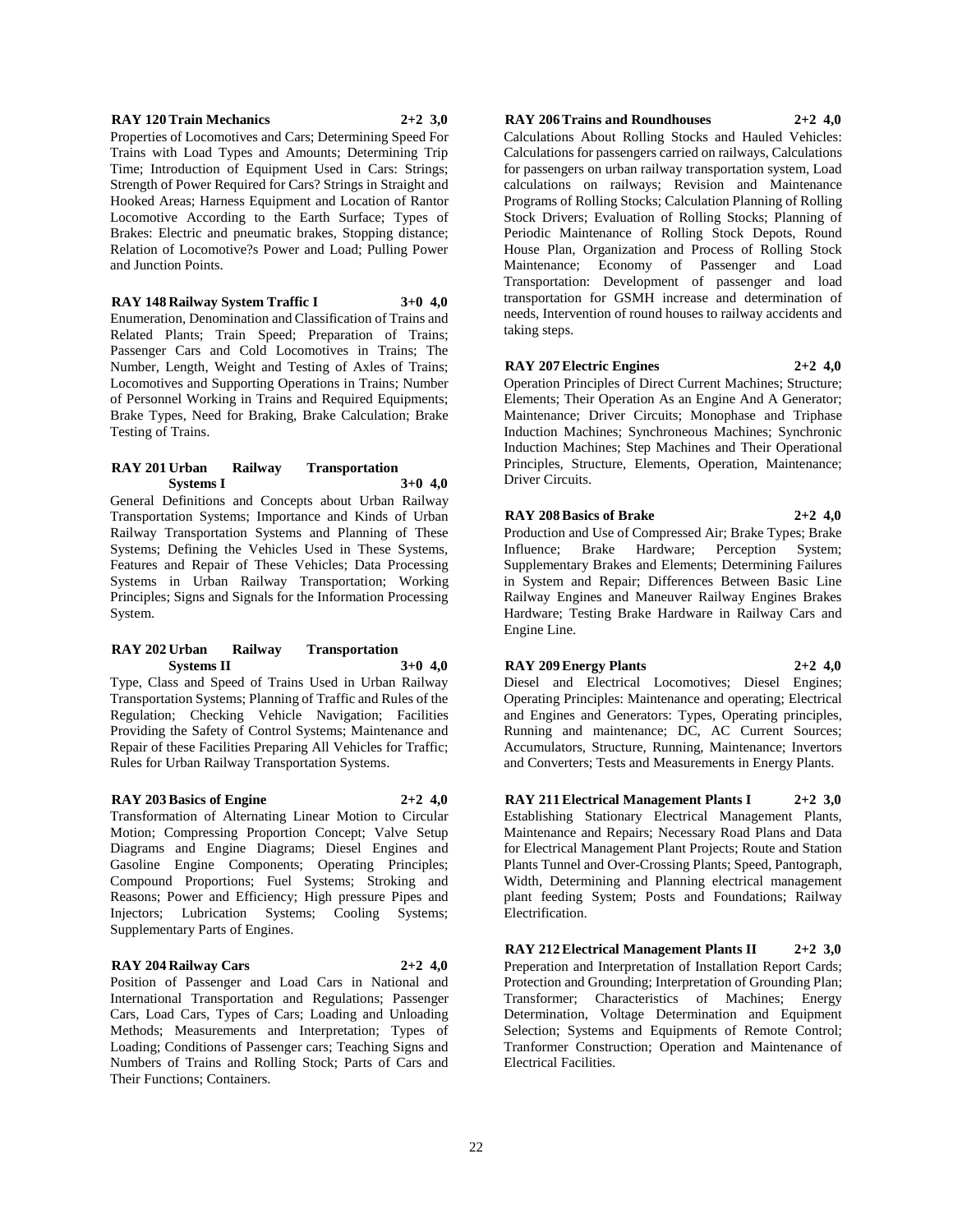**RAY 213 Communication Technology 2+2 3,0** Communication Systems and Their Principles; Examining Signals in Time and Frequency Regions; Modulation; Cordless and Cord Communication Systems; Filters; Multiplexing and Demultiplexing; Transmission Errors: Noise, Signal Weakness; Removing Transmission Pipes; Maintenance and Repairing.

**RAY 214 Communication Technology II 2+2 3,0** Communication Systems on Railways; Study of Block Diagrams; System Line and Main Center Filters; Telegraph Bands; System Mounting; Grounding System; Feeding Types; Repeaters; Crossing Circuits; Adjustments; Error Determination; Railway Comprator Network; Telegraph Techniques; Telem Centrals; Adjuster Facilities.

**RAY 217 Infrastructure and Maintenance 2+2 4,0** Basic Technical Principles Which Must Be Taken into Consideration in Preliminary Study of Railway Route; Recognizing of Road Substructure Installations; Maintenance and Repair; Water of Face of the Earth and Underground in Substructure Installations; Preventive Measures Against the Factors such as Snow Avalanche and Landslide Gabaris Relevant to Railway Substructure; Measures Against the Factors such as Snow Avalanche and Landslide Gabaris Relevant to Railway Infrastructure; Station Installations; Recognizing Signs and Signboards on Road Routes, Comprehending when and how to use.

**RAY 218 Telephone Station Technology 2+0 2,0** Concept of Sound; Telephone Apparatus; Telephone Stations and Their Types; Digital Stations; Crossbar Stations; General Station Montage and Taking in to Operation; Roof Signalization; Subscription Roof; Group Selective Roof; Railway Telephony Network; Telecom Network Connections; Direction Selectors; Long Distance Circuit Selectors; Environment Plants.

## **RAY 220 Superstructure Technique and Maintenance 3+2 4,0**

Superstructure and Duties; Superstructure Materials and Connection Types; Rails, Rail Standard and Connection: Crossroads, Ballast, Short Road Materials, Superstructure Technique, Curves and, Influences, Altitude, Connection parabola, Replacement files, Road construction and repair, Superstructure's relation with speed, Switches and types; Basic Techniques of Superstructure Repair and Maintenance.

# **RAY 221 Road Machines 2+0 2,0**

General Information About Road Machines; Classification; Road Repair Machines: Rail welding machines, Road Renovation, Ballast adding, Regulator; Road Work Machines: Work otomobiles, Snow Shoveling, Infrastructure improvement and other work machines; Auxiliary Work Machines: Trifonoz blonoz, Rail profile grinding machines, Rail cutting, Rail milling, Crosstie milling, Rail carrying, Stretching, Grazing, Hand burage machine, Jacks and the other helper machines; Machine road repair: Basis, Benefits, Preparations before, after and during the repair, Burage machines and basis of road repair with machine; Giving the value for dever and flange; Laws of Nivelman.

## **RAY 222 Rail Welding 2+2 3,0**

General Information and Importance in Rail Welding: Aims, Welding types, Works to be done before, after and while welding on railway; Termit Welding: Team forming, Template, Preparing mold, Dampening, Preparing crucible, Casting, Opening molds and cleaning weld waste materials, Welding control; Preparation and Production of Machine Welding; Welding of material used for filling; Electric Arc Face Welding; Aluminothermy Rail Welding; Long Welded Rail Applications, Definition, Works, Measuring average temperatures; Taking Extension; Attention in Maintenance of Rail with UKR; Forming Systematic and Learned Welding Teams: Determining places where will be welded rail, Welding controls, Works in broken Rails.

**RAY 223 Railway System Management 2+2 3,0** Position and Importance of Railways in Transportation; Definition and Classification of Haul and Dragged Vehicles in Railway; Types of Stations ; Midways of Stations and Switches; Definition of Signs in Railways; Systems of Train Traffic Operating; Procedures of Carrying Passengers and Loads; Special Loading According to Types of Cars; Loading Gauges; Types of Security on Special Loading.

# **RAY 224 Railroad Project and Railroad Technique 2+2 4,0**

Introduction to Railroads: Railway mechanics, Traffic and trains; Project Standards; Standard Elements of Route: Design and geometry, Grades, Vertical and horizontal curves, Cant, Easement curves; Route Design: Plan and profile, Loading gauge, Cross sections; Earthworks; Superstructure: Rails, Ballast, Sleepers; Design of Superstructure; ORER Diagrams and Economics.

**RAY 225 Train and Wagon Planning 3+2 4,0** Transportation; Repartition; Vehicles; Importance of Utilization and Rotation for Railway Systems; General Procedures for Planning Trains and Railway Cars; ORER and Works of Orer; Reading Train Itınerary on Graphs; Calculations of Capacity and Personnel; Information on Statistics and Evaluations.

**RAY 226 International Railway Transportation 3+0 3,0** International Organizations Regulating the International Freight and Passenger Transportation; Regulations on International Freight and Passenger Transportation; General Information on International Passenger and Freight Transportation; Tariffs on International Freight and Passenger Transportation; General Trade and Tariff on Freight; Cards and Tolls Used in International Passenger Transportation; General Information about International Freight Transportation; Relationships Between International Passenger and Freight Transportation with Railways; International Tariffs, Application areas; Prices of Freight Transportation on Railways.

**RAY 227 Railway Transportation I 3+0 3,0** Passenger Transportation and Carrying Out; Main Line Passenger Transportations; Preparation of whole Tickets and

Season Tickets and Season Tickets Used for Railway Transportation; Preparation of Documents Used for Luggage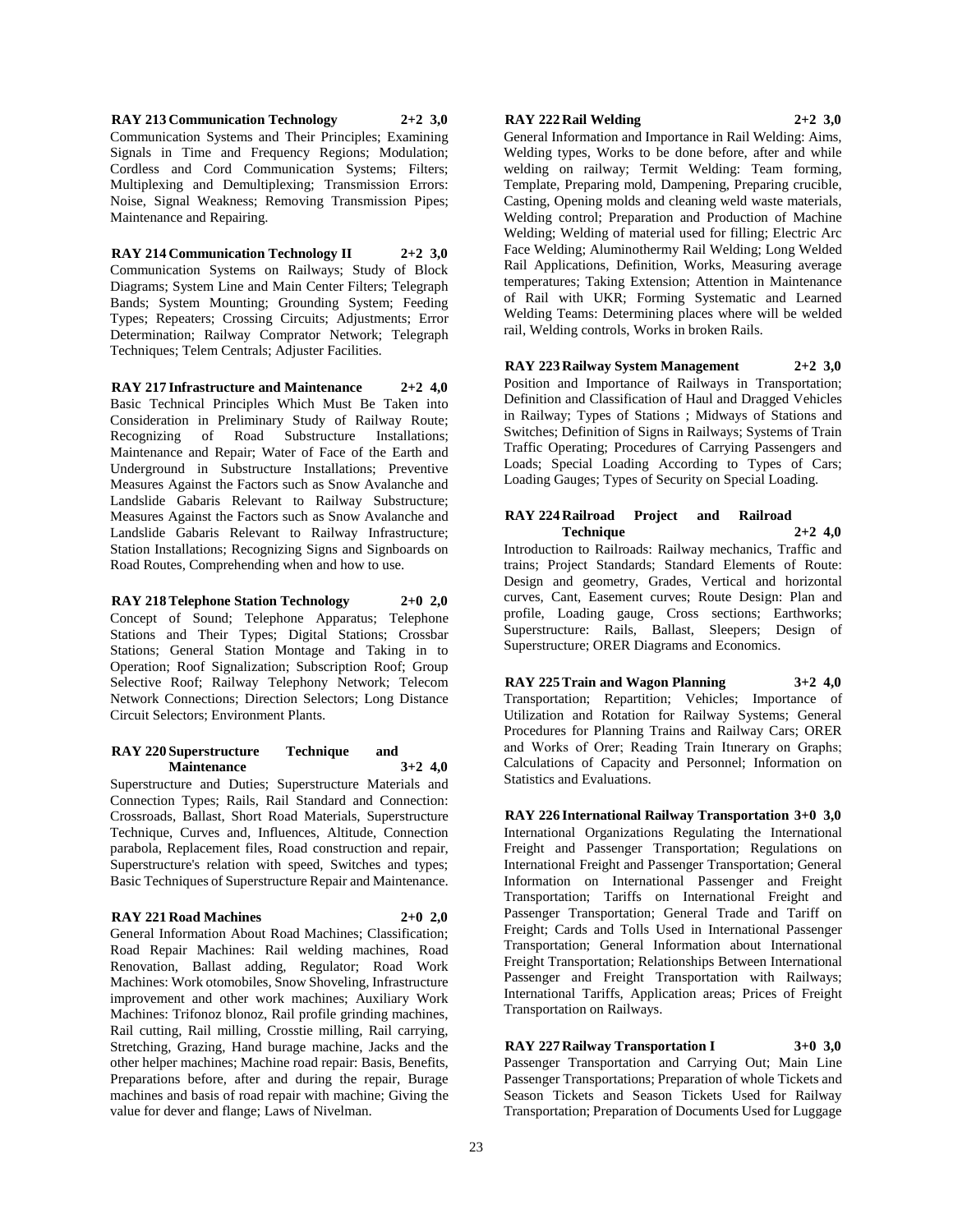and Cargo Transportation; Preparation of Necessary Models at Transportation Disorders; Filling in Transportation Disorders Notebook Orderly.

**RAY 228 Introduction to Human Resources 2+2 4,0** Structure of Railway Institutions; Concept of Organization; Personnel Working in Railways: Personnel Working Lines, Duties and Responsibilities, Electric-Electronics Personnel, Duties and Responsibilities; Concept of Job Security, Vacation Time, Retirement; Concept of Duty and Responsibility; Evaluating Human Resources; Concepts of Punishment and Discipline.

**RAY 229 Introduction to Electric-Electronics 2+2 4,0** Facilities Providing Safety in Railway Operation; Telecommunication Facilities; Signal Facilities; Fixed Electrical Operating Facility; Positive Affects on Environment; Signals Facilities along Railway Related to Electrical Operating; Contribution of Service of Facilities to Economy and Business Administration; Providing the Safety of Train Traffic; Increasing the Capacity of Line and Contributing to Economy of the Country.

**RAY 230 Introduction to Railway Networks 2+2 4,0** Basic Concepts of Railways and Classifications; Railway; Radius; Route, Ditch, Application Variant; Switch, Incline, Main Line, Secondary Lines, Division Line, Concepts of Structure and Main Structure; Fissures; Reclaimed Tunnels, Bridges, Passages (Mountain Pass), Fortification Structures and Support Walls, Definition and Kinds of Main Structure; Materials: Definition and kinds of materials connecting rail to rail and rail to travers, Switches, Fixed facilities at stations, Signs and rules; Importance of Railway Maintenance.

#### **RAY 231 Introduction to Railway System Administration 2+2 4,0**

Transportation, Modes and Importance, History of Railroading in World and Turkey, Description and Properties of Trains, Classification of Trains, Description and Properties of Stations, National Freight Processing, Pricing and Documentation, International Freight Processing and Documentation, Pricing, General International Freight Transportation Documentation, Trade and Tariffs (CIV), Regulations on Exceptions on International Freight Transportation.

# **RAY 233 Introduction to Machinery 2+2 4,0**

Basic Concepts and Classification of Vehicles Trailing and Being Trailed on Railways; Trailing Vehicles on Railways: Steam locomotives, Diesel locomotives, Electric locomotives; Railway Vehicles Being Trailed: Passenger railway wagons, Cargo railway wagons, Open-air type railway wagons, General Structure of Railway Wagons.

#### **RAY 234 Technical English 3+0 3,0**

Railway and Railroad Transportation Terminology in English and Turkish Meanings; Translation of Articles in English about Railway Technology;Education with aduio and visual agents designed for Railway Technology Education; Technical Reports and Technical Report Writing.

#### **RAY 235 Electronics 3+2 4,0**

Conductivity, Isolation, Semi-Conductors; Diodes; Transistors: Structure and Types, Characteristics; Amplifiers; Power Supplies; Electro-Optical Circuits; Silicon Controlled Rectifiers; Amplifiers; Differential Amplifiers; Oscillators and Types of Oscillators; Integrated Circuits; Modulation and Demodulation; Senders and Receivers; Transmission Lines.

# **RAY 236 Signal Technique 2+2 3,0**

Development of Signalling Systems; Signalling Concept and Importance; Mechanical Signalling Systems; Level of Mechanical Signaling Systems, Types, and equipment; Design of Electrical Signalling Systems; Remote Controlled Signalling Systems; Direct Remote Signalling Systems; Automated Block Signalling Systems; Equipment Used in Automated Block Signalling Systems, Signals, Switch equipments, Track switch equipments, Grade crossing safety equipments, ATS system equipments, Energy source equipments, Remote center equipments, Conveyance line equipment; Track circuts; Communications Systems.

**RAY 237 Historical Development of Railways 2+2 4,0** Global Development Process of Railways; Railway History in Ottoman Period; Ottoman Empire's Railway Politics (Rumelia- Anatolian- Baghdad, Anatolian-Hedjaz Railways); Construction Period; Station, Locomotives, Passenger and Freight Investigation; Railway Uniform; Railways at Republic Period (1920-1950); Development Period in the First Years of Republic Period; Railways Situation After 1950; EU 's Railway politics Turkish Railway's Approach to EU Railway; Cultural and Social Effect of railway to Turkish People.

**RAY 238 Railway Systems Cost Analysis 2+0 2,0** Accounting Information Systems for Railway Systems; Cost Concept of Railway Systems; Materials and Labour Costs of Railway Systems; Operating Costs and Properties; Operating Costs and Budgeting; Expenses in Railway Systems, Pricing in Railway Systems; Application of Cost Accounting in Pass a Tool in Planning, Controlling, Appraisal and Decision making.

# **RAY 239 Towing Vehicles I 2+2 4,0**

Fundamental Concepts; Definitions and Classification of Towing Vehicles in Railway Technology: Definition of train sets and motor coaches, Transmission equipments Main and supplementary equipments in towing vehicles; Power supplies, Engines and Transformers; Wheels and Rails: Side and longitudal actions of cars and train sets in general; Lase Movements; Axle run downs and affects.

#### **RAY 240 Towing Vehicles II 2+2 3,0**

Diesel Hydraulics Main Line and Maneuvour Locomotives:Transmission systems, Engines and characteristics, Properties of diesel engines; Diesel Hydraulics Trains' and Motor Coaches' Characteristics of Engines and Transmission Systems; Diesel-electric and Electric Locomotives: Properties and Transmision systems; Electric Powered Motor Coaches: Suburban lines, Subways; Lightrail Transportation Systems: Power and transmission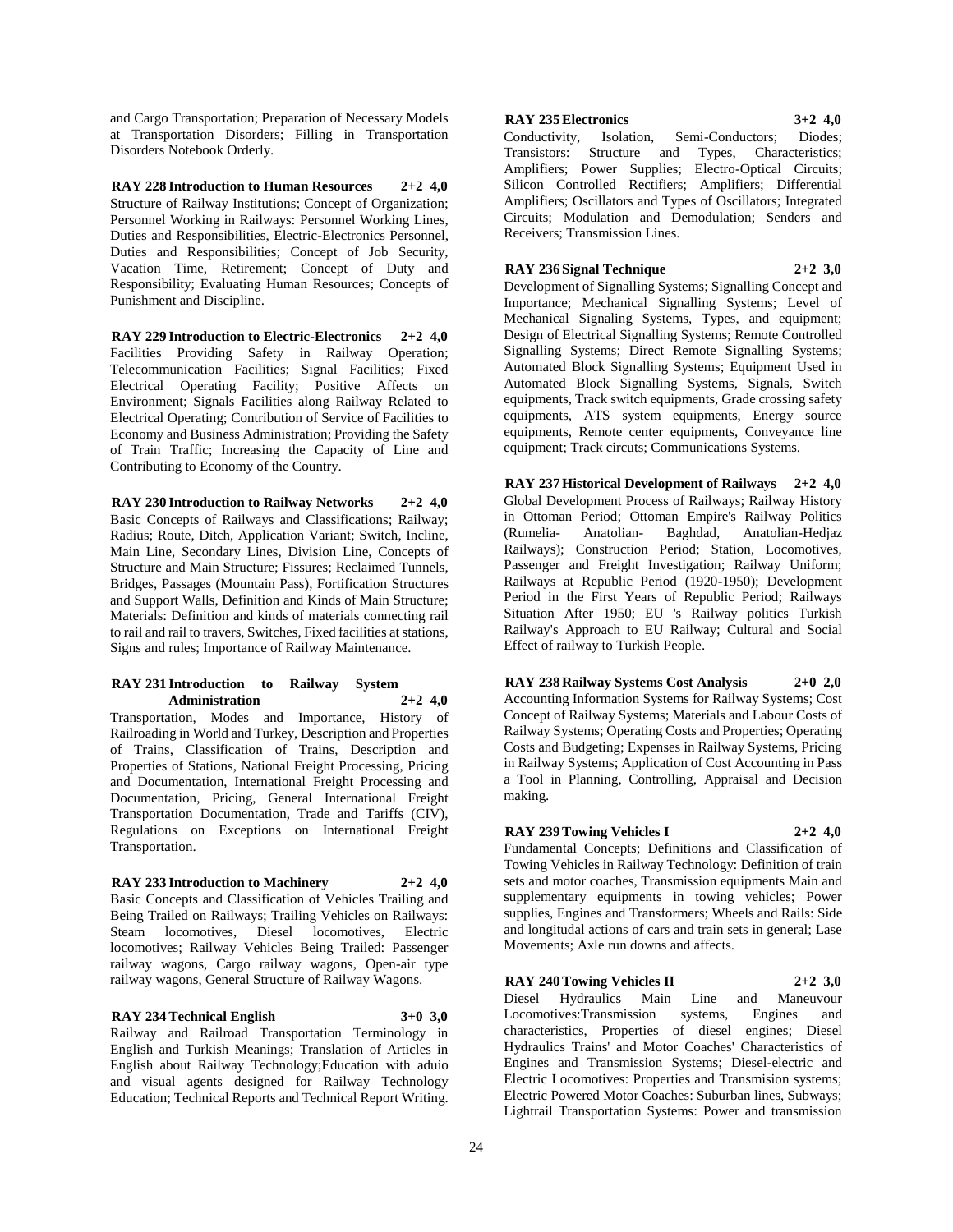systems of lightrail systems; Protection Circuits and Safety Sytems in Cars; Power Schemes; Dynamic Brakes.

#### **RAY 241 Locomotive Failure and Maintenance Techniques 3+0 2,0**

Maintenance and Maintenance Types: Preventive Maintenance, Annual Maintenance, Periodic Maintenance, Maintenance of Diesel Locomotive and Detection of Failure: Lubricant control, Fuel control, Water control, Motor cooling system test; Nondestructive Test of Diesel Locomotive Equipment: Brake system control, Transmission test, Bogie test; Maintenance of Electrical Locomotive and Detection of Failure: Lubricant control, Fuel control, Water control, Motor cooling system test; Nondestructive Test of Electrical Locomotive Equipment: Brake system control, Transmission test, Bogie test.

**RAY 242 Computer Aid Circuit Analysis 2+2 4,0** Structure of Packet Program; Schematicaly drawing-ISIS: What is ISIS?, Chosing, Locating and Connecting of components, General concepts of ISIS: Graphics, Raporing, Print outputs; Simulation-VSM: Interactive simulation, Graphic based simulation; Types of Analysis: Analog analyse, Digital analyse, Frequency analyse, Noise analyse, Audio analyse, Interactive analyse, Digital conformance analyse; Models of SPICE: Definitrion of SUBCKT, Card of model, Libraries of model.

### **RAY 243 Electrical Management Plants 3+0 2,0**

Establishing Stationary Electrical Management Plants, Maintenance and Repairs; Fundamentals of Catenary Systems; Factors Affecting Catenery Type Selection; Necessary Road Plans and Data for Electrical Management Plant Projects: Route and station plans, Tunnel and overcrossing plants, Speed, Pantograph width; Determining and Planning Electrical Management Plant Feeding System; Determination of Catenary System; Poles and Ground Mountings; Catenary Equipments and Elements; Railway Electrification.

#### **RAY 244 Digital Electronic 2+2 4,0**

Basic concept; Number systems: Decimal, Binary, Octal, Hexadecimal number systems; Conversion of number systems; Logic Gates: And, Or, Nand, Nor etc., gates; Truth tables; Boolean Algebra: Rules, De- Morgan theorems, Simplification of logic circuits; Karnaugh Maps, Simplification of Logic Circuits; Adders and Subtractors: Half-Full adders, Half-Full subtractors; Combinational Circuits: Decoder, Encoder, 7 segment display; Flip-Flops: S-R, D, T, J-K flip flops and truth tables; Counters; Registers; Memory Units: RAM, ROM, EPROM, EEPROM and their characteristics.

**RAY 245 Telecommunication Technique 2+0 2,0** Communication Systems Used in Railways; Investigation of Block Diagrams; System Line and Main Center Filters; Telegraph Lines; System Installation; System Grounding; Feding Types; Repeaters; Transition Circuits; Calibrations; Failure Detection; Railway Kramportör Network; Telegraph Technique; Telem Stations; Dispatcher Plants.

**RAY 246 Train Driving Signal Technique 2+0 2,0** Development of Signalling Systems; Signalling Concept and Importance; Mechanical Signalling Systems; Level of Mechanical Signaling Systems, Types, and Equipment; Design of Electrical Signalling Systems; Remote Controlled Signalling Systems; Direct Remote Signalling Systems; Automated Block Signalling Systems; Equipment Used in Automated Block Signalling Systems: Relays, Signals, Switch equipments, Track switch equipments, Grade crossing safety equipments, ATS system equipments, Energy source equipments, Remote center equipments, Conveyance line equipment; Track Circuts; Communications Systems.

## **RAY 247 Train Air Conditioning 2+2 4,0**

Basic Concepts: Temperature, Heat, Measurement, Specific heat, Change of state, Boiling and melting point, Entalphy curve, Heat transfer, Effective pressure, Absolute pressure; Cooling System: Cooling, Types of cooling systems, Cooling cycle schema, Compressor, Condenser, Evaporator, Heat exchanger; Cooling Electricity: The elements used in electrical circuit and their working principles;Air Conditioner Systems: Air, Cooling, Electrical circuit, Heat pump electrical circuit; Train Air Conditioner Systems.

**RAY 248 Train Drive Techniques 2+2 3,0** Straight Line Practice: Upward Light Slope Practice; Upward Perpendicular Slope Practice; Downward Light Slope Practice; Downward Perpendicular Slope Practice; Mixed Practice; RANFOR application; ATS Application; Maneuvers: Regular maneuver, ATMA Maneuver, Manual maneuver, Sliding maneuver, Side maneuver, Control of Maneuver Process: Train formation maneuver, Brakes on maneuver, Switch Services, Maneuver Line Control and Observation.

**RAY 249 Railway System Traffic II 3+0 4,0**

Train Traffic; Acceptance and Departure of Trains; Disorders in Train Traffic; Models Assigned to Trains; Traffic Scale; Traffic of Service Trains, Railroad Machines and Railway Rotary Snow Plugh; Train Traffic in Muti-Way Lines; Special Regulations of Different Traffic Systems; Signal Colour Notifications; Train Traffic in Special Regions; Railroad Vehicle Traffic; Maneuvers; Signs Used in Railways.

# **RAY 251 Train Mechanics I 3+0 3,0**

Properties of Locomotives and Cars; Determining Speed For Trains with Load Types and Amounts; Determining Trip Time; Introduction of Equipment Used in Cars: Strings; Strength of Power Required for Cars; Strings in Straight and Hooked Areas; Harness Equipment and Location of Rantor Locomotive According to the Earth Surface; Calculations About Rolling Stocks and Hauled Vehicles: Calculations for passengers carried on railways, Calculations for passengers on urban railway transportation system, Load calculations on railways; Revision and Maintenance Programs of Rolling Stocks; Types of Brakes: Electric and pneumatic brakes, Stopping distance; Relation of Locomotive's Power and Load; Pulling Power and Junction Points.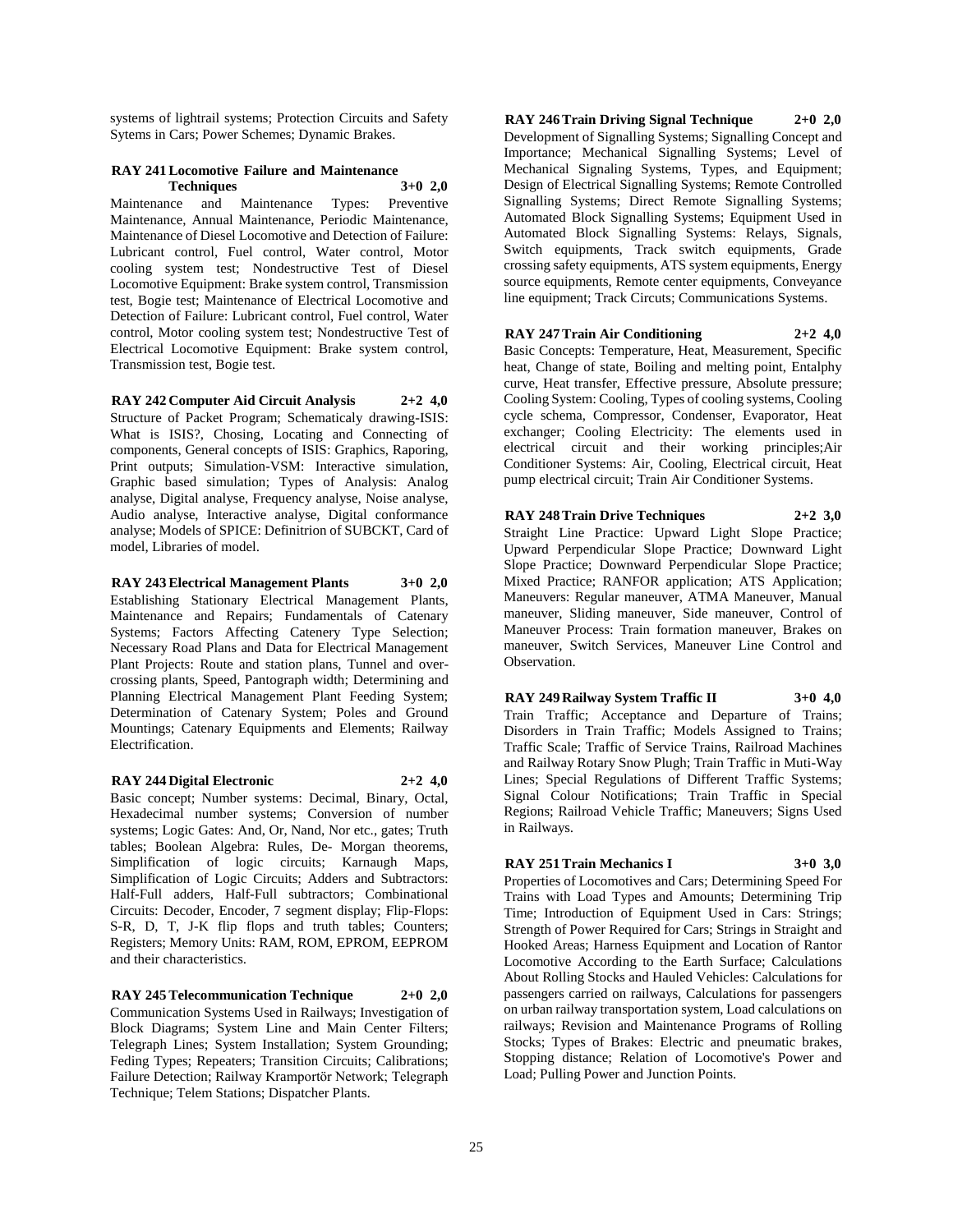#### **RAY 252 Train Mechanics II 3+0 3,0**

Production and Use of Compressed Air; Brake Types; Brake Influence; Brake Hardware; Perception System; Supplementary Brakes and Elements; Determining Failures in System and Repair; Differences Between Basic Line Railway Engines and Maneuver Railway Engines Brakes Hardware; Testing Brake Hardware in Railway Cars and Engine Line; Calculation Planning of Rolling Stock Drivers; Evaluation of Rolling Stocks; Planning of Periodic Maintenance of Rolling Stock Depots, Round House Plan, Organization and Process of Rolling Stock Maintenance; Economy of Passenger and Load Transportation: Development of passenger and load transportation for GSMH increase and determination of needs, Intervention of round houses to railway accidents and taking steps.

#### **RAY 253 Towing Vehicles 2+2 4,0**

Fundamental Concepts; Definitions and Classification of Towing Vehicles in Railway Technology: Definition of train sets and motor coaches. Transmission equipments Main and supplementary equipments in towing vehicles; Power supplies, Engines and Transformers; Wheels and Rails: Side and longitudal actions of cars and train sets in general; Lase Movements; Axle run downs and affects; Properties and Transmission Systems of Diesel Hydraulics Main Line and Maneuvour Locomotives, Diesel Hydraulics Trains and Motor Coaches, Diesel-electric and Electric Locomotives; Electric Powered Motor Coaches; Lightrail Transportation Systems; Protection Circuits and Safety Sytems in Railway Cars; Power Schemes; Dynamic Brakes.

#### **RAY 254 European Union Transportation Legislation 2+2 4,0**

Railway Legislation: Framework law for rail sector, TCDD law, Foreseen legal arrangements in rail freight due to harmonisation with European Union; Mutual Operability; Railway Infrastructure Access Regulation: Limits for the rail freight; International Rail Freight Organizations; International Rail Freight Pricing; Combined Transport Legislation; United Nations International Combined Transport Convention; Turkish Foreing Trade Legislation: Investment and promotion legislation for international trade, International transportation and logistics legislation, International carriage contracts legislations, rights and responsibilities due to contracts; Transport Associations.

#### **RAY 256 Railway Cars 2+0 3,0**

Position of Passenger and Load Cars in National and International Transportation and Regulations; Passenger Cars, Load Cars, Types of Cars; Loading and Unloading Methods; Measurements and Interpretation; Types of Loading; Conditions of Passenger cars; Teaching Signs and Numbers of Trains and Rolling Stock; Parts of Cars and Their Functions; Containers.

# **RAY 258 Railway Networks 2+0 2,0**

Basic Concepts of Railways and Classifications; Railway; Radius; Route, Ditch, Application Variant; Switch, Incline, Main Line, Secondary Lines, Division Line, Concepts of Structure and Main Structure; Fissures; Reclaimed Tunnels, Bridges, Passages (Mountain Pass), Fortification Structures

and Support Walls, Definition and Kinds of Main Structure; Materials: Definition and kinds of materials connecting rail to rail and rail to travers, Switches, Fixed facilities at stations, Signs and rules; Importance of Railway Maintenance.

#### **RAY 260 Transportation Management 2+2 4,0**

Transportation and Logistics; Determination of Customer Needs; Passenger-Load Transportation and Main Transportation Classes: Airway Transportation, Highway Transportation, Railway Transportation, Sea Route Transportation; Transportation Management; Transportation Planning; Sender and Receiver Sides; Evaluation of Vehicle-Load-Route; Time-Cost Analyses; Performance Analyses in the Transportation Management; Contract Genres; Pricing; Jural Charge and Legal Frame; The European Union Legislation: Legislations Regarding Highway-Airway-Sea Route and Railway; Arrangements About Transportation; Education of Human Sources; R&D Activities; Quality Management Systems.

#### **RAY 261 Railway System Vehicle Mechatronics I 3+1 4,0**

Control Algorithms: Traction motor control algorithms, PWM rectifier control algorithm, Traction based slipping ? skidding control, Dynamical brake system control (via braking resistance); Start Up/Switch Off Procedures: VCB, Main contactors and pre-charge contactors, DC bus discharge contactor, Manual switch off; Monitoring and Protection Procedures: Protection procedures for traction system related error/warning conditions, Traction system related event and error logging, Controlling and monitoring the traction system related cooing circuits/devices; Traction Motor Speed, Thermal, Current and Voltage Monitoring Circuits; Air Brake and Its Interface with Central Control Unit.

# **RAY 262 Railway System Vehicle Mechatronics**

**II 3+1 4,0**

Cruising and System Logging; Monitoring, Protection and Control Procedures related to Auxiliary Systems; Processing Error Scenarios and Error Identification; Sending the Engine Driver?s Requests to Related Subsystems Considering Security Parameters; Manual Control of Pantograph and VCB; Sending Traction and Brake Requests to Related Units; Monitoring Locomotive Parameters; Manual Command and Control Signs Production; Collecting Engine Driver?s Data; Collecting the Data from Units related to Maintenance Monitor; Locomotive Protection and Warning Circuits; Railroad Signal Equipments and Communication Techniques; Control Desk (EUDD standard requirements).

#### **RAY 264 Cultural Values in Railway**   $Transportation$

Cultural History of Railway Transportation; Railway Transportation Culture; Elements of Railway Transportation Culture; Subcultures in Railway Transportation; Emergence of The Subcultures in Railway Transportation; Historical Development of Turkish Railway Transportation; Historical Development of The Railway Transportation Education; Institutional Structure of Turkish Railway Transportation; Legislation about Turkish Railway Transportation;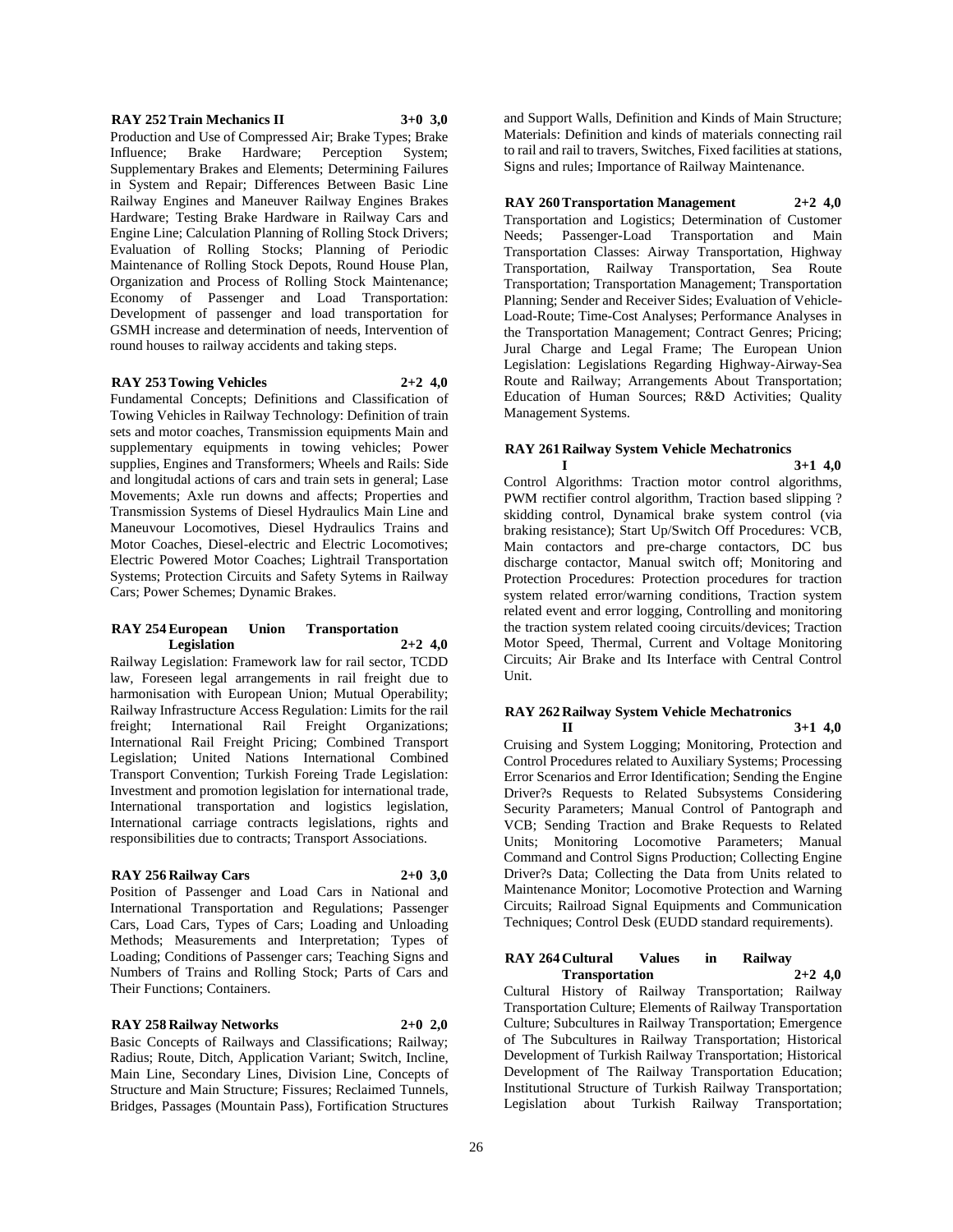Institutional Culture in Turkish Railway Transportation; Cultural Values in Turkish Railway Transportation; Professional Ethics in Railway Transportation.

#### **RAY 266 New Approaches in Railroad Traffic Management 2+2 4,0**

Historical Development of Railway System Traffic; Centralized Traffic Control (CTC) System; Traffic Control using Signals (TSI); Automatic Train Stop (ATS): Structure, Operation, Units, Railroad signal equipment; Automatic Train Control System (ATB): Structure, Operation, Units, Railroad and on board signal equipment; ATCS System: Structure, Operation, Classification, Railroad and on board signal equipment; The European Train Control System (ETCS): Structure, Operation, Level-1, level-2 and level-3 ETCS Systems, Railroad and on board signal equipment; SCADA System: Structure, Control systems, Planning, Railroad and on board central signal equipment, Communication and programmable electronic control units, Electrical panels; Global Development Process of the High Speed Train Management; High Speed Train Management Traffic Control in Turkey: Ankara-Eskişehir and Ankara-Konya examples.

#### **RAY 268 Scientific Principles in Railway Engineering 2+2 4,0**

Physics Concepts in Railway Applications; Implementation of Physics Concepts; Application of Newton's Laws, Forces Affecting Trains in Motion; Work-Power-Energy Calculations of Trains; Electric and Magnetic Fields; Grounding Railway Tracks, Information Transmission Lines and of Information Transmission, Electromagnetic Waves, Light and Optics.

# **RUS 115 Russian I 3+0 4,0**

Introduction; Introduction of the Russian Alphabet; Stressed and Unstressed Sounds (, ); Introduction of Letters in the Alphabet (continuation): Phonetic perception and construction study; Introduction of Letters in the Alphabet (continuation): 1st and 2nd types of intonation; Introduction of a Human Being or an Object: " ?" and " ?"; Noun Particles That Indicate Gender; Welcoming Passengers, Greetings, Farewell; 3rd and 4th Types of Intonation; Plural Nouns: The construction of plurals, Possessive; Polite Request, Apologizing; The Questions "?/?/?" and Their Consistence with Nouns; Exceptions in Plural Nouns; Possessive Pronouns; Verbs, Types of Verbs, First Type of Verb Conjugation of the verbs; Introducing Oneself; Verbs in Infinitive Form; Sentence Formation, Second Type of Verb Conjugation; Introduction of Adjectives and Their Combination with Nouns.

# **RUS 116 Russian II 3+0 4,0**

Using Possessive Expressions Such as " "; Introduction to Complex Sentences: Making complex sentences in present tense, present continuous tense, simple past tense and future tense "", "", "", "", ""; Information about Family, Past Tense, Verbs in Infinitive Forms; Commonly Used Phrases in Conversation and Telephone Conversation; Duties of a Flight Attendant; Basic Knowledge of Refreshments in the Cabin; Adverbs; Making a Glossary and Sentence

Construction; Use of Verbs Such as "" and ""; Glossary of Drinks and Food, Offering Drinks; Imperative Form of Verbs; Assisting Passengers to Take Their Seats and Pretakeoff Controls; Important Words about Aviation and Airlines; Making the First Announcement; Question of "?" and Response to the Question; How to Say Where an Object or Person Is Located and Where an Action Takes Place, Conjugation of the Verbs "", "" and ""; Future Tense, Introduction of Oneself; Presentation of the Human Body, Clothing and Seasons; Prohibited and Restricted Baggage Items and Related Rules.

# **RUS 217 Russian III 3+0 4,0**

Prefixes in Verbs of Motion; Prefixes of "-" and "-"; Airport and Airport Services; Directions; The Accusative Case of Adjectives and Inanimate Nouns and Answering the Questions "?/?"; Use of the Phrase " ", Complaints and Handling Disruptive Passengers; Handling Medical Problems in Flight and First Aid; The Preposition " ?/ ?"; The Genitive with Prepositions ""; Responses to Questions "?", "?", "?", Analysis of Differences Among These Questions; Prefixes in Verbs of Motion: Prefix "-"; Prefixes in Verbs of Motion: Prefix "-"; Talking about the Flight; Introduction Aircraft Equipment; Pre-flight Briefing.

# **RUS 218 Russian IV 3+0 4,0**

Genitive and Accusative Forms of Nouns, Adjectives and Pronouns; Dative Case, Nouns and Prepositions; Answering the Questions "?/?"; Instrumental Case; Adjectives and Pronouns in Instrumental case; Formation of Perfective Verbs by Means of Prefixes; Duty-free Sales; Passive Verbs, Reflexive verbs, Direct and Indirect Speech; Reading, Understanding and Explaining a Story; Use of Verbs with the Prefixes "-, -, -, -, -"; Use of Verbs with the Prefixes "-, -, -, -, -, -, -"; Use of Verbs with the Prefixes "-, -, -, -, -, -, -, -, -, -, -, -/-"; In-flight Emergencies; Identifying Passenger Problems, Dealing with Serious Incidents, Reporting a Medical Incident; Preparing for landing, Saying Goodbye to Passengers.

# **SAĞ 102 First Aid 2+0 2,5**

Social Importance of First Aid; Aims of First Aid; Precautions To Be Considered by The One Who Will Apply First Aid; Human Body; First Aid Materials; Strangulations and Supplying Respiration; Stopping Bleedings and Supplying The Blood Circulation: External and internal bleeding signs and first aid, Recognition of blackout of consciousness and first aid, Shock causes and recognition of shock related to bleeding and first aid, Coma degrees and first aid, First aid in heartbeat stopping, Applying cardiopulmonary resuscitation (CPR) and artificial respiration together; Injury Types and First Aid; Burn and Boils; Fractures, Dislocations and Spraining; Poisonings, Freezing, Hot and Electric Shocks; Communication; Preparation of Injured Person for Carrying and Carrying Types.

# **SAĞ 116 Health Information and First Aid in**

**the Cabin 1+2 3,0** Knowledge of Basic Anatomy; Infectious Diseases and Prevention; Flight Hygiene; Physiological Effects of Flight;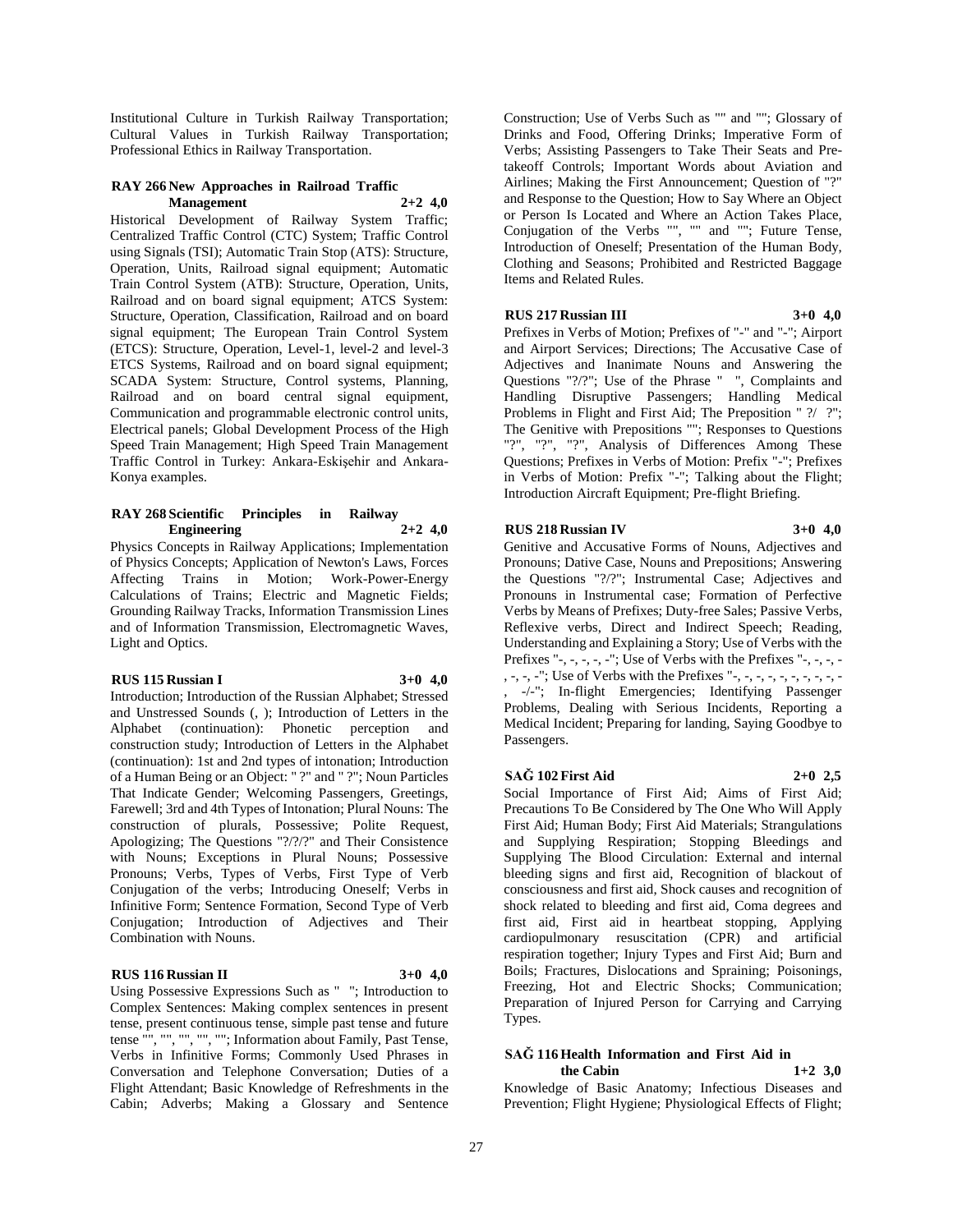Basic Concepts of First Aid and Responsibilities of Cabin Attendants; First Aid Materials and Applications; Patient Consultation and Three Vital Situations; Respiration Halt and Opening of Airway: Artificial respiration, Heimlich method; Shock; Bleeding and Ways to Stop Bleeding; Wounds and Tetanus; Heart Attack and Cardiac Arrest; Revival of Heart and Lungs and Revival Table; Burns; Fractures; Sprains; Loss of Conscious; Stroke; Food Poisonings; Psychological First Aid; Delivery and Reporting; Death on Board and Reporting.

#### **SAN 155 Hall Dances 0+2 2,0**

Basic concepts. The ethics of dance, Dance Nights, Dance Costumes, National International Competitions and rules/grading, Basic Definitions, Classifications of Dances: Social Dances; Salsa, Cha Cha, Samba, Mambo, Jive, Rock'n Roll, Jazz, Merenge; Flamenko, Rumba, Passa -Doble, Argentina tango, Vals, Disco, Quickstep, Foxtrot, Bolero, European Tango: Ballroom Dances; Sportive Dances; Latin American Dances; Samba, Rumba, Jive, Passa-Doble, Cha Cha, Standart Dances; European Tango, Slow vals (English), Viyana vals, Slow foxtrot, Quickstep.

#### **SHK 101 Knowledge of Basic Flight and Aircraft 1+1 2,0**

Theory of flight, Aerostatics Aerodynamics, Basic Airodynamics, Physical characteristics of air, Standard atmosphere, airflow, components of aerodynamic force, wing configurations, flaps, Fuselage, Types of aircraft, Flight control surfaces.

#### **SHK 102 Meteorology 2+0 3,0**

History of Meteorology, The Atmosphere, Pressure, Density, Synoptic Charts, Pressure Systems, Altimetry, Temperatura, Humidity, Stability, Turbulence, Wind, Local winds, Upper winds, Air masses, Global circulation, Jet Stream, Cloud formation and precipition, Thunderstroms, Meteorological Visibility, İcing, Meteorological documentation, Weather Charts, Weather Report (METAR, TAF..)

#### **SHK 103 Professional English I 2+1 3,0**

Aviation Alphabet; Terms/ Aviation terminology, Historical Development of Civil Aviaiton, National and International Civil Aviation Organizations, Legal Statements: Nine Air Trafic Statements; general view to Air transport Industry; Airline Services, Airport Services, Ground Services. Reading and examining articles about aviation sector/field based on the curriculum; Case studies.

#### **SHK 104 Professional English II 2+1 4,0**

Announcements: announcements for normal conditions/situations, announcements for emergency conditions/situations. Human Sources in Aviation Industry: the importance of human sources in the process of industry, The importance and position of cabin attendants in this process, human psychology, English communication skills; Reading and examining articles about responsibilites for cabin attendants; case studies.

**SHK 106 Introduction to Cabin Attendant 1+2 3,0** Cabin Attendant Duties and Responsibilities: Safety of cabin, Safety of passenger, Catering, Documentation, Dutyfree; Cabin Attendant Lifestyle: Cabin Attendant Healthy Living, Considering the time and climate differences in cabin attendant health, Relocation; Diction; Personal Hygiene, Make-up; Etiquette and grace.

# **SHK 107 English in Real Life I 3+0 4,0**

Oral Communication Functions: Meeting, Greeting, Saying goodbye, Shopping, Asking for/Giving Permission, Stating opinion about any topics and issues; Making Reservations; Offering and Suggesting and/or Refusing; Phrases and Vocabulary: Phrasal verbs and meanings; Adjectives and Phrases Used to Define and Describe People, Events and Social Contexts; Structures: Comparisons; Modal Verbs Used to Express Possibility, Obligation, Permission, Ability.

**SHK 108 English in Real Life II 3+0 4,0** Samples of Various Written Text Types: Short story, Newspaper article, Advertisement, Curruculum Vitae/Resume, Diary, Critic, Anecdote; Reading Comprehension Strategies: Guessing unknown words in the context, Finding main and specific ideas, Scanning, Skimming; Parts of Speech: Nouns, Adjectives, Verbs, Adverbs; Effective Dictionary Use.

# **SHK 201 Normal Safety Procedures 1+3 3,5**

Cabin description: Electronic communication systems, Lavatories, Galleys, Water systems, Passenger oxygen systems, Passenger overhead lockers, Doors, Practical education, Passenger management: Knowing the passengers under medication or alcohol and methods, Controlling the crowd, Settlement of disabled passengers, Carrying pets in the cabin, Hand luggage on bags, Practical education; General methods during turbulence and methods during turbulence, Methods before flight and during take off, Methods during flight; methods of landing and after flight; fuel-loading on the ground when passengers on board; carrying dangerous materials by air; practical education.

# **SHK 202 Emergency Procedures 1+3 3,5**

Emergency Equipment: Oxygen and oxygen systems, Survival equipment, Aircraft evacuation equipment, Lifejacket, Practical training; Basic Principles; Decompration; Emergency Oxygen Applications; Types of Fire and Fire-related Procedures: Fire Extinction Training; Emergency Procedures During Takeoff, Flight and Landing; Evacuation Procedures: Survival techniques, Practical training; Passenger and Crowd Control in Emergency; Emergency Procedures Related with Dangerous Goods; Practical Training.

# **SHK 203 Basic Service Knowledge 1+1 2,0**

Basic concepts of catering and hospitality; Presentation of service material and storage; Hijyene and Sanitation; Service Procedures: Standard service, Preparation; Food Knowledge: Hot foods, Cold foods; Drink information: Bar management, Beverage types, Spirits, Kocktail, Wine varieties, Beer varieties, Soft drink, Drink service, Aperitives, Drinks served at dinner, Digestion, Practical Training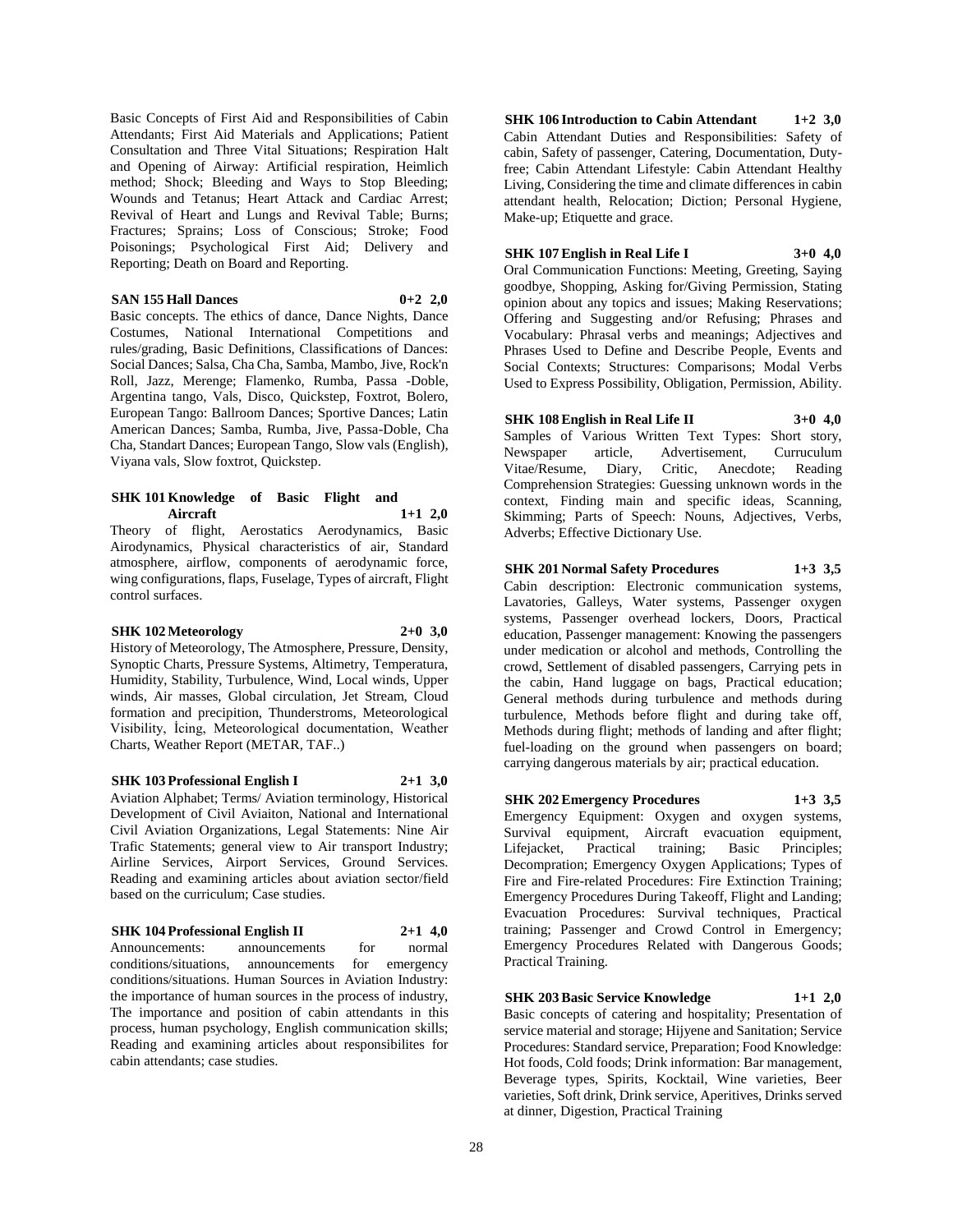#### **SHK 204 In-Flight Services 1+1 2,0**

In-Flight Service and Its Importance; Main Factors in In-Flight Service Planning; Financial Benefits of Food-Drink Finance Control on Airlines and Role of Flight Attendants in Finance Control; Materials Served in Cabin: Storage of food and drinks, Use of seals, Newspaper service, Headphone service, Amenity service, Hot towel service; Types of Services According to Various Hours of a Day; Types of Service According to Passengers; Service to Cockpit; Service of Duty-Free; Service Procedures; Galley, Food heating procedures, Procedures to follow during service, Rules for beverage service; Standard Ways of Service; Reports and Forms; Practical Training.

#### **SHK 205 In-Flight Customer Services 1+2 3,0**

The importance and role of front-line attendant in airlines. Communication with passengers and using body language; Welcoming and saying goodbye to passengers; Passenger types and meeting their expectations: Passenger types in different classes on board, Businessmen, frequent flyers, loyal flyers, very important passengers, workers, unaccompanied miners, ill and disabled passengers, pregnant passengers and passengers with babies, passengers who required special menu, tourist groups, free flyers, dissatisfied passenger management, in-flight entertaintment.

# **SHK 206 CRS Application 1+3 3,5**

Concepts; Global Indicators; Fare Calculation for One-Way and Return Tickets and Ticket Issuance; PTA, MPD Issuance; Special Fares; Mixed Class; Fares for Children and Infants; Coding; Encoding; Timetable Entries; Flight Display; Sale from Flight Display; Waitlist; ARNK Segment; Name, Telephone, Ticketing and Booking Entries; OSI, SSR Entries; Division of a Reservation File; Fare Screen: Pricing procedure; Various Entries; Ticket Printing.

#### **SHK 207 Passenger Service 1+1 2,0**

Definition of Passenger; Handling of Valuable Documents; Baggage Handling; Intermediate Points During Journey: Stopover, Transfer, Transit; Points to Consider Regarding Passenger Tickets; Tickets Subject to Special Fare; Baggage Subject to Special Fare; Peace Rate System Transportation; Excess Baggage Handling Procedures; Procedures for Traveling with Pets; Rules Related with Cabin Baggage; Endorsement; Reissue.

#### **SHK 208 Dangerous Goods 1+1 2,0**

The Concept of Dangerous Goods and Classification of Dangerous Goods; Dangerous Goods Not Transported by Air; Units and Documents Used; Responsible Parties in Air Transportation of Dangerous Goods: Shippers, Cargo agencies, Airline companies, Load planners and flight crew, Loading and storing personnel; Use of Dangerous Goods Table; Use of Packaging Instructions and Tables; Packaging Procedures and Performance Tests; Package Marking and Labeling; Responsibilities of Shipper and Transporter with Regard to Dangerous Goods; Making a Bill of Loading; Reception, Storage, Loading and Control of Dangerous Goods.

**SHK 210 In-Flight Resource Management 1+2 3,0** Basic Concepts Concerning Flight Safety; Human Factors; Aircraft Flight Attendant and Resource Management; Human Performance and Its Limitations; Human Error and Its Management; Stress Management; Fatigue and Attention; Self-confidence and Persistence; Situational Awareness; Workload Management; Communication and Coordination between Cabin Attendant and Cockpit Crew; Communication and Coordination with Other Personnel; Leadership in Aircraft Cabin Attendant; Management of Human Factors Among Passengers: Crowd control, Passenger stress, Crowd conflict management, Factors Concerning Flight Types; Cases Related with In-Flight Safety.

**SHK 212 Ground Handling and Operation 1+1 2,0** Weights Concerning Load and Balance: Importance of Balance: Center of gravity and balance, moment, imaginary starting line, ground number for aircraft fuselage center of gravity, center of gravity of an empty plane. Aerodynamic Blade Section: Blade section, the distance of frontend of blade section to starting line, the distance of backend of blade section to starting line, main wing cross-section calculations, stabilizer trim graph, limits of gravity center, failure to hover. Effects of Overloading on Aircraft Performance: During takeoff, flight and landing, and failure to hover. Effects of Loading at Front and Back Limits of Gravity Center on Aircraft Performance: During takeoff, flight and landing. Passenger and Cargo Transportation by Air: Passenger, cargo, luggage regulations and limitations Loading Limitations: Load limitations, loading limitations, aircraft limitations. Preparation of Load and Balance Forms: Preparation of load and balance forms for Boeing 737 airplanes, Preparation of load and balance forms for Airbus A-340, Preparation of load and balance forms for Airbus A-319-320-321.

#### **SNT 155 History of Art 2+0 2,0**

History of Civilization and Evolution of Art: Prehistory to Present; Concepts and Terminology in Art with Samples; Interrelation among Art-Religion and Society; Effects of Religion on Artistic Development; Reflections and Interpretations of Judaism, Christianity and Islam on Art; Renaissance: Emergence, Effects, Artists, Works of Art; Architecture and Plastic Arts; Art in the 19th and 20th Centuries: Relevanceof the main historical events of the period.

#### **SOS 155 Folkdance 2+0 2,0**

Dance in Primitive Cultures; Dance in Earlier Civilizations; Dance in the Middle Age and Renaissance; Dance in the 18th and 19th Centuries; Dances of the 20th Century; Ballet; Turkish Dances; Emergence of Folkdance; Anatolian Folkdance: Classification, Accompanying instruments; Methods and Techniques of Collecting Folkdance; Problems in Collecting Folkdance; Teaching of Folkdance; Adapting Folkdance for Stage: Stage, Stage aesthetics and Choreography, Orientation and choreography.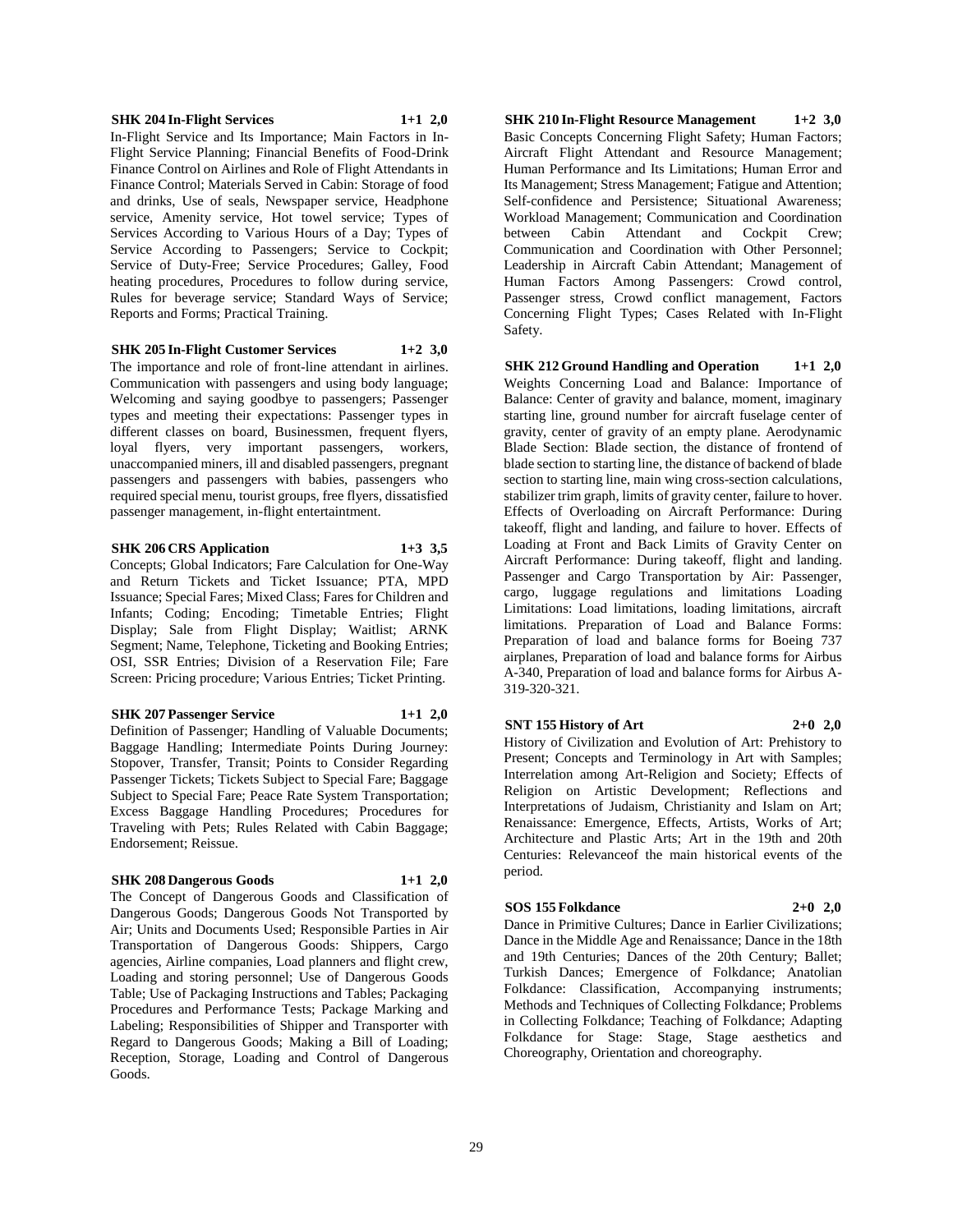#### **TAR 165 Atatürk's Principles and History of Turkish Revolution I 2+0 2,0**

Reform efforts of Ottoman State, General glance to the stagnation period, Reform searching in Turkey, Tanzimat Ferman and its bringing, The Era of Constitutional Monarchy in Turkey, Policy making during the era of first Constitutional Monarchy, Europe and Turkey, 1838-1914, Europe from imperialism to World War I, Turkey from Mudros to Lausanne, Carrying out of Eastern Question, Turkish Grand National Assembly and Political construction 1920-1923, Economic developments from Ottomans to Republic, The Proclamation of New Turkish State, from Lausanne to Republic.

#### **TAR 166 Atatürk's Principles and History of Turkish Revolution II 2+0 2,0**

The Restructuring Period; The Emergence of the fundamental policies in the Republic of Turkey (1923-1938 Period); Atatürk's Principles, and Studies on Language, History and Culture in the period of Atatürk; Turkish Foreign Policy and Application Principles in the period of Atatürk; Economic Developments from 1938 to 2002; 1938-2002 Period in Turkish Foreign Policy; Turkey after Atatürk's period; Social, Cultural and Artistic Changes and Developments from 1938 to Present.

**TEK 107 Scientific Principles of Technology 3+1 4,0** Material Properties: Chemical operations in burning and oxidation, Prevention from oxidation, Elasticity of material and Hook's Law; Static: Static balance state, Vctorial and scalar quantities, Moment, Center of gravity; Dynamics: Path, time, velocity and acceleration; Mechanic and Electromagnetic Wave Movement: Wave length, Frequency; Fluid Pressure: Pressure and its units, Absolute presuure, Relative Pressure; Electric and Magnetism: Simple circuits with serial and parallel connected resistants, Current, voltage difference and resistant problems.

#### **THU 201 Community Services 0+2 2,0**

The course aims to integrate the students with the community and enable them to utilize the knowledge they have accumulated in their courses. The students participate in different community projects such as helping young students at their study periods or after school study sessions , aiding the elderly in nursing homes, helping disabled individuals with various tasks, helping Social Services and aiding children with their education etc. The students also try to work in projects which raise environmental awareness.

#### **THU 205 Community Services 0+2 4,0**

The course aims to integrate the students with the community and enable them to utilize the knowledge they have accumulated in their courses. The students participate in different community projects such as helping young students at their study periods or after school study sessions, aiding the elderly in nursing homes, helping disabled individuals with various tasks, helping Social Services and aiding children with their education etc. The students also try to work in projects which raise environmental awareness.

**TİY 308 Republic Era Turkish Theatre 2+0 3,0** Republic Era Turkish Theatre: Political, Social, Cultural Art Life; Theatre Concepts; Western Theatre; Theatre Perception; Effects of Western Theatre on Turkish Theatre; Dramatic Types; Acting Methods, Directing, Playwriting, Dramatic Styles; Theatre Buildings; Directing Techniques; Analyzing Developments of Theatre; Theatre Education; State Theatres; Private Theatre Companies.

## **TKY 204 Total Quality Management 2+0 2,0**

Quality Concept; Historical Evolution; Strategic Quality Concept; Quality Dimensions; Factors Effecting Product and Service Quality; Quality Management and Evolution of Management; Characteristics of TQM as a Management System; Preparing TQM; Tools Using TQM; TQM in Turkey; TQM, ISO 9000 Quality Assurance Systems and Quality Circle Applications for Problem Solving.

# **TOP 102 Surveying 2+2 4,5**

Concepts Related to Topography; Simple Measurement Tools and Horizontal Measurement: Application of right angles, Application of right angles by the help of prisms, Application of lines; Length Measurement: Calculation of Surveying and levelment; Calculation of Area: Calculation of area according to measurement values, Calculation of area according to coordinate values, Calculation of area according to Cross Method; Theodolite and Angle Measurement: Measuring horizontal and vertical angles, Length measuring; Drawing Maps and Plans Using The Dimensions of a Field: Calculation of Coordinates; Calculation of Polygons.

#### **TRA 101 Introduction to Transportation and Traffic Technique 3+0 5,0**

Transportation and Traffic Concept; Urban Transportation; Traffic Arrangement and Beginning of Traffic; Changes in Traffic Trend; Transferring Traffic and Saturation Point; Basic Elements of Traffic and Relations Between Them; Capacity Concept and Speed-Flow Relationship for Capacity; Service Level; Studies and Measurements in Traffic; Human as a Traffic Element; Vehicle; Roads and Crossroads; Traffic Lights, Traffic Signs.

**TRA 104 Traffic Regulations and Law 2+0 2,5** Definitions; Organizations; Traffic Signs; Signals; Signaling Regulations and Road Information; Using the Road; Speed Regulations, Distance to be kept between the vehicles during traffic flow, Overtaking; To Let the Others Overtake, Passing priority, Rail road cross, Zebra crossings; Stopping, Waiting and Parking Regulations; Service Vehicles, Legal responsibility and insurance; Highway Regulations; Regulations for Responsibility in Accidents; Major Fault; Experts; Traffic Documents.

**TRA 106 Transportation Politics and Planning 3+0 4,0** Transportation Politics, Basic Concepts in Planning and Introduction Long Term Planning; Determination of Research Areas in Transportation Planning; Data Types and Methods of Data Collecting; Travel Distribution; Long Term Planning: Transportation creation, Assignment; Short Term Planning: Short term planning application, Preventions and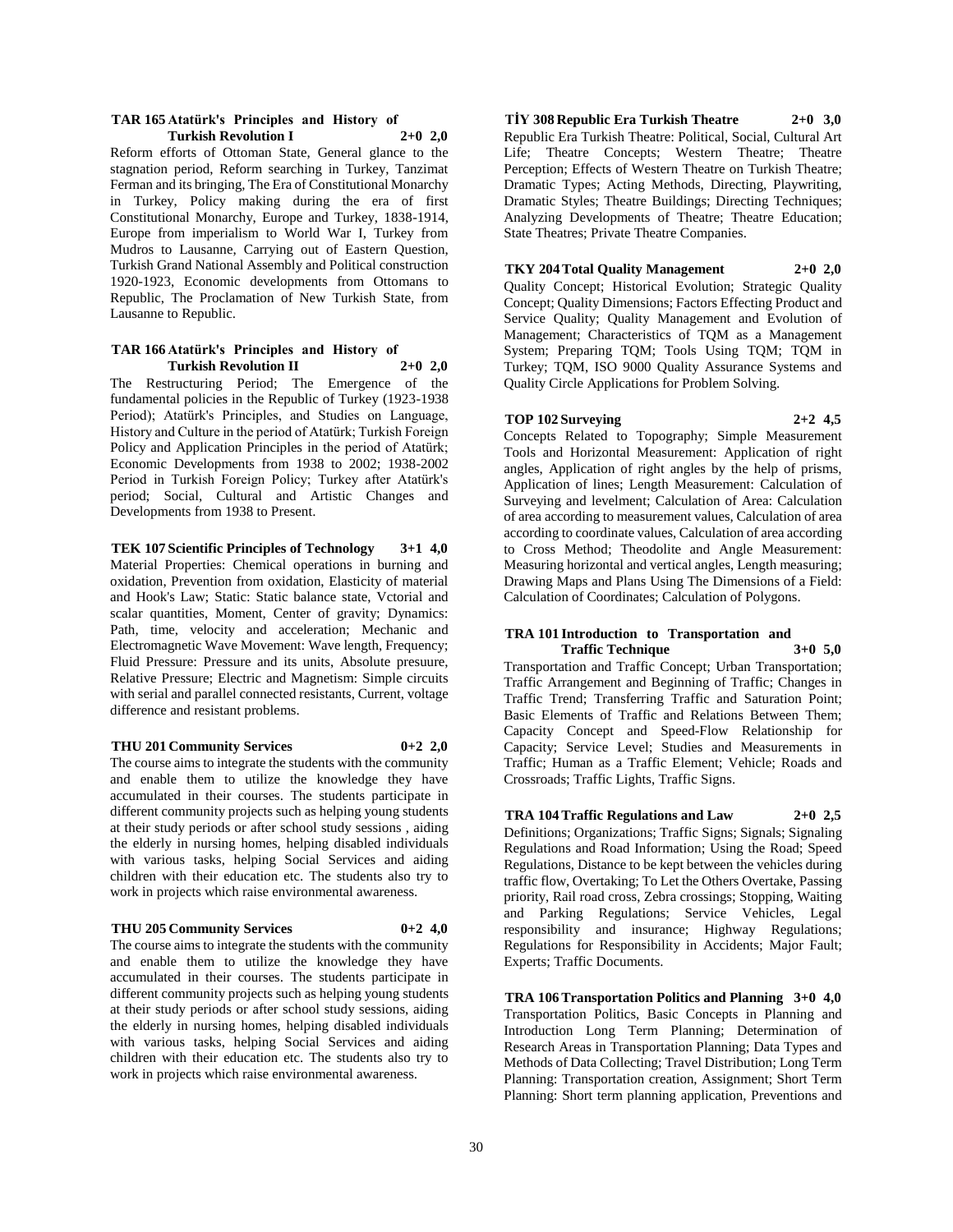observations, Urban transportation systems, Sample planning and cautions.

**TRA 201 Traffic Planning and Application I 2+2 4,5** Traffic Technique and Scientific Fundamentals of Traffic Technique; Relations between Elements of Traffic; Analysis of Relation and Alternation Between Traffic Elements; Study Concept in Traffic, Importance and Performation; Traffic Load Concept; Road Design With Respect to Load, Examination of Urban and Intercity Crossroads with Respect to Load and Obtain of Project Information.

**TRA 202 Traffic Planning and Application II 2+2 3,0** Light Signals Theory and Practice; Traffic Signs; Car Parks; Study on Effects of Traffic Elements such as Roads and Crossroads on Accidents; National and International Projects and Their Results; Long Term Planning in Transportation and Planning: Landscape usage, Traffic; Short Term Planning: Effective usage of existing establishment; Public Transportation.

## **TRA 203 Bridges and Tunnels 3+0 4,0**

Bridges: Definition of bridges, Parts, Types; Bridge Standarts; Types of Bridges: Choosing, Factors effect on choosing; Road Bearing by Bridge and Complementary Parts; Computations and Solution Methods about Bridges; Bridge Project; Definitions about Tunnels; Aims of Tunnel Construction; Classification of Tunnels; Standarts of Tunnels; Transportation Tunnels; Strength Effect on Tunnels; Behavior of Tunnels under Effect; Technics of Opening Tunnels, Effect of factors on selection of tunnels; Machines Using on Construction of Tunnels; Tunnel Project.

**TRA 204 Road Superstructure 2+0 2,0**

Elastic Pavements: Elastic pavements with low standart, Elastic pavements with high standart; Bituminous hot emulsions: BSK emulsion compozision, Bituminous hot emulsion construction, Defects of elastic pavements, Restoration and design of elastic pavements; Rigid Pavements: Concrete and concrete components, Properties of early concrete, Concrete hardening properties, Concrete pavement design, Concrete pavement construction, Defects and restoration of concrete pavements, Construction and design of concrete cobblestone pavement.

#### **TRA 206 International Traffic Law Enforcement 3+0 4,0**

Road Concept; Urban Roads and their Characteristic; Urban Pass of Main Distribution Road; Regional Distribution Roads; Local Distribution Roads; Pedestrian and Bicycle Roads; Standards and Projects of Pedestrian and Bicycle Roads; Inter city Roads, Standards and Projects; Urban Roads, Standards and Projects

**TRA 209 Traffic Documentation Operations 3+0 4,0** Basic Operations in Traffic Documentation Operations; The Necessity of Vehicle Registration; Authorized Institutions in Registration Operations and Vehicles to be Registered; Conditions Where Registration Is Not Necessary; Registration Periods; Traffic Fines; Traffic Documents and Validity; New Registration and New Registration

Procedures; Procedure for Sales and Transferring of Vehicles; Work Machines; Non-Motorized vehicles.

# **TRA 210 Accident Location, Investigation and**

**Consultative Authority 2+2 3,0** Accidents on Roads; Experts; Working Principles; Studying Effects of Weather Conditions and Road Elements on Accidents; Handling the Traffic without Accident by Educational Side; Infrastructure Arrangement: Signs, Traffic lights, Road elements; Studying Effects of Infrastructure Arrangement on Accidents; Deaths and Injuries; Social-Economical Costs; Effects of Accidents on Injured Parties.

#### **TRA 211 Traffic Education 3+0 4,0**

Education and Traffic Safety.

Importance of Traffic Education; Arrangement of Educational Activities; Co-operation Between Associations; Educational Activity: Using suitable materials in education; Choosing the Right Place for Educational Activity; Evaluation of Education Activities; Examination of Traffic

# **TRA 212 Technical English 3+0 3,0**

Description and Usage of the Frequently used Words and Expressions about Highway Transportation and Traffic; Equivalents of these Words and Expressions in Turkish; Translation of Sections of Highway Transportation and Traffic in Turkish; Studying on this Subject with Computer Programs and Films at Class; Writing Technical Report.

**TRA 213 Highway Services and Maintenance 3+0 4,0** Perpendicular and Horizontal Marking on Highways: Determination and application of locations; Vehicle Examination: Properties of vehicles required for entering highway traffic, Reasons and controling; Weight Controling Methods and Applications: Contribution to Economy; Keeping Highway Open to Traffic: Prevents of keeping highway open to traffic under all environmental and climate conditions, To project, Preparing scenario, To make a decision against sudden events and applications.

## **TRA 214 Computer Applications in Traffic Planning 2+2 3,0**

Basic Arithmetical Methods on Computers in solving Complex Problems; Program Writing; Basic Principles of Using Computers; Matrix Operations and Definition of Linear Equations: Their solutions, Solutions of non-linear equations; Interpolation and Regression; Derivation and Integral; Solutions of Differential Equations; Optimization.

**TRA 215 Motorized Vehicle Technology 3+0 4,0** Definition of Motorized Vehicle: Internal combustion engines; Parts and Materials of Engines; Systems of Forming Vehicles; Fuel Systems; Cooling Systems; Ignition Systems; Lubrication Systems; Concepts; Gearboxes, Shafts, Differential wheels; Brake System; Front Mechanic Geometry; Tires; Tire Materials; Measurement Standarts.

**TRA 216 Highway Traffic Safety Control 3+0 4,0** General Look at Highway Safety; Safety and Highway Design: Human factors affecting highway traffic accidents,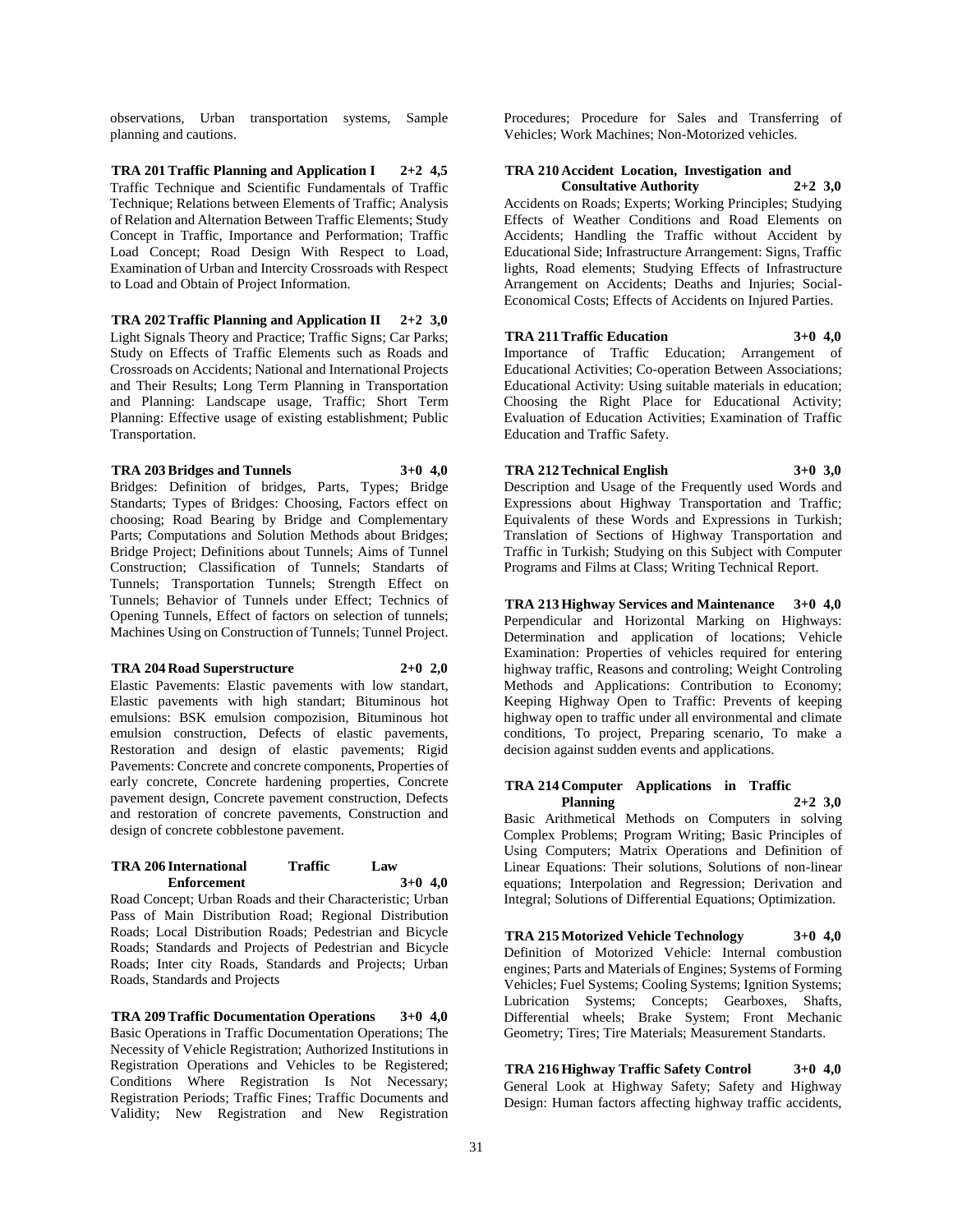Road factors affecting highway traffic accidents, Vehicle factors affecting highway design accidents, Determination of points and sections having highway safety problems (Methods and Selection of Method), Relations between design elements concerning highway safety (Horizontal-Vertical Geometry and Safety); Sight Distance and Safety; Traffic Condition; Design Speed and Safety-Platform Characteristics and Safety; Roadside and Safety; Traffic Control Elements (Signing, lighting etc.) and Safety; Other Highway Design Elements and Safety; Cost Effectiveness of Safety Development; Modeling Highway Safety; Worldwide Highway Safety.

#### **TRA 217 Road Projects and Highway Techniques 2+2 4,0**

Road Concept; Characteristics of Road Users; Vehicle Movements and General Properties of Highway Traffic; Capacity of Roads: Counting traffic mass of the year of project; Choosing Geometrical Standarts: Planing urban roads and characteristics, Standarts of highways and projects, Distributor roads, Pedestrian and bicycle roads, Planning crossroads; Route Examination: Horizontal curves and crossing curves, Cross section and perpendicular curves; Measurement of Surveying: Substructure formation, Drainage of roads, Economical research.

## **TRA 219 Traffic Audits and Regulations 3+0 4,0**

Types of Audits: On motion, Informing, stable, Selector controls; Types of Advanced Controls: Hidden, Open, Camouflaged audits; General Audit Components: transportation of dangerous materials on highway, speed, alcohol, load and passenger, Parking limits, Lighting of vehicles, Following distance, Documents of vehicles and drivers, Lane and Light violations, Motorless vehicles and Pedestrians audits, Audits of safety belt; Works of Traffic Regulation: Prohibition of vehicles and drivers from traffic, how to open a congested road, warning of drivers about road conditions and giving information, education of commercial vehicle drivers.

#### **TRA 221 Geographic Information Systems and Road Modeling 3+0 4,0**

What is Geographic Information Systems (GIS)?; How GIS can be apply to the Transportation Sector ; Flow Chart of an General GIS Application Project; Data Collection, Digitization, Vector Data Editing; Data Structure Desing in the Transportation Sector; Relationships of the Graphic Data and Database; Preparation of Vector Graphic Features of Railroad Definitions: Point, Line and Poligon; Line and Node Logic in the Transportation Analysis; Topology Logic in the GIS; General Overview of the Railroad Transportation and GIS; Linear Segmentation (AM/FM); General Definitions and Concepts; Some Linear Segmentation Concepts; Some Linear Segmentation Concepts in Turkey; Some Linear Segmentation Softwares.

#### **TRA 223 Geotechnics for Roads 2+2 4,0**

Geotechnical Investigation for Road Construction; Soil Borings; Soil Compaction and Stabilization for Pavements; Fundamental of Drainage and Consolidation; Slope Stability and Retaining Structure Practices; Geosynthetics Design for Road Construction; Ground Anchors Practices for Road Construction; Road Earth Structures; Rock Mechanics for Road Construction.

**TRA 225 Vehicle and Driving Safety 3+1 4,0** Safe Driving; Pre-Driving Preparations and Controls; Importance of Tires; Seat Belt, Airbags and Protective Assemblies; Vehicle Safety Systems; Importance of Traffic Rules and Signs; Vehicle Speed and Stopping Distance; Driving Techniques in Different Conditions; Factors that Affect Driving Safety; Importance of Periodic Maintenance of Vehicles.

## **TRS 102 Technical Drawing 2+2 4,5**

Engineering Drawing and Tools: Drawing tools, introduction, use and care; Engineering Drawing Papers: Papers used at drawing, Measurements of paper standards; Scales: Applications; Standard Line: Areas of application; Line studies; Standard Writing: Inclined and Perpendicular writing, Writing studies; Geometrical Drawings: Angles, Setsquare, Ruler, Drawing angles by using compasses, Dividing to equal parts, combinations, Drawing regular polygons into a circle; Geometric Projection and Drawing Views; Scaling and Measuring; Cross Section Views; Perspective; Roughness of Surfaces and Surface Processing Signs; Tolerance and Exercises.

#### **TRS 123 Technical Drawing 2+2 4,0**

Drawing and Tools: Drawing tools, introduction, usage and care; Engineering Drawing Papers: Papers used at drawing, Measurements of paper standarts; Scales: Applications; Standart Line: Usage areas, Line studies; Standart Writing: Inclined and Perpendicular writing, Writing studies; Geometrical Drawings: Angles, Setsquare, Ruler, Drawing angles by using compasses, Dividing to equal parts, combinations, Drawing regular polygons into a circle; Geometric Projection and Drawing Views; Scaling and Measuring; Cross Section Views; Perspective; Roughness of Surfaces and Surface Processing Signs; Tolerance and Exercises.

# **TÜR 125 Turkish Language I 2+0 2,0**

Language: Characteristics of language, Relationship between language and thought and language and emotion, Theories about the origin of languages, Language types, The position of Turkish Language among world languages; Relationship Between Language and Culture; Historical Progress of the Turkish Language; Alphabets Used for Writing in Turkish; Turkish Language Studies; Turkish Language Reform; Phonetics; Morphology and Syntax; The Interaction of Turkish Language with Other Languages; Wealth of Turkish Language; Problems Facing Turkish Language; Derivation of Terms and Words; Disorders of Oral and Written Expression.

# **TÜR 126 Turkish Language II 2+0 2,0**

Composition: Written composition, Paragraph and ways of expression in paragraphs; Punctuation; Spelling Rules; Types of Written Expression and Practices I: Expository writing; Types of Written Expression and Practices II: Narrative writing; Academic Writing and Types of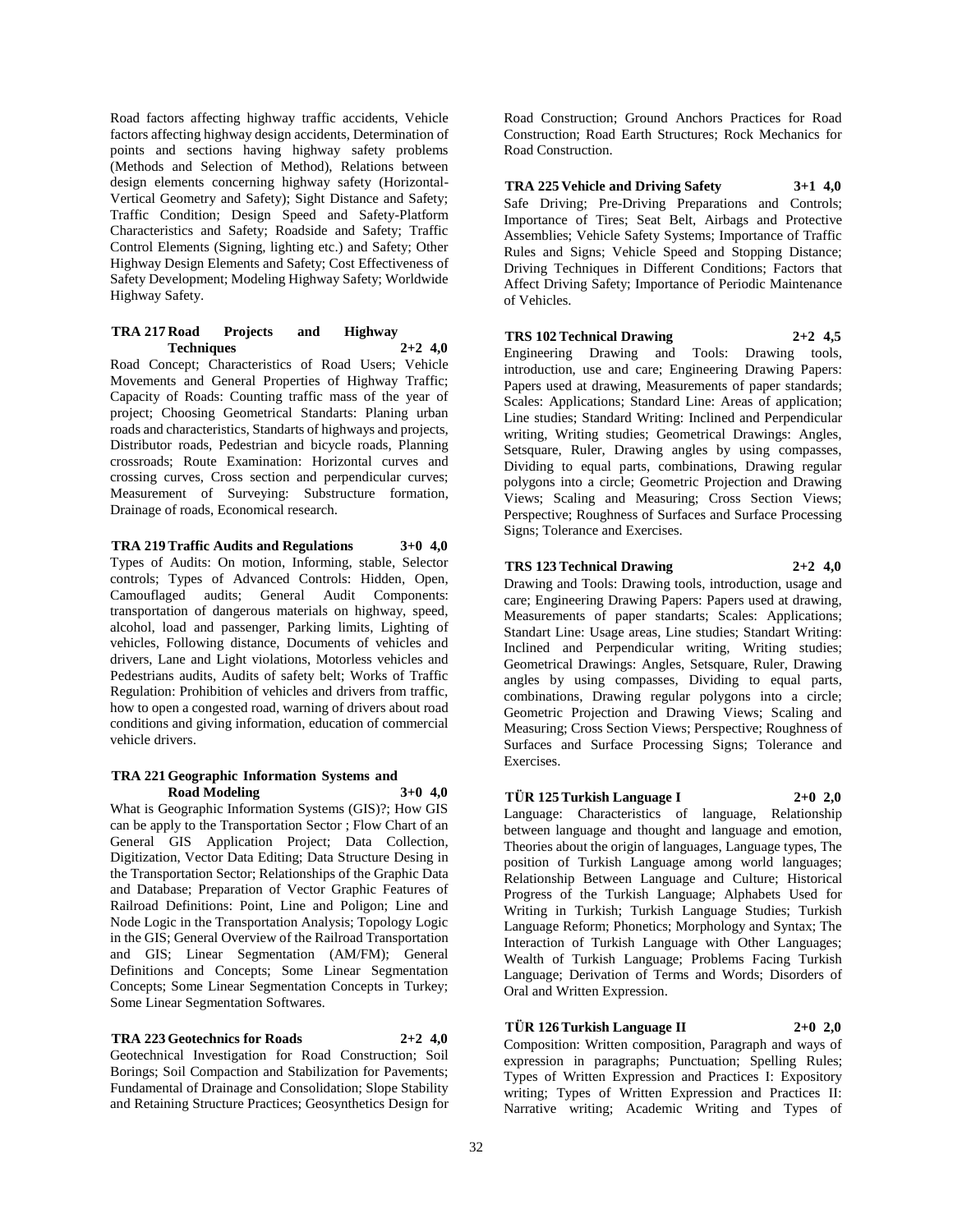Correspondence; Reading and Listening: Reading, Reading comprehension strategies, Critical reading; Listening; Relationship between Listening and Reading; Oral Expression: Basic principles of effective speech; Body Language and the Role of Body Language in Oral Expression; Speech Types; Principles and Techniques of Effective Presentation; Some Articulatory Features of Oral Expression.

# **TÜR 215 Sign Language 1+1 3,0**

Sign Language and Environment: Features, Letters, Definitions and usage, Signs related to the signer, Signs related to the environment, Building sentence; Signs of School and Education: Educational materials, Numbers and math signs, Measurement signs: Sign of Food and Clothes: Names of meals-fruit-vegetable and legumes, clothes; Grammar in Turkish Sign Language: Nouns, Verbs, Adjectives, Antonyms: Feelings and Properties: Feelings, Colors, Home and domestic appliances; Time and Periods of Time: Calendar, Hour, Adverbs of time; Traffic and Living Creatures: Traffic and traffic signs, Plants, Animals; Professions; Terms of Sports and Geography; Terms of sports, Meteorological events, Geographical terms: states, cities of Turkey, local settlements; Dialogue: Sentence construction, Meaningful sentences, Tenses, Dialogues using Turkish Sign Language.

**UÇT 101 Airplane Knowledge I 2+0 2,0** Atmosphere: Physical properties of the air, International Standard Atmosphere, ; Aerodynamics: Airflows, Boundary layer, Types of airflow, Vortices, Stagnation; Wings and related terms, Aerodynamic forces, Thrust, Weight, Lift and Drag, Lift and Drag Coefficients, Angle of Attack, Stall, L/D Ratio; Flight Theory: Lift, Drag, Thrust and Weight relations, Glide ratio, Steady flight, Turning flight, Load factor, Structural limitations.

**UÇT 102 Airplane Knowledge II 2+1 4,0** Aircraft Stability and Dynamics: Longitudinal Stability, Lateral stability and Directional Stability; Aircraft Controls: Ailerons and Spoilers, Roll control, Elevator systems and Pitch attitude control, Rudder and Directional control; Lift augmentation systems: Slots, Slats, Flaps; Drag generation systems: Spoilers, Lift dumpers, Air Brakes, Wing fences, Sawtooth leading edges; Boundary layer control systems; Trimming Surfaces; High Speed Flight: Speed of sound, Subsonic, Transonic and Supersonic Flights, Mach number, Shock waves, Critical Mach number, Aerodynamic heating.

#### **UÇT 104 Aircraft Materials 2+1 4,0**

Ferrous Materials: Properties and identification of common alloy steels used in aircraft; Heat treatment of alloy steels; Non-Ferrous Metals: Characteristics, properties of common non-ferrous materials used in aircraft; Heat treatment of nonferrous materials; non-metallic materials other than wood and fabric, Properties of composite materials, production methods and repair of composite materials. Other materials such as Plastic, Rubber; Wooden structures: Properties of wooden structures and adhesives used in aircrafts, Types of defect in wood structure and detection of defect, wood production and repair of Wood Structures; Fabric Coverings,

Fabric coverings and repair of damages; Corrosion: Corrosion Occurrence and Types of Corrosion, Corrosion Protection Measures.

**UÇT 106 Aircraft Hardware 3+2 6,0**

Fasteners: Screws, Bolts, Studs, Nuts, Locking Devices, Rivets, Specification, Identification and Use of Fasteners, Aircraft Practices; Pipes and Unions: Rigid and Flexible Pipes, Pipe Connectors, Standard Unions for Aircraft Hydraulic, Fuel, Oil, Pneumatic and Air Systems; Bearings; Transmissions: Gears, Belts and Pulleys, Chains and Sprockets; Control Cables: Pulleys and Cable System Components; Electrical Cables and Connectors.

#### **UÇT 201 Aircraft Maintenance, Repair and Manufacturing I 3+3 7,0**

Occupational Safety: Occupational Safety Equipment, Pre-Safety Measures, First Aid in fire or accidents; Tools and Kits: Hand Tools and Kits, Motor driven tools and kits, Precision Measuring Instruments, Test Equipment, Lubrication Sets; workshop Study: Care and usage of tools and kits Dimensions, tolerances, calibration of tools and instruments, Fits and Tolerances: Dimensions of Bolt Holes, Aircraft and Engine Fit Tolerances, Limits of Wear and Torsion, Wire Safety Method; Electric Cables and Connectors: Insulation and Connecting Techniques, Use of compression Instruments, Testing of compressed links, Removing and Replacing the connection pins, Laying and Test of coaxial cables and Protection Techniques.

#### **UÇT 202 Aircraft Maintenance, Repair and Manufacturing II 3+4 8,5**

Riveting: Riveting Connections, Rivet Ranges, Rivet Connection Inspection, Pipes: Pipes Bending Aircraft, Testing, Compression and Connecting; Springs Inspection; Bearings: Bearings test, Clearance, Inspection, Lubrication, Bearings Claims; Transmissions: Inspection of gears, belts, pulleys, Inspection and Maintenance of the chain and sprockets, worm screws, Link Bars Repair; Control Cables: Inspection, Maintenance and Repair; Technical publications: Aircraft Equipment Maintenance, Repair, Service and Controls; Hydraulic Units: Overhaul of the units, such as Pumps, Actuator, Valve and Testing of them.

# **UÇT 203 Aircraft Structures 2+3 6,0**

General Terms: Airworthiness requirements for structural strength, Structural classification, Fail safe, safe life, damage tolerance concepts; Zonal and station identification systems; Stress, strain, bending, compression, shear, torsion, tension, hoop stress, fatigue; Lightning strike protection provision, Aircraft bonding; Structural Construction Methods; Structure assembly techniques: riveting, bolting, bonding; Surface Processes and Surface Cleaning; Airframe Structures: Pressurized cabin, Attachments with other aircraft elements; Seat installation; Doors and emergency exits; Windows; Construction of wings: Fuel storage; Attachments to other aircraft elements; Flight Control Surfaces; Nacelles and Pylons.